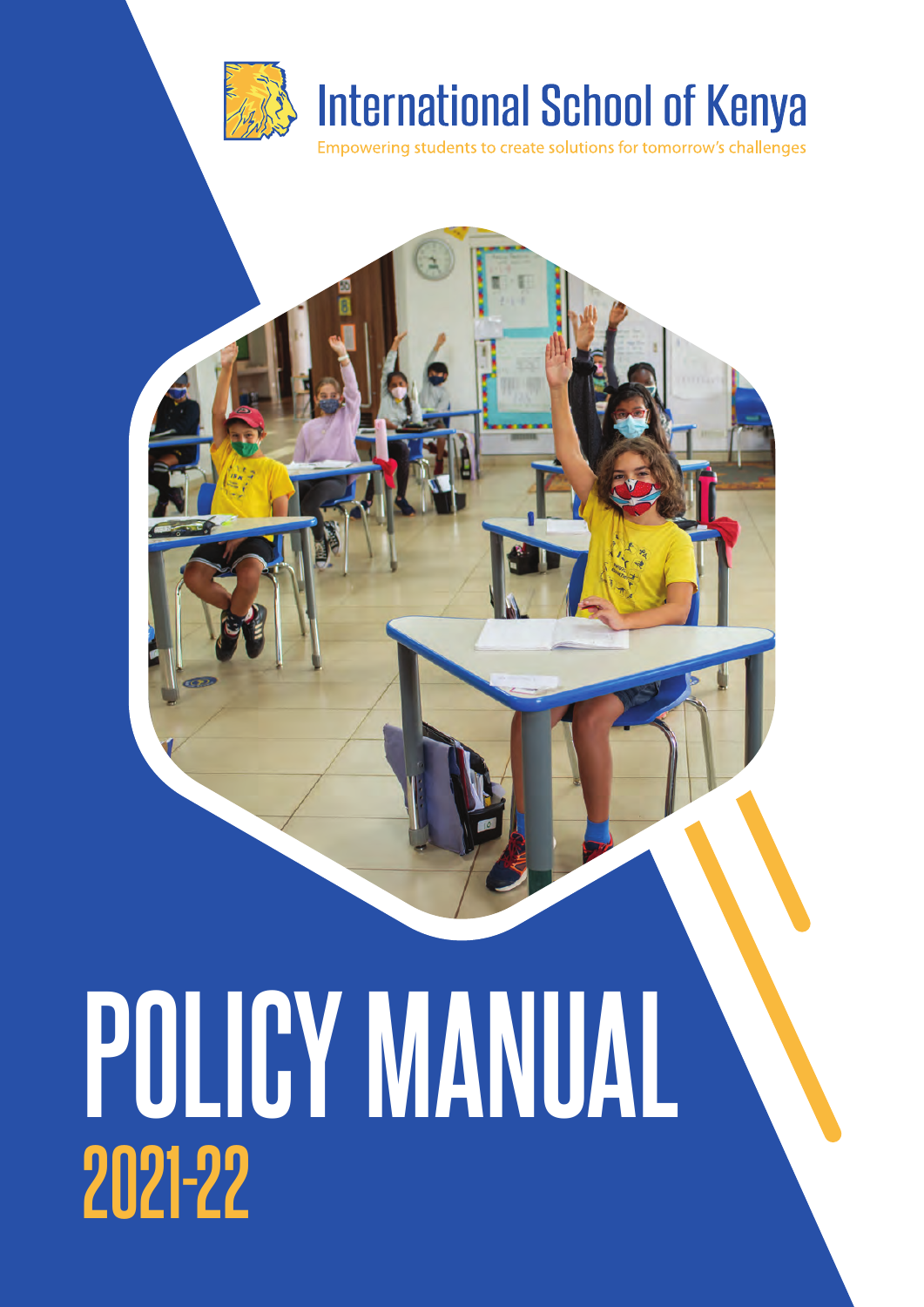# **Contents:**

| <b>ISK Mission, Vision</b>                                         | 1              |
|--------------------------------------------------------------------|----------------|
| <b>Educational Aims</b>                                            | $\overline{2}$ |
| <b>Section 1: Governance Policies</b>                              | 3              |
| <b>Section 2: Curriculum and Instruction Policies</b>              | 13             |
| <b>Section 3: Student Policies</b>                                 | 16             |
| <b>Section 4: Finance Policies</b>                                 | 22             |
| <b>Section 5: Personnel Policies</b>                               | 31             |
| <b>Section 6: Facilities Policies</b>                              | 36             |
| <b>Section 7: General Policies</b>                                 | 39             |
| <b>Section 8: School Records</b>                                   | 45             |
| <b>ARTICLES OF ASSOCIATION</b>                                     | 46             |
| Annex 1 - NAIS Principles of Good Practice                         | 56             |
| <b>Annex 2 - Board Members Code of Conduct</b>                     | 57             |
| <b>Annex 3</b> - Board Operating Agreements & Conflict of Interest | 58             |
| <b>Annex 4</b> - Decision-Making in Extraordinary Circumstances    | 63             |
| <b>Annex 5</b> - Appeals to the Board of Directors                 | 64             |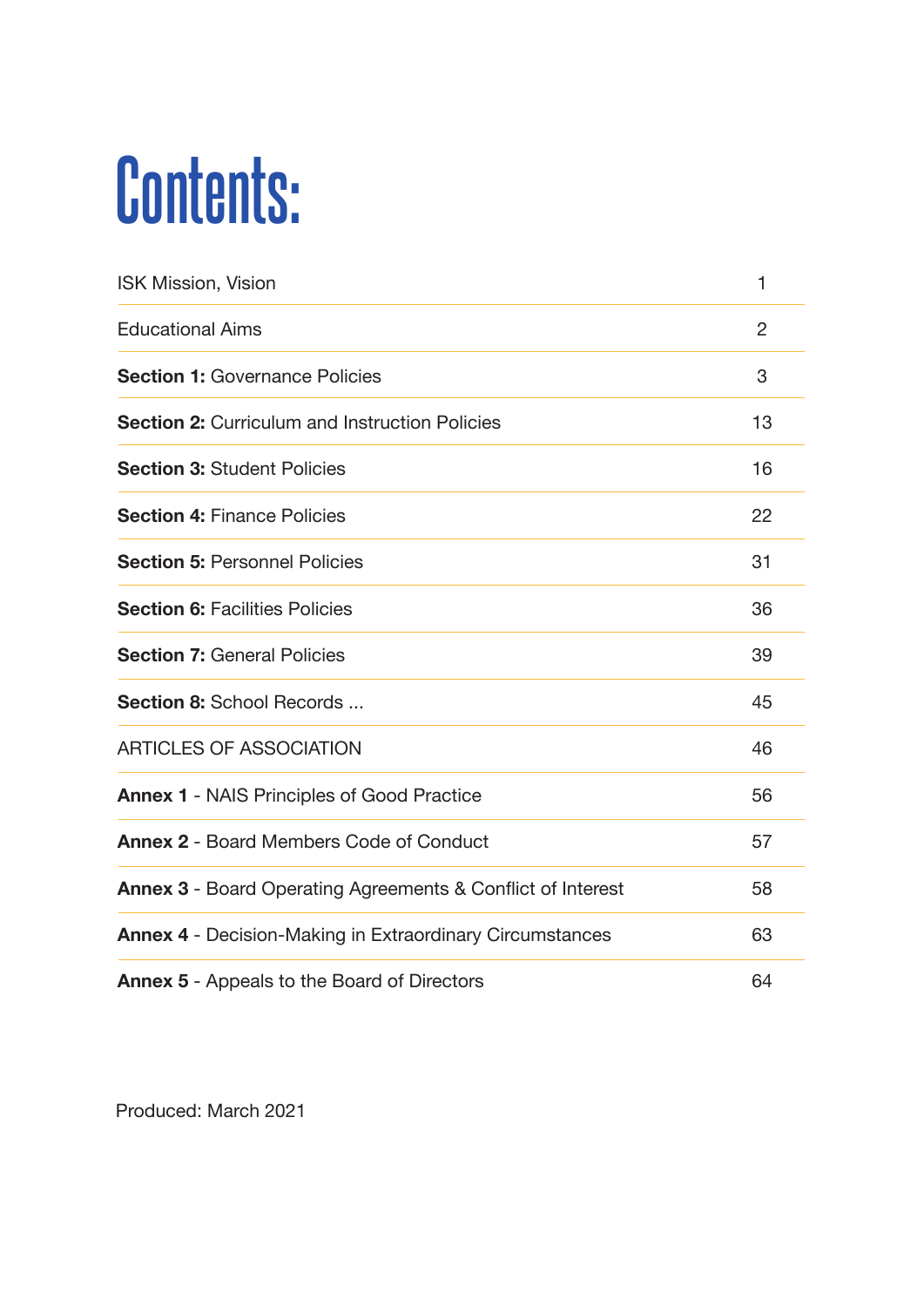<span id="page-2-0"></span>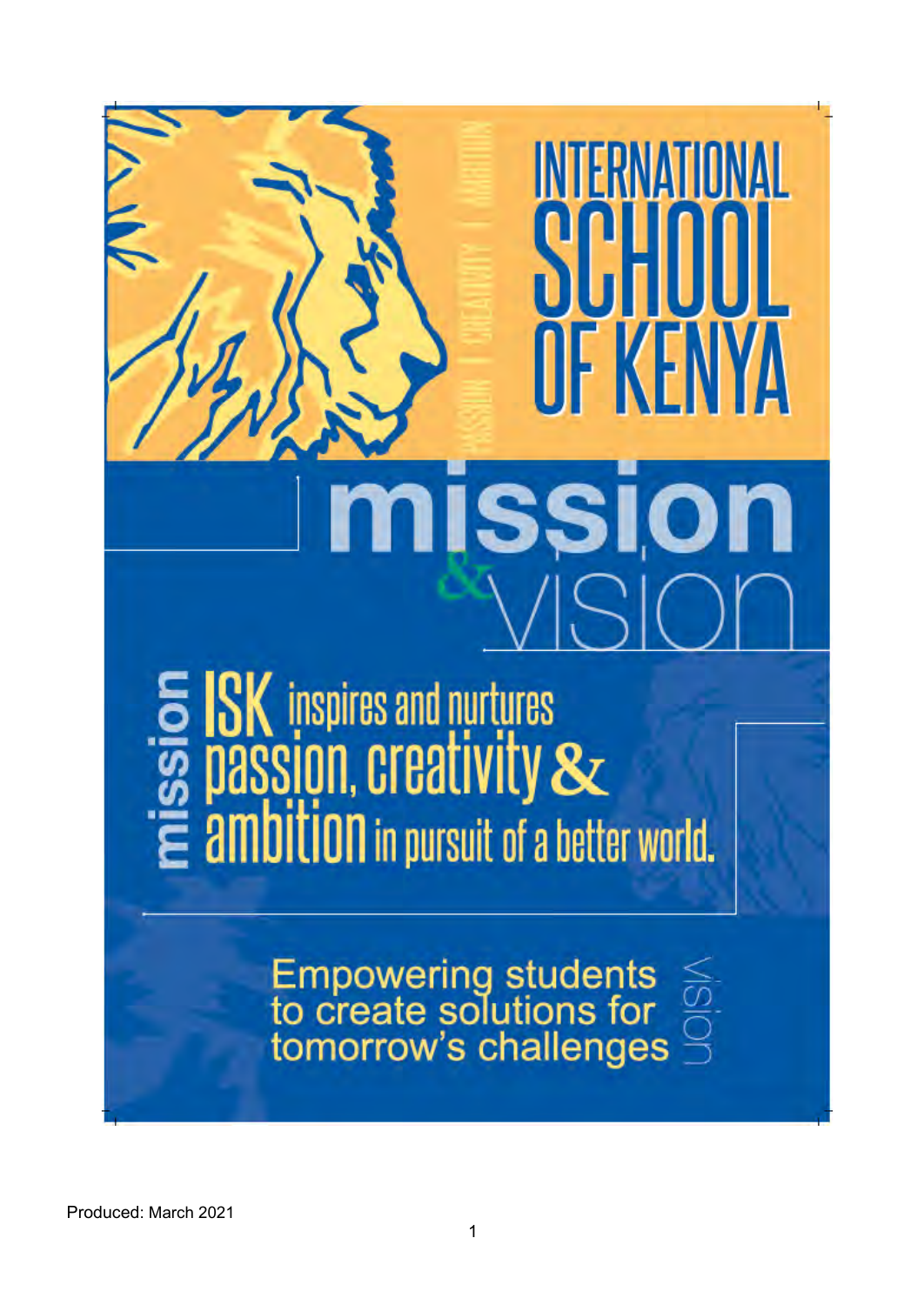<span id="page-3-0"></span>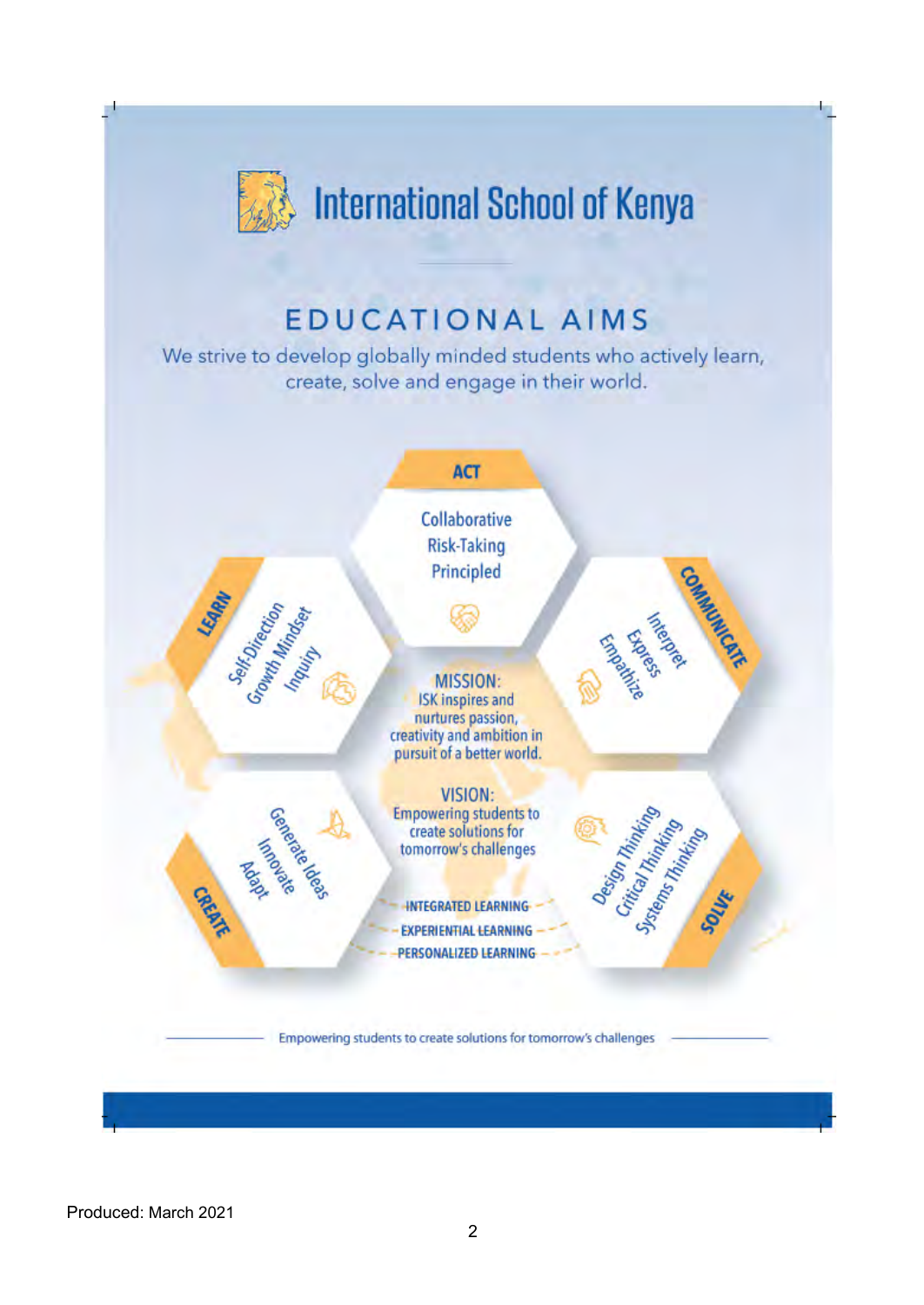# <span id="page-4-0"></span>**SECTION 1: GOVERNANCE POLICIES**

All policies in Section 1 were reviewed in May 2019

**1.1** The International School of Kenya is governed by two Boards: the Board of Governors and the Board of Directors (hereinafter also referred to as "Board"). The final legal authority and source of guidance on all issues relating to the Board of Governors, and Board of Directors, rests with the Articles of Association and Certificate of Incorporation establishing the school.

Revised May 2019

# **1.2 THE BOARD OF GOVERNORS**

The Board of Governors consists of appointed members from the United States and Canadian missions in Kenya. The role of the Board of Governors is stated fully in the Articles of Association. Broadly, the Board of Governors represents the interests of the schools' owners by oversight of the budget and any building or other large projects. The Board of Governors acts as a liaison between the school and the Government of Kenya. The Board of Governors convenes and chairs the Annual General Meeting of the school held each April (see Section 1.6.12).

# **1.21 Governors Authorize the Budget**

The Board of Governors, upon recommendation by the Board of Directors, is authorized to establish the budget, tuition and other fees for the school year. The Board of Governors shall control and authorize the expenditure of the funds of the corporation by means of an annual budget. The school shall not in any financial year be permitted to spend any of its funds until such budget has received the formal approval of the Board of Governors. No funds in excess of those approved shall be spent without the further approval of the Board of Governors. The appointment of auditors, who shall conduct an annual general audit, is the prerogative of the Board of Governors.

# **1.22 Governors Approve Building Contracts**

Per the Articles of Association, Article 16, ISK shall not enter into any building contract without the formal approval of the Board of Governors.

Revised May 2019

# **1.23 Relations with the Government of Kenya**

Per the Articles of Association, Article 17, any licenses, permits or other requirements of the Government of Kenya relating in any way to the International School of Kenya shall be obtained by the Board of Governors.

Revised May 2019

# **1.3 THE BOARD OF DIRECTORS**

The business of the school not directly given to the Board of Governors is delegated to the Board of Directors, which consists of four elected parents, two Board of Directors-appointed members, and three members appointed by the U.S. and Canadian Missions in Kenya. The role of the Board of Directors is as follows:

- Developing the School's Mission, Vision and Philosophy.
- Setting of policies in line with the school's Mission, Vision and Philosophy.
- Strategic planning, including facilities, buildings, and grounds.
- General oversight of the educational program.
- Hiring, supervision, evaluation, and development of the Director.
- Ensure that the two Board of Directors-appointed positions on the Board of Directors are filled.
- Budget planning and oversight.
- Present a financial report to the Board of Governors at the beginning of the school year, if so requested, and again in the second semester. The second semester report shall include a budget for the following year to be approved by the Board of Governors.
- Ensure there is an annual external audit made of the accounts of ISK.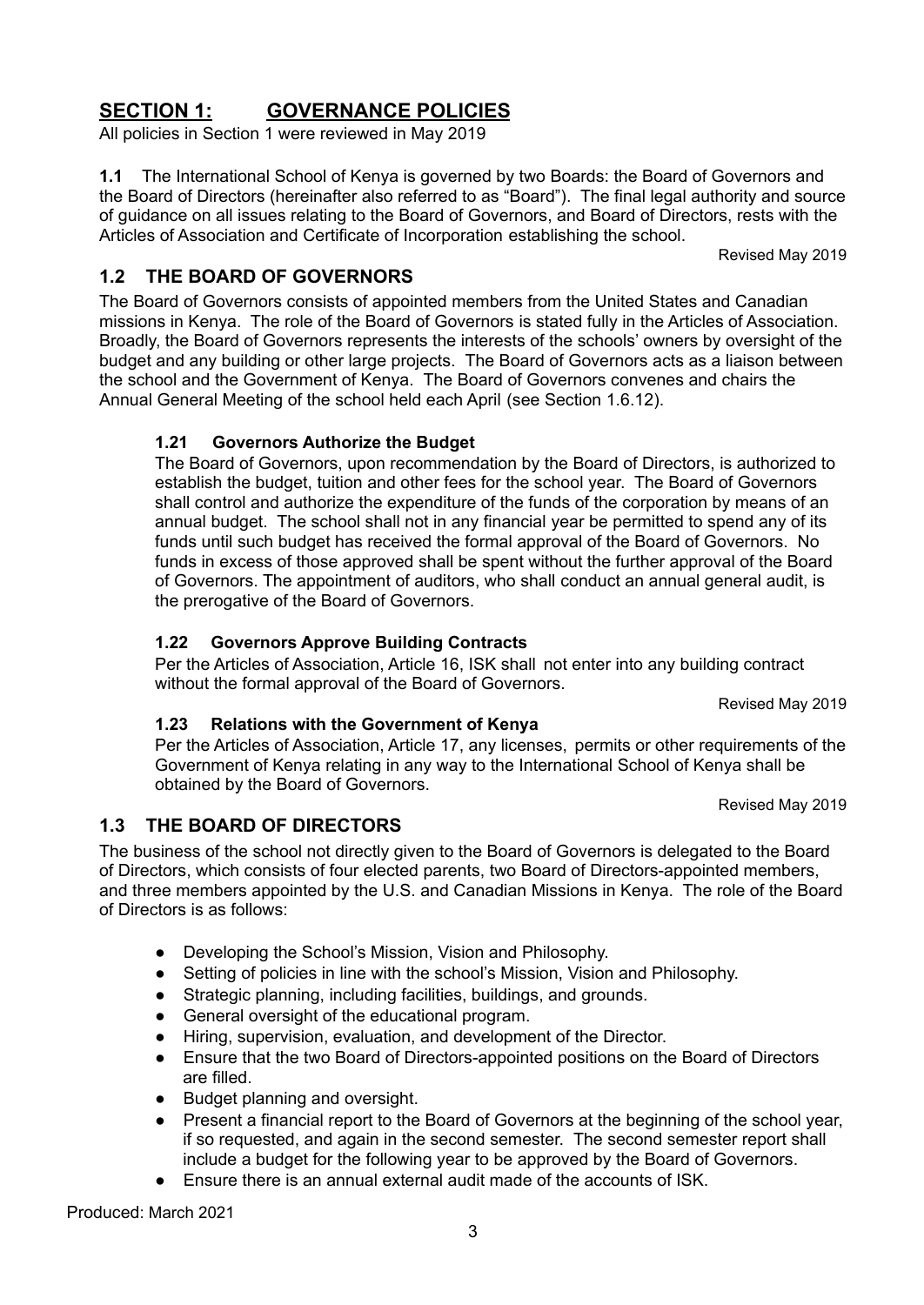- Establishment and periodic review of compensation scales for the Administration and staff of the school.
- Raising funds for the educational program.
- Promotion of the school in the broader community.
- Ensuring adequate plans and procedures are in place for security and emergency closure of the school.
- Approval of school calendar (to include both days of instruction and teacher duty days), which is recommended by the Administration, no later than the last open Board meeting of the first semester.
- Ensure that adequate procedures exist and procedural due process is followed in the adjudication of personnel and student issues.

Revised May 2019

**1.31** The day-to-day administration, operations, organization, and communications of the school are delegated to the Director and the school administration.

**1.32** The following documents, attached as Annex 1, 2, 3, 4, and 5 are to serve as additional guidance for members of the Board of Directors on their roles and responsibilities: "NAIS Principles of Good Practice for Independent School Trustees" (from the National Association of Independent Schools), the Board Members Code of Conduct, the Board Operating Agreements, Guidelines for Decision-Making in Extraordinary Circumstances, and Appeals to the Board of Directors.

Revised May 2019, February 2018

#### **1.33 Orientation and Self Assessment of the Board of Directors**

Each August or September, all members of the Board of Directors and Board of Governors are required to attend a governance/strategic planning retreat. The purpose of this retreat includes the orientation of new members to their roles and responsibilities, the setting of goals for the coming year, and training based on recommendations by the Director and previous Board. The Board may involve outside facilitators experienced in working with Boards of Directors of International Schools.

The Board of Directors will perform an annual self-assessment before the end of each school year for the purpose of continuous improvement. The self-assessment will be based upon goals established during the governance/strategic planning retreat and the Board Code of Conduct/Operating Agreements. The Board of Directors may decide to perform an informal self-assessment mid-year.

The calendar of Board activities shall include educational items for the purposes of keeping the Board of Directors educated and informed about critical topics relevant to its fiduciary, oversight and strategic duties.

Revised May 2019, February 2018

# **1.4 COMMUNICATION BETWEEN THE BOARDS**

To ensure close communication and effective collaboration between the two distinct governing bodies, there shall be no fewer than two joint meetings each year. The chairs and/or vice chairs should endeavor to meet bi-monthly to share status updates. The chairs and/or vice chairs shall meet together at least quarterly with the Director. Standing and ad hoc Board committees shall include at least one member of the Board of Governors. All members of both Boards shall participate in an annual governance/strategic planning retreat.

The Governance Committee may make additional recommendations to ensure effective communication and clarity of roles. Such recommendations shall be discussed at a joint meeting of the two Boards.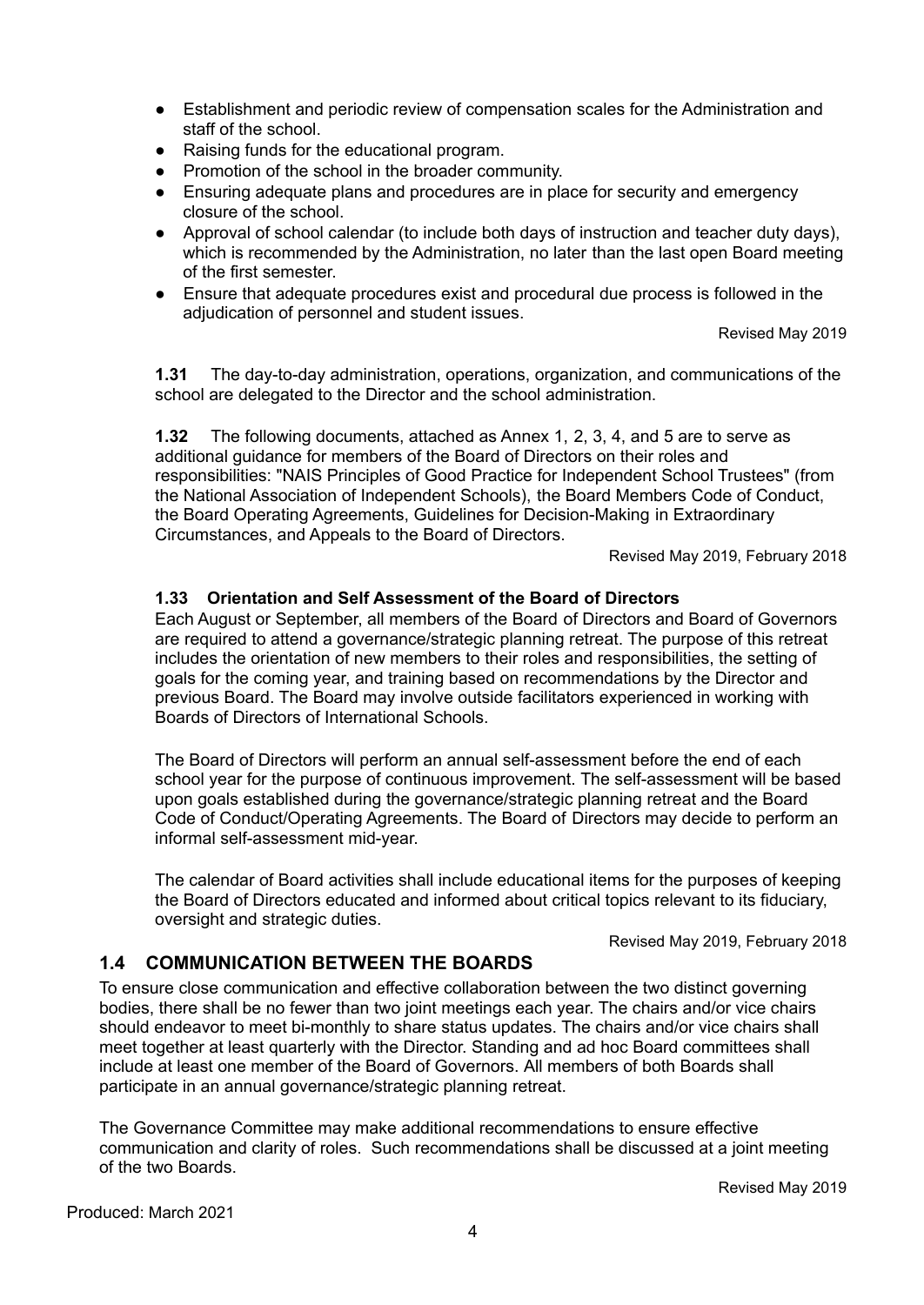# **1.5 MEMBERSHIP OF BOARD OF DIRECTORS**

The Board shall consist of nine directors, four of whom shall be elected by the parents and approved by the Board of Governors. The term of office for the parent-elected members shall be two years. The Board of Directors shall, through a process determined by the Board of Directors, appoint two members to the Board of Directors. The Board of Directors-appointed members shall be appointed to serve a three year term, and may be re-appointed by the Board of Directors at its discretion. Three Directors shall be appointed by the Canadian High Commission and Embassy of the United States of America, and shall serve on the Board Directors for an indefinite period.

Final approval for all Members of the Board of Directors rests with the Board of Governors. Only parents of full or partial fee-paying students are eligible to be elected to the Board of Directors. A permanent school employee, or a member of the immediate family of such an employee, or a student enrolled in the school, shall not be eligible for nomination, election, or appointment to the Board of Directors. The Director of ISK is an ex officio member of the Board of Directors, with a voice but not a vote.

#### **1.51 Election Procedures**

All potential candidates for election to the Board of Directors shall be nominated by two parents of students in attendance at ISK. Their names and supporting documentation (see below) shall be submitted for vetting and approved by the Board of Directors at least six (6) weeks in advance of the date of the Annual General Meeting, where the election takes place. Documentation that must be submitted by all nominees in support of their candidacy includes: a signed statement from the nominee stating that they are willing to stand as a candidate for election, a single page biographical statement in which the nominee describes their suitability for serving as a member of the Board of Directors, and a resume or curriculum vitae. The Board of Directors, in notifying the parents of the date of the Annual General Meeting and election, shall include with the agenda the list of candidates along with their supporting documentation. At least four weeks prior to the Annual General Meeting, candidates' pictures and profiles shall be circulated broadly. Parent-elected Directors are eligible for re-election to the Board.

Revised May 2019

# **1.52 Voting**

All ISK parents, inclusive of the teachers who have children enrolled in ISK, are entitled to vote at the Annual General Meeting or in advance. Each parent may vote for the same number of candidates as there are vacancies to be filled, and for each candidate only once.

For an election in which there are more candidates than positions to fill, those candidates receiving the highest number of votes shall be deemed elected. For an election in which there are the same number of candidates as positions to fill, candidates must receive more than 50% of the ballots cast to be considered elected. In the event of a tie vote in either case, a run-off election shall be held immediately.

Successful candidates shall be confirmed by the Board of Governors before their election to the Board of Directors becomes effective. The Board of Governors shall determine the validity of ballots, and will adjudicate any disputes or conflicts arising out of the election process.

Revised May 2016

# **1.52a Advance and Electronic Voting**

Parents who cannot attend the Annual General Meeting may vote in advance during the two weeks before the Annual General Meeting. Parents may submit a ballot for their spouse, but no other proxy voting is allowed. A parent will also have the option to submit their vote electronically through a secure vote collection platform after receiving a notification through their main e-mail address. The advance and electronic voting procedure will be managed from the Director's Office to ensure that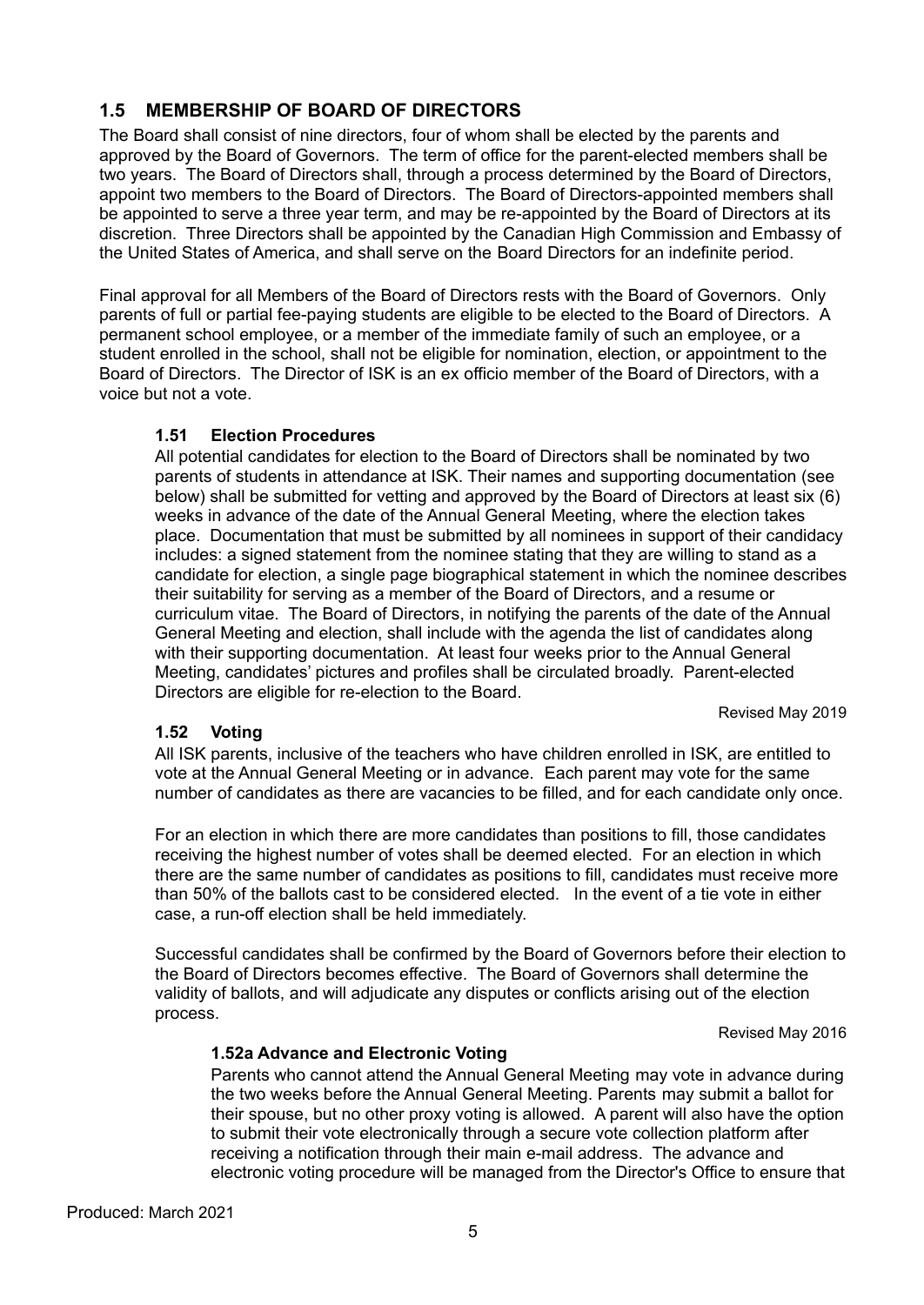parents vote only once (paper or electronic), have equal access to information about all candidates, and votes are collected in a locked ballot box or using secure electronic means. Electronic voting will close the day before the Annual General Meeting. The location and times for advance voting shall be announced at the same time that candidates are announced four weeks prior to the Annual General Meeting.

Revised February 2018, May 2016

#### **1.53 Vacancies**

In the event a vacancy occurs on the Board among those Directors who are elected by the parents, the Board shall appoint a person to fill the vacancy until the next Annual General Meeting, at which time that position will be filled by general election in accordance with the rules governing election to the Board of Directors. In the event a vacancy occurs with less than 90 days remaining until the next Annual General Meeting, the Board may choose whether or not it will fill the vacancy by appointment.

In the event a vacancy occurs on the Board among those Directors who are appointed by either the Board of Directors or the Canadian High Commission and Embassy of the United States of America, the vacancy shall be filled respectively by Board of Directors or the High Commission/Embassy in accordance with their established appointment procedures.

Revised May 2019

#### **1.54 Resignation**

A member of the Board of Directors may resign by notifying the Board of Directors in writing.

#### **1.55 Removal**

A member of the Board of Directors shall be required to vacate his/her office in the following cases:

- A two-thirds majority of the Board of Directors determines that the member's presence on the Board of Directors is either a detriment to the school or the effective functioning of the Board of Directors;
- **●** A two-thirds majority of the Board of Directors determines that the member's attendance is unsatisfactory as defined in section 1.61**;**
- Bankruptcy; notification of a receiving order; suspension of payment of debts;
- Medical declaration of unsound mind;
- Parents request him/her to resign at a formal meeting of parents requested by the Board of Directors at which two-thirds or more of those present to vote.

A Member of the Board of Directors appointed by the United States and Canadian missions in Kenya may appeal to the Board of Governors to remain in his/her position. The Board of Governors reserves unto itself the final responsibility in the removal of a mission appointed Director from the Board of Directors.

#### Revised May 2019

# **1.6 MEETINGS**

The Board of Directors shall hold regular meetings and such special meetings as may be called by the Chair. Regular and special meetings may consist of: an open session, a closed working session, or an executive session. Open sessions of the Board of Directors may be attended by any member of the ISK community in good standing. Representatives of the teachers, staff, administration, parents, and students shall be invited to all open meetings as a matter of routine, and shall be provided with an agenda in advance. All meetings of the Board of Directors shall include the Director, except those where his/her performance, compensation or contract-renewal are being discussed, or unless otherwise agreed to by the Chair of the Board of the Directors and the Director. Members of the ISK community may offer a comment during the Comments or Correspondence from Community. Thereafter, members of the community may attend the remainder of the meeting as observers.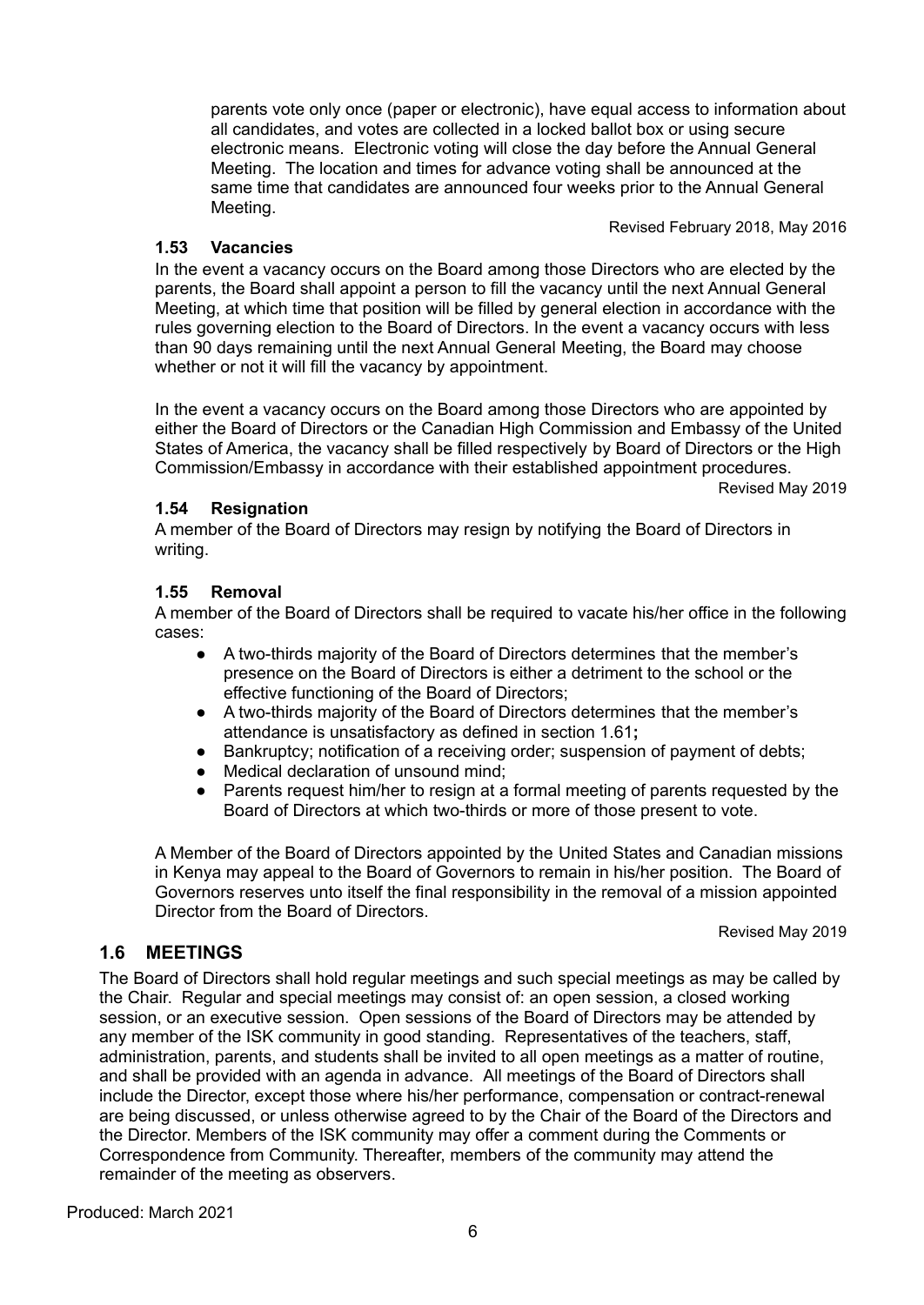**1.61 Attendance**

Each school year, all members of the Board of Directors are expected to attend all scheduled Board of Director meetings, the Annual General Meeting, and all scheduled committee meetings to which they have been assigned. Over the course of a year, an elected member of the Board of Directors absent from two or more scheduled Board meetings, or more than three scheduled committee meetings, may be dismissed by a two-thirds majority vote of the Board of Directors. With respect to the appointed members who miss more than two scheduled Board of Directors meetings or three committee meetings to which they have been assigned, the Board of Directors may institute a removal process as stipulated in section 1.55.

#### **1.62 Regular Meetings**

A minimum of six regular meetings of the Board of Directors shall occur between September and May of each academic year with dates agreed at the first meeting of the school year. The first Board meeting of the school year shall normally take place after the governance/strategic planning retreat.

Revised May 2019

#### **1.63 Special Meetings**

The Chair may at his or her own discretion, or shall upon the request of any three directors, call a special meeting of the Board of Directors. A special meeting may take place on the same day as a regular meeting. The agenda for the special meeting will be provided in advance of the meeting. If the special meeting follows the regular meeting the agenda may be published at the end of the agenda of the regular meeting. This meeting may be open or closed.

Revised May 2019

#### **1.64 Executive Session**

At its discretion, the Board of Directors may call an executive session which is closed to the public. Executive sessions are called to consider sensitive topics such as personal charges against an employee, other personnel matters, confidential student affairs, contracts and negotiations, and Board or Director-evaluations. Upon the request of three members of the Board of Directors, the Chair will call an executive session. The agenda for the executive sessions will be published to the Board of Directors only at the end of the agenda of the regular meeting.

Revised May 2019

#### **1.65 Working Sessions**

Board working sessions, which are closed to the public, may be held before or after regular open Board meetings for the purpose of holding preliminary discussions about upcoming agenda items. The agenda for these working sessions will be published at the end of the agenda of the regular meeting.

#### **1.66 Parliamentary Authority**

All questions of parliamentary law not specifically provided for in the Board rules and regulations shall be decided upon the principles laid down in Robert's Rules of Order.

#### **1.67 Quorum**

Five directors shall constitute a quorum for the transaction of business.

#### **1.68 Tie**

The presiding officer in the case of an equality of votes shall have a second vote in order to avoid a tie.

#### **1.69 Proxy**

There shall be no voting by proxy. A majority vote, that is, a majority of the votes cast,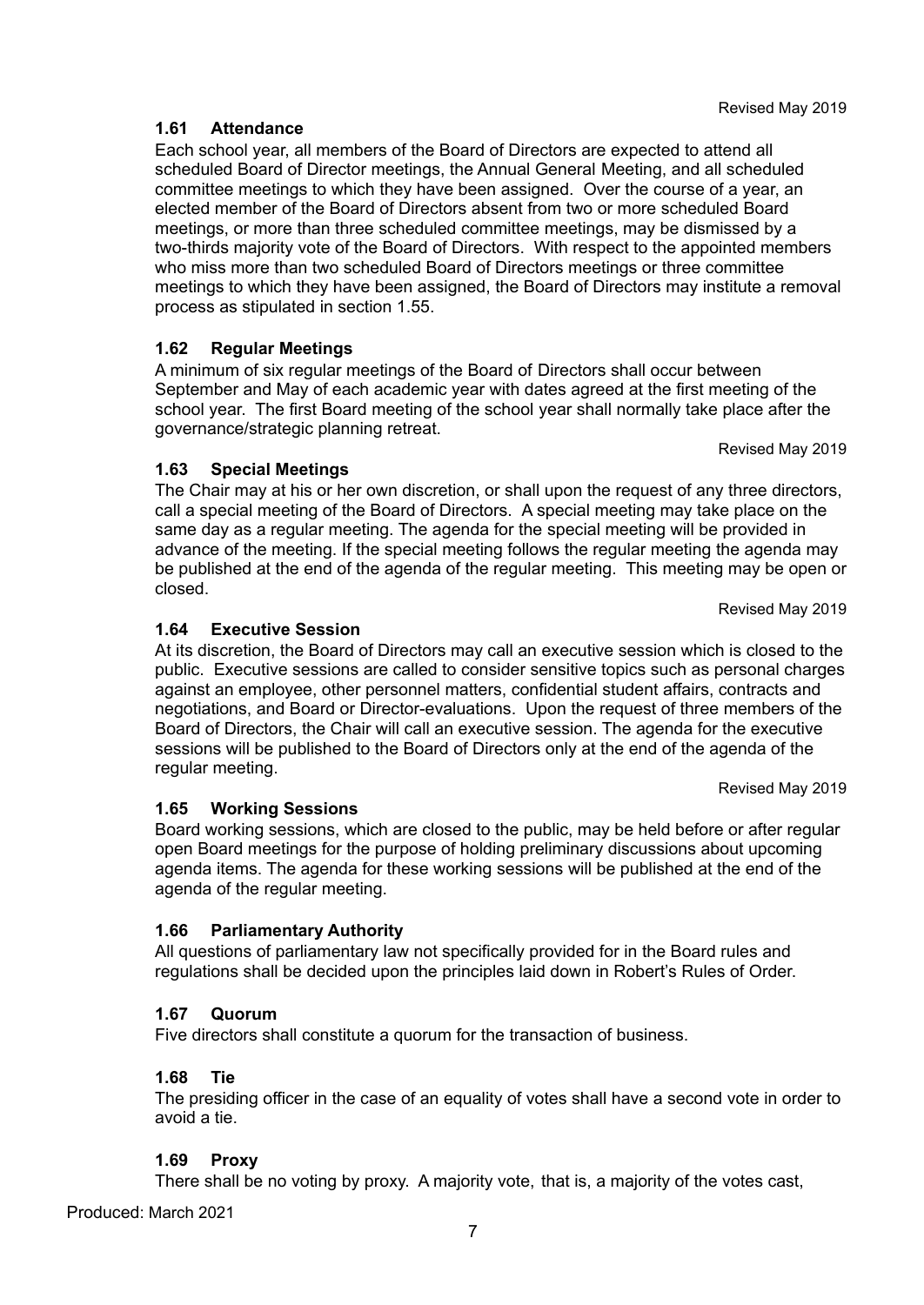ignoring absences, abstentions or blanks, is sufficient for the adoption of any motion that is in order**.**

#### **1.6.10 Motion Requiring Six Directors**

The following motions require at least six Directors voting in favor of their adoption, all others requiring a simple majority:

- Amendments to the Policy Manual.
- Decisions relating to the Director's termination or contract renewal.
- Removal, per section 1.55, of a member of the Board of Directors.
- Adjudications of challenges to administrative processes relating to personnel and students.

#### **1.6.11 Minutes**

The Board of Directors shall ensure that minutes of all open regular and open special meetings are recorded. Minutes shall include those matters moved, seconded, and voted, recommendations of the Director, and Board requests for action or information. The minutes shall be publicized by ways and means which the Board, from time to time, may direct. Minutes of the executive and working sessions, which will include those matters acted upon and approved, shall be recorded by the Secretary of the Board of Directors. Records of the Board of Directors shall be on file in the office of the Director and be available to Board of Directors only.

**1.6.12 Annual General Meeting**

The Board of Governors shall hold an Annual General Meeting in the presence of parents each April for the purpose of reporting on the activities and financial matters of the school and to elect or re-elect members to the Board of Directors. Following its approval by the Board of Governors, a presentation of the annual external audit shall be also be made to parents at the Annual General Meeting. A copy of the audit report shall be made available to all parents for review during the Annual General Meeting. Newly-elected and/or newly-appointed Members of the Board of Directors are invited to attend the Board of Directors regular May meeting to observe the Board's proceedings, but may not participate in any discussions or processes which occur during the meeting. They attend as observers, in preparation for assuming their roles as of July 1.

Revised May 2019

# **1.7 OFFICERS OF THE BOARD**

The Board shall elect from their own members, as officers, a Chair, a Vice-chair, a Treasurer, and a Secretary. The officers shall hold office for a term of twelve (12) months or until their successors are elected. All officers shall be eligible for re-election. Between the elections held during Annual General Meeting and the May meeting of the outgoing Board of Directors, the new Board shall elect from their own members the officers who will hold office from July 1 to June 30 of the following school year. The Director shall assist in the electoral process until the newly-elected Chair is able to oversee the remainder of this process.

Revised May 2019

#### **1.71 Chair**

The Chair is accountable to the Board as a whole. It shall be the duty of the Chair to preside over all meetings of the Board, except the Annual General Meeting, which is presided over by the Board of Governors. It is the duty of the Chair to appoint or remove Board Committee Chairs in the event the Committee Chair is not fulfilling his/her duties, assign Board members to committees, to prepare Board of Directors meeting agendas, and to have the Director call all meetings of the Board of Directors. At the direction of the Board Chair, the Director shall give notice of all items requiring official signatures and conduct the correspondence of the Board of Directors. The Director is delegated the authority to sign contracts on behalf of the Board. The Chair shall act as the point of contact between the Board of Directors and the Board of Governors.

Revised May 2019

Revised May 2019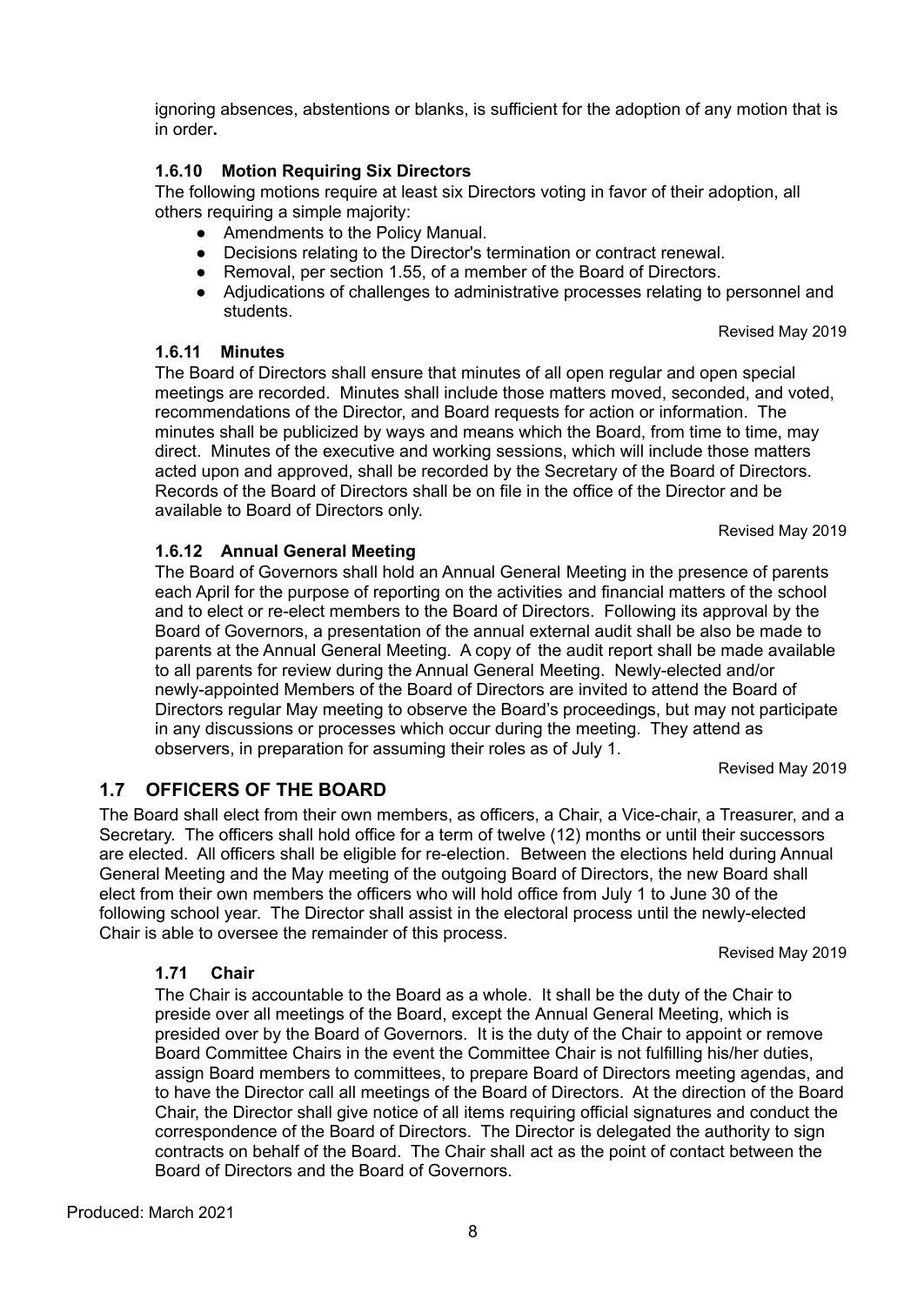# **1.72 Vice Chair**

It shall be the duty of the Vice-Chair to perform the duties of the Chair whenever the latter shall be absent or incapacitated, and the acts so performed shall be as valid and binding upon ISK as if performed in person by the Chair. In the event that the Chair leaves office for any reason, the Vice-Chair shall assume the position of Chair of the Board, subject to section 1.7.

Revised May 2019

#### **1.73 Treasurer**

It shall be the duty of the Treasurer to ensure a monthly financial report is submitted to the Board of Directors and to assist in the preparation of the school budget. It shall be the responsibility of the Treasurer to liaise with the Business Manager on financial matters pertaining to the school. The Treasurer shall serve as Chair of the Finance Committee.

#### **1.74 Secretary**

It shall be the duties of the Secretary to:

- Ensure that accurate minutes are kept of all proceedings of the Board of Directors, including regular, special, working, and executive sessions of the Board of Directors;
- Ensure that official (approved) minutes of both open and executive sessions of the Board of Directors are kept in an orderly, accessible archive at school.
- Keep minutes of any executive sessions that exclude the Director in an orderly off-site archive accessible to Board members. At the time of hand-over from one Secretary to the next, this special archive of executive session minutes will be publicly handed over to the new Secretary.

Revised May 2019

# **1.8 COMMITTEES**

Board of Directors' committees are intended to support the Board's work through research and discussion about Board business and then recommend a course of action to the Board. Unless delegated to do so by the Board, Board committees do not make Board decisions on their own. Committee members are expected to support Board decisions, and maintain the confidentiality of committee discussions.

#### **1.81 Committee Membership**

The Chair of the Board of Directors shall appoint the committee Chair and Board members to each committee prior to the first open Board meeting of the academic year. A committee Chair must be a member of the Board of Directors. The chair of each committee may then call upon members of the ISK community including parents, students or teachers to serve as needed and appropriate. Other community members outside of the school with needed expertise may serve on a Board committee as needed.

#### **1.82 Standing Committees**

The Chair of the Board shall appoint the following standing committees:

- o Finance
- o Governance

#### **1.82a Finance Committee**

Mandate: To help the Board of Directors meet its fiduciary responsibility as trustee of the school's future, by exercising broad oversight of the school's current and future financial sustainability, and to guide the Board of Governors in decisions related to the Long-Term Financial Plan and major projects.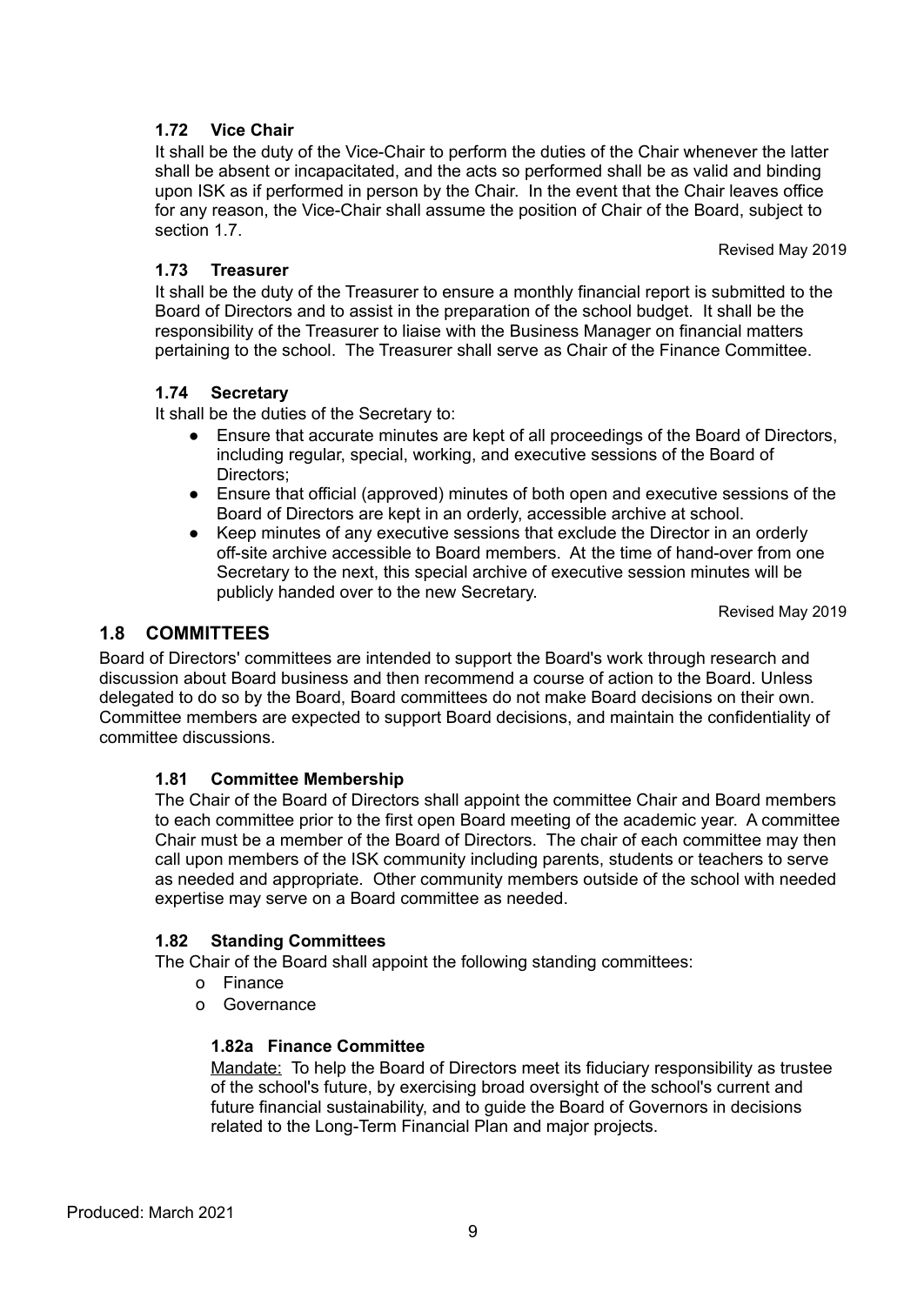Deliverables:

- ❖ Propose an annual budget to the Board of Directors, one that includes appropriate revenues and well-documented expense needs after engaging the school administration in rigorous analysis and discussion about the school needs and goals.
- ❖ Keep the Board of Directors, informed of the general financial health of the school based on its review of monthly financial reports from the Director and Business Manager.
- ❖ Facilitate an annual audit and make recommendations to the Board of Directors on any follow-up or on changes to the auditor.
- ❖ Inform and engage the Board of Governors about potential changes in the rolling Long-Term Financial Plan.
- ❖ Oversee execution of the Long-Term Financial Plan.

Membership: The Treasurer chairs the Finance Committee, which shall also include two or three members of the Board of Directors, the School Director, the ISK Business Manager, 1 or 2 members of the Board of Governors, and any members of the ISK community who may bring special skills/knowledge in accordance with Board procedures. The committee should include one board member from each sponsoring mission.

Decision-making delimiters: The Finance Committee advises and plans on financial matters, it is not a decision-making body. Its deliberations are taken with the intent of presenting information or proposals to the Board of Directors for its action or decision.

Revised May 2019, September 2018, 2017, 2016

#### **1.82b Governance Committee**

Mandate: To ensure board continuity, board education, good governance practices, effective stewardship, and that a strong pool of potential candidates is cultivated each year for both the Board of Directors and Board of Governors.

Deliverables:

- ❖ Periodically review current board composition and election/selection processes, for both boards.
- ❖ Clarify role of board committees and board working groups each year.
- ❖ Periodically review the tools and processes for giving feedback to the Director, Board of Directors, Board of Governors, and their Chairs.
- ❖ Conduct board evaluations.
- ❖ Implement a documented process for identifying potential Board candidates for both boards to ensure Board continuity, to fulfill strategic priorities, and to promote diversity.
- ❖ Guide the Board of Directors and Board of Governors in ensuring continuity of executive positions.
- ❖ Plan and organize orientation of new board members.
- ❖ Ensure mechanisms are in place to prevent conflicts of interest for members of both boards.
- ❖ Periodically review various board norms and Codes of Conduct and assist the Board Chairs in enforcement.
- ❖ Monitor both boards' progress on goals throughout the year.

#### Membership:

❖ A committee of 4 or 5 people.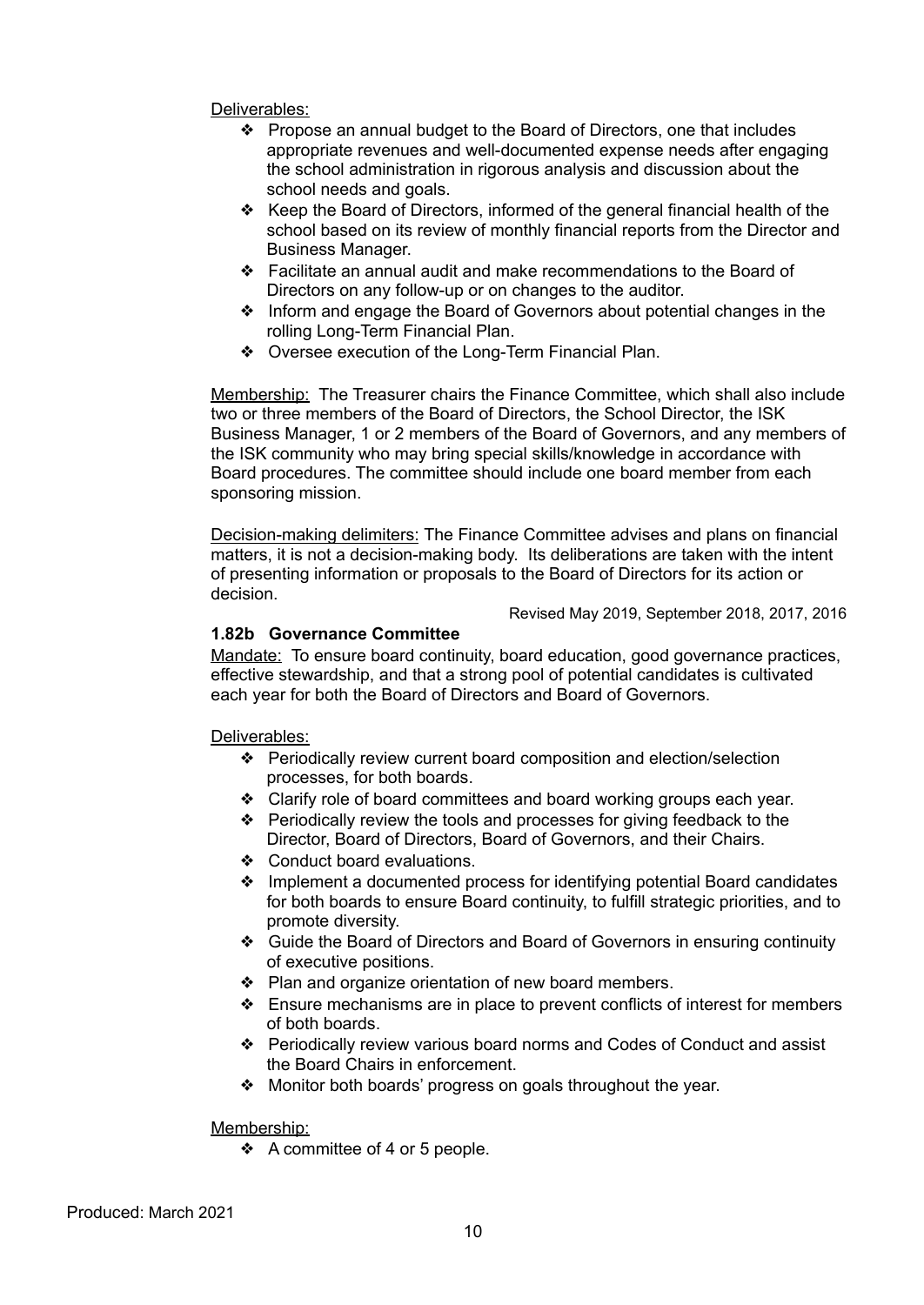- ❖ 2 or 3 members of the Board of Directors (including the Board Chair), 1 member of the Board of Governors and the Director.
- ❖ Ideally the committee should include one board member from each sponsoring mission (to guide the process for appointee succession).

#### Decision making delimiters:

The Governance Committee is an advisory and planning, not a decision-making body. Decisions will be limited to plans for board orientation processes, the retreat and other board events. Committee recommendations will be taken to the board for approval.

Revised May 2019, September 2018, 2017, 2016, 2015

# **1.83 Ad-hoc Committees**

The Board of Directors appoints ad-hoc committees as necessary and appropriate. Such committees report their recommendations or proposals to the Board. Following completion of assignment and report to the Board, such committees shall be dissolved.

Parameters for each ad-hoc committee will be defined and agreed by the Board of Directors. Parameters will include the purpose(s) for the committee, its expected deliverables, membership, and decision-making delimiters.

#### **1.84 Committee Procedures**

Committee meetings will be announced in advance to all members. Board of Directors' committees operate with an agenda prepared in advance by the committee Chair. Discussion at committee meetings should be thorough and where recommendations are being considered, committee members will work toward a consensus, but having none, should take a vote. If the vote is tied, the Chair of the committee casts a second or deciding vote. Minutes of committee meetings are kept, circulated to committee members for corrections as soon as possible after the meeting, and then provided to the Director for inclusion in the Board packet. At the beginning of the school year, each Committee will prepare parameters and/or a list of goals for the year tied to the Strategic Plan developed at the governance/strategic planning retreat. These goals will be presented and approved at the subsequent Board meeting and shall be available to the ISK community.

Revised May 2019

#### **1.85 Absences**

Committee members who miss three or more meetings may be asked to withdraw from the committee by the committee Chair or the Board Chair (see also section 1.61).

#### **1.86 Committee Meeting Norms**

Board committee norms can be found in Annex 3, Board Operating Agreements.

Revised May 2019

#### **1.9 POLICY CREATION, AMENDMENTS, AND REVIEW**

The Board of Directors shall make such policies as it considers necessary to guide its own functions and those of the school, in conformity with the Articles of Association of the Corporation.

As a guide for conduct and decision-making, Board policies shall be binding upon all stakeholders, including Board members, until formally amended by the Board of Directors.

**1.91** Policies may be formulated by the Administration or a Board committee, either standing or ad hoc. Proposals for new policies, or policy amendments, will be submitted in writing to the Board of Directors for approval at either a regular or executive session.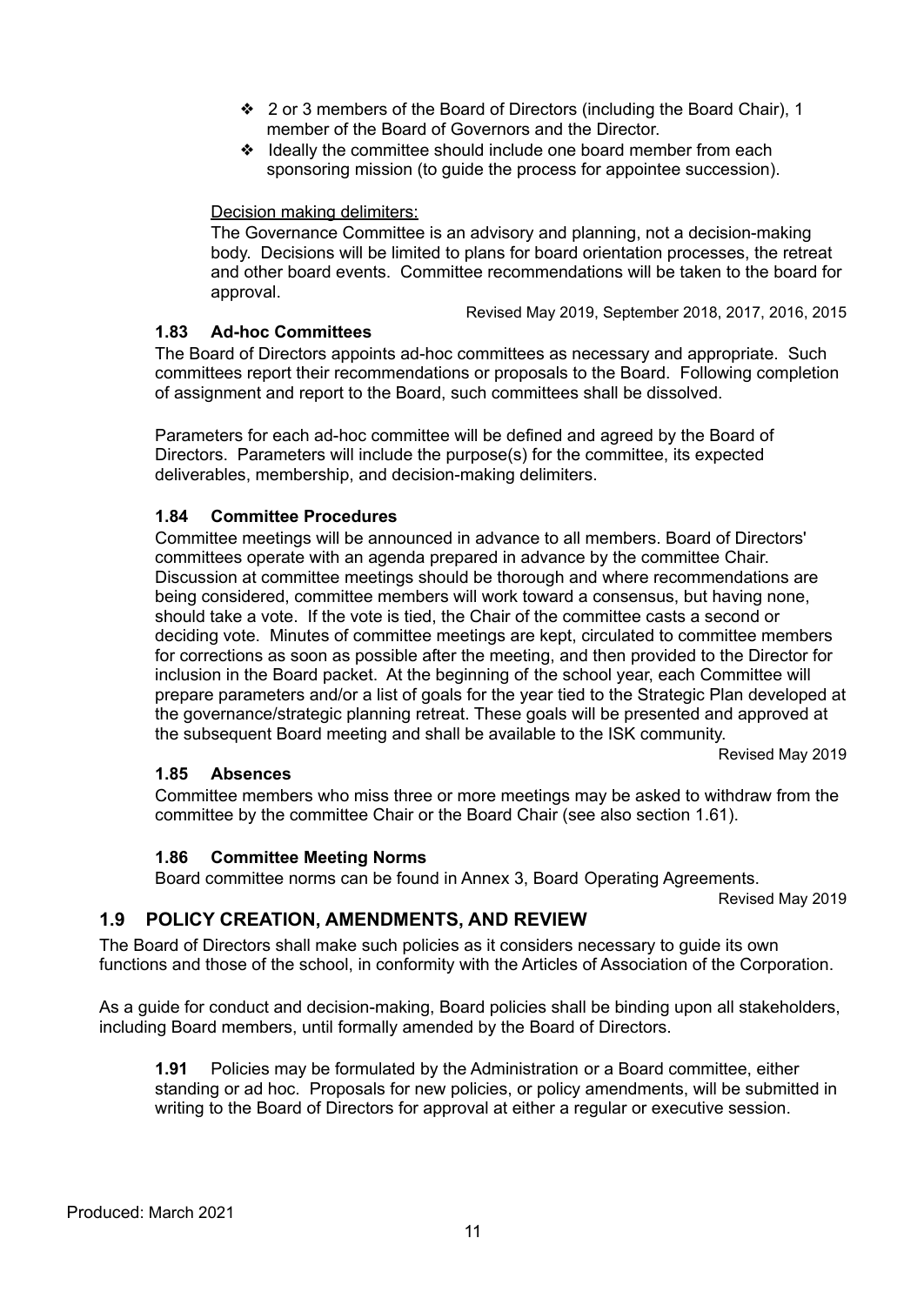**1.92** Irrespective of ongoing policy additions or amendments, the Board of Directors will conduct a formal review of the Policy Manual per a Rolling Policy Revision Plan. Such a review will be conducted by the Governance Committee.

Revised November 2018

**1.93** The Policy Manual will be updated annually to include changes approved in the previous school year, with the updated version circulated to current members of the Board of Directors, and made accessible to parents and staff of ISK.

# **1.10 EDUCATIONAL OVERSIGHT**

The Board of Directors is responsible for general oversight of the school's educational program. The Board of Directors fulfills this responsibility primarily through the hiring, continuing evaluation, and professional development of the Director to whom the Board of Directors delegates the organization, operation, communication, and administration of the school's curricular and extra-curricular program. The Board of Directors further exercises its educational oversight responsibilities through: the initiation and approval of strategic plans; the monitoring of external markers of quality through accreditation and external exam results; and, the study and evaluation of developments in the theory and practice of education that may impact on the policies, mission and philosophy, and finances of the school. In order for the Board of Directors to fulfill these responsibilities the administration shall provide periodic reports at Board of Director meetings and through regular communications with the school community.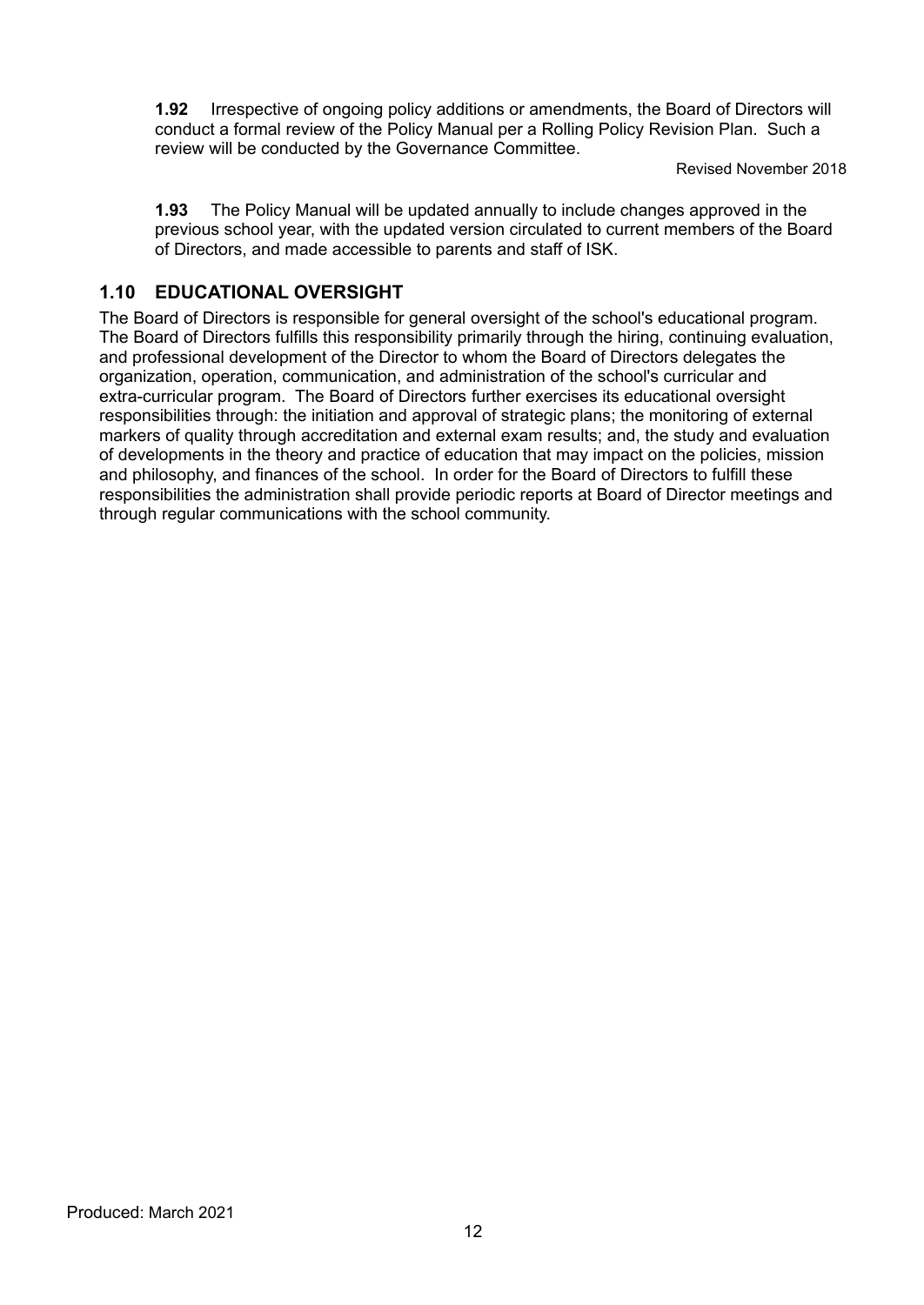# Produced: March 2021

guidance.

# **2.4 CO-CURRICULAR PROGRAM**

ISK educates the whole child, therefore, the school will ensure an extensive co-curricular program that challenges students in the areas of creativity, action, leadership, and service.

13

ISK shall provide for a diverse community of learners with a range of cultural, and educational backgrounds, languages, talents and abilities. The program shall be

Highly Capable Learners (HCL), and students with specific health-related plans. Counseling services shall include both social-emotional, counseling and university

# <span id="page-14-0"></span>**SECTION 2: CURRICULUM AND INSTRUCTION POLICIES**

All Policies in Section 2 were reviewed for consistency in March 2019 and reviewed in May 2017

# **2.1 CURRICULUM AND DOCUMENTATION**

The curriculum shall be modeled to provide an exemplary education based on a North American curriculum while being aligned with international learning standards such as those of the International Baccalaureate diploma program. Documentation of the curricular program shall include content standards and benchmarks based on the current research of effective content-area practices and aligned with external accreditation standards. It shall also include performance indicators for ISK's Educational Aims, and key competencies in assessment and instructional practices. During the process of program review, the school's Mission, Vision, and Educational Aims shall serve as the foundation for any revision to the curriculum.

Revised May 2017

# **2.2 CURRICULUM REVIEW PROCESS**

The purpose of curriculum review is to maximize student learning and ensure a comprehensive, innovative, rigorous, and well-articulated curriculum school-wide.

The Director shall ensure that the regular review of the curriculum shall include research-based curricular practices that most effectively impact student learning including a review of current standards and benchmarks as well as how they are integrated across disciplines. Curriculum review will also include the explicit integration of ISK's Mission, Vision and Educational Aims into the overall program.

Revised May 2017

# **2.3 CURRICULAR PROGRAM**

# **2.31 The Academic Program**

**2.33 Student Support Services**

Academic learning shall be integrated across multiple disciplines while also ensuring that concepts discreet to specific content areas provide a strong academic foundation (e.g., in meeting IB DP requirements). Emphasis shall also be on skills and processes for learning across subjects including: STEM (Science, Technology, Engineering and Mathematics), Humanities (English, Social Studies and Modern Languages), The Arts (Visual and Performing arts) and Wellness (PE/Health, Advisory and Guidance).

Revised May 2017

# **2.32 Graduating Programs and Diplomas**

ISK is committed to offering the International Baccalaureate Diploma Program to qualified students in grades 11 and 12, in addition to a North American high school diploma for all graduating students. ISK offers a North American high school alternative diploma for high school students graduating from ISK's Life-Centered Education Program (intensive needs program).

personalized for students representing a range of learning differences from intensive needs to mild to moderate learning needs and the highly capable. The Student Support Services (SSS) department shall support students with a wide range of learning needs including Intensive Needs, Learning Support, English for Speakers of Other Languages (ESOL),

Revised March 2021

Revised March 2019, May 2017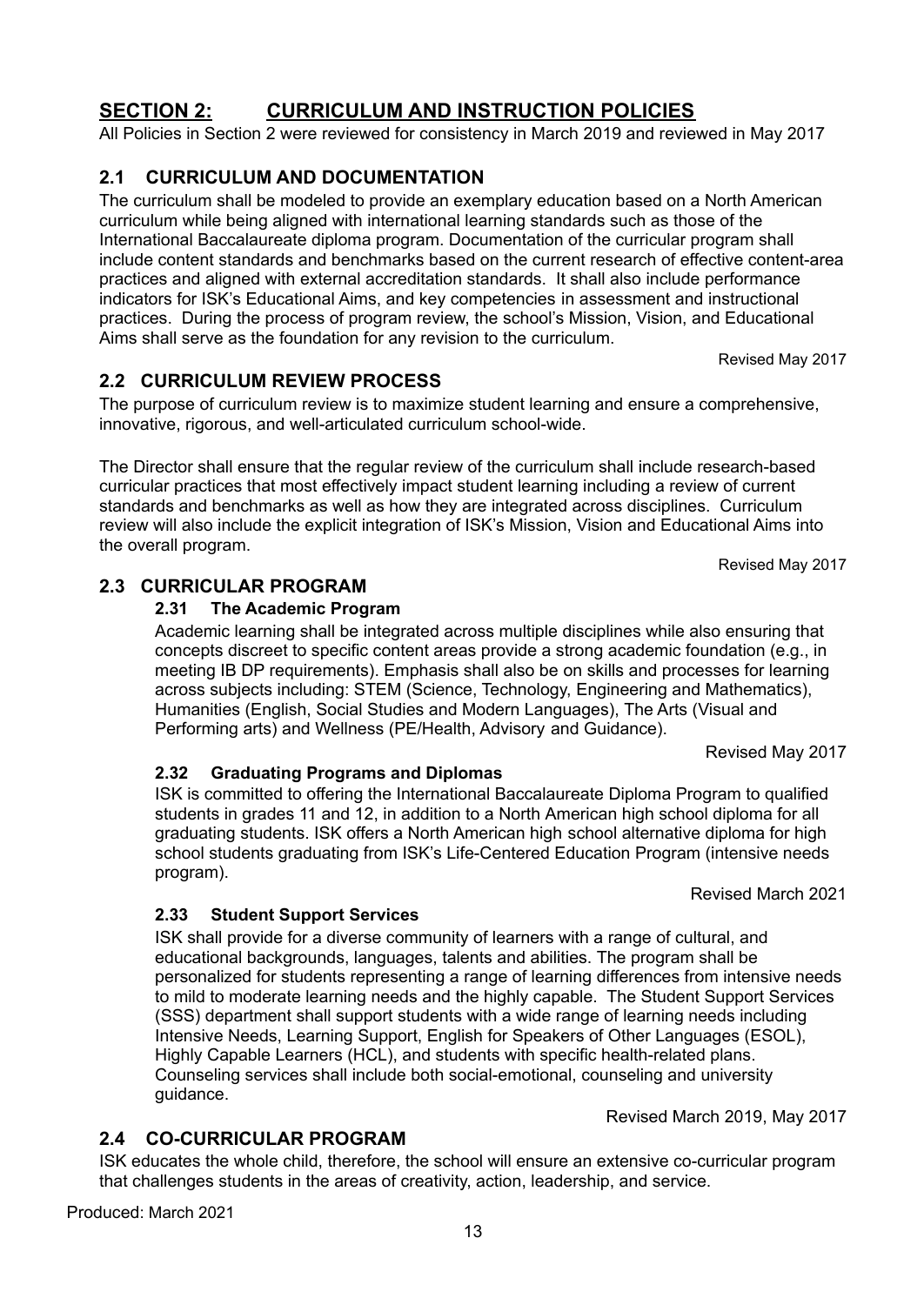Experiential/Service Learning shall be a key component of both the curricular and co-curricular programs. Student initiatives shall be the primary catalyst in the formation and leadership of clubs, organizations, projects or activities that are consistent with the ISK Mission, Vision and Educational Aims.

Revised March 2019, May 2017

# **2.5 HIGH SCHOOL GRADUATION REQUIREMENTS**

#### **2.51 High School Credits**

Graduation requirements shall be determined by accumulation of "high school credits" which are defined by successful completion of courses with pre-determined contact hours.

#### **2.52 High School Graduation Requirements**

ISK's graduation requirements shall be published in different handbooks and shall be reviewed at least every 5 years to ensure that they align with university and accrediting agency requirements, and reflect ISK's Educational Aims.

# **2.6 VIRTUAL LEARNING SYSTEMS**

ISK shall ensure effective systems to support home or virtual learning. HS students shall have options to complete online courses to support their academic program. In the event of short- to medium-term school closure, ISK shall sustain student learning and student-teacher-parent communication for as long as feasible. All teachers shall maintain an electronic virtual presence to support learning throughout the school year.

Revised May 2017

# **2.7 INSTRUCTION AND ASSESSMENT**

#### **2.71 Instructional Practice**

ISK teachers shall provide multiple learning avenues for students, which include integration across disciplines, and experiential opportunities in order to provide authentic contexts for learning. Learning opportunities shall include meaningful, real-world learning experiences in collaboration with the local community. ISK teachers shall personalize instructional methods and assessment practices to best suit each student in order to maximize learning. Revised May 2017

#### **2.72 Assessment**

Assessment of student learning at ISK involves teachers, students and parents and shall reflect achievement of content standards and development of the Educational Aims. Both formative and summative assessment practices shall be embedded at all levels and stages of instruction. Teachers shall give regular, specific feedback to students throughout the learning process.

Students and parents shall have multiple means to access real-time feedback and reports on progress through the virtual learning environment as well as on-site conferences.

ISK shall use one or more international testing protocols each year to gather comparative data on ISK student learning as well as the curricular program. The testing protocols shall provide norming data that is relevant to ISK's population.

Revised May 2017

# **2.8 RESOURCES**

# **2.81 Instructional Resources**

ISK shall ensure that funds are available to provide teachers and students with the most up-to-date resources to support student learning. Resources shall include, but are not limited to, books, technology hardware and software, online access to relevant programs/subscriptions, and all materials needed to ensure an exemplary program.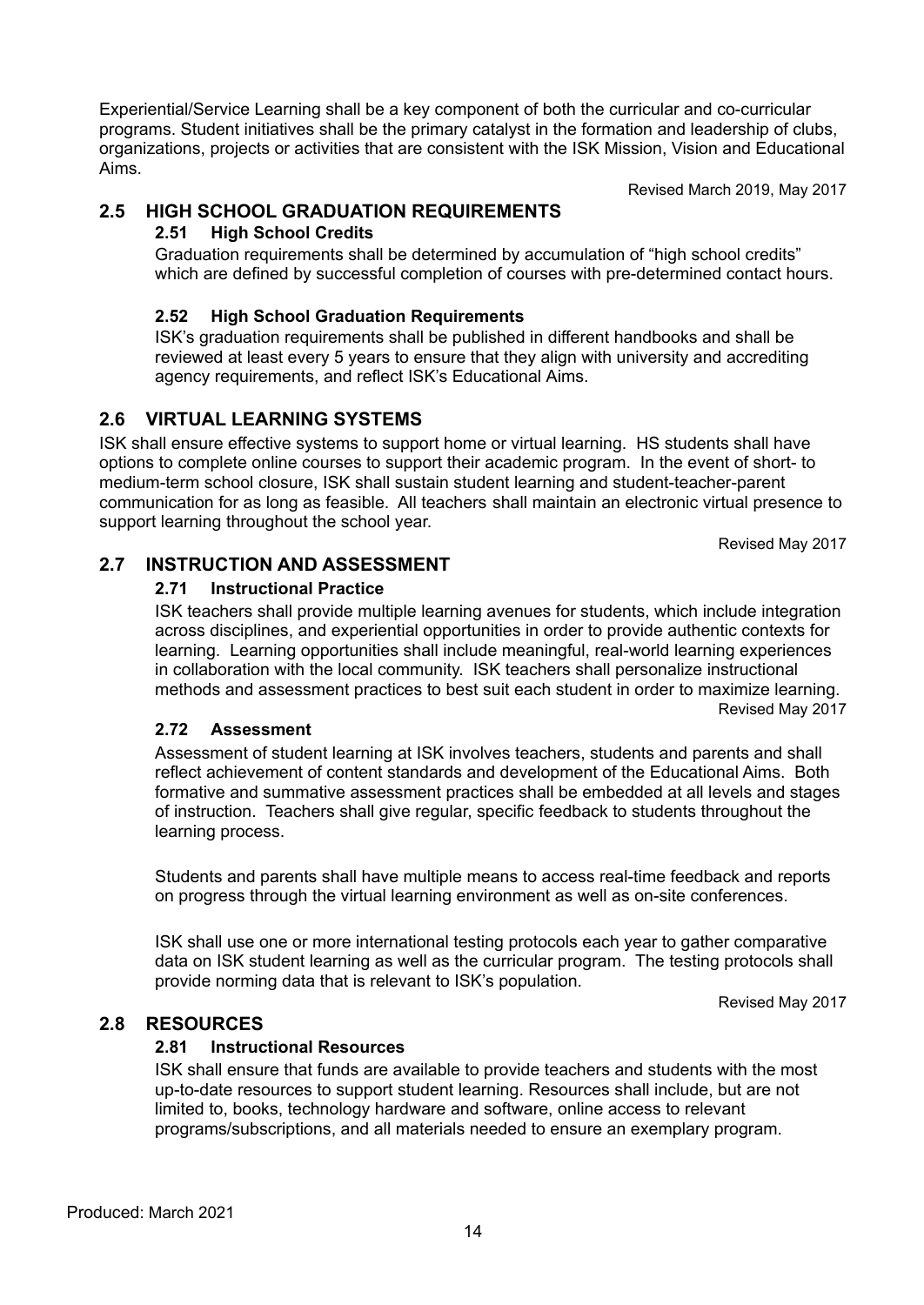Produced: March 2021

Instructional resources shall be reviewed as part of the regular, ongoing curriculum review process, with broad teacher input, seeking the most current resources available.

Revised May 2017

# **2.82 Technology Integration**

Current technological hardware and software shall be regularly assessed in order to best serve the instructional needs of faculty and students. All teachers and students shall receive the necessary training and instruction to integrate technology effectively to support student learning. Information technology resources shall be implemented according to an up-to-date Technology Plan.

Revised May 2017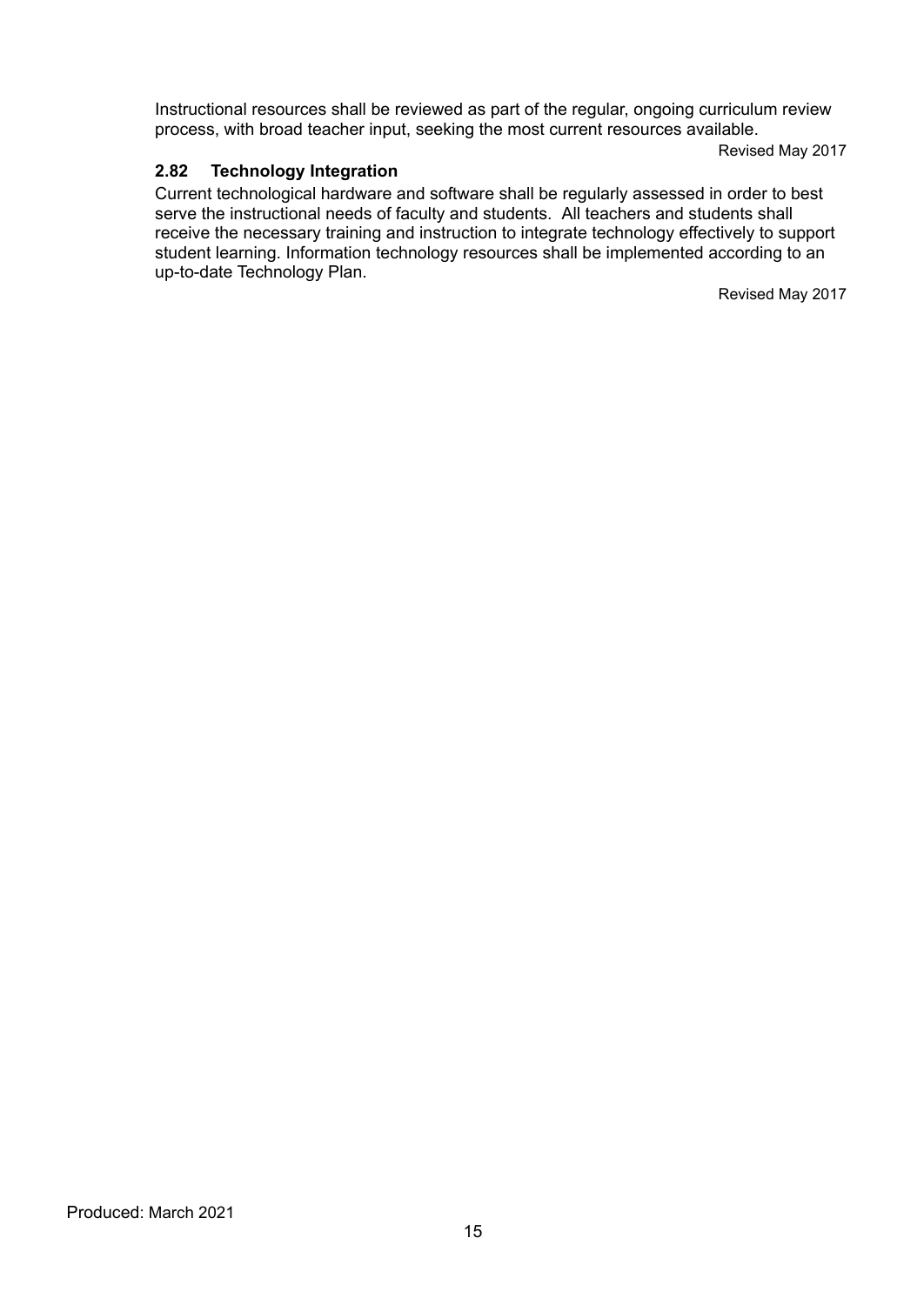# <span id="page-17-0"></span>**SECTION 3: STUDENT POLICIES**

All Policies in Section 3 were reviewed for consistency in March 2019 and reviewed in February 2021

# **3.1 ADMISSIONS AND PLACEMENT**

ISK serves the educational needs of a diverse community of learners in Nairobi from a range of educational backgrounds. Admission is open to students who will benefit from a challenging, international, English-language education.

ISK admits students whose academic, personal, social and emotional needs school's programs and services can meet, and who can be successful in a mainstream-learning environment. ISK provides support for a managed number of students, representing a range of mild and moderate learning challenges to the highly capable, in addition to a limited number of students with intensive needs, based on the school's enrollment and resources.

Placement assessments and appropriate screening tools are used by the Principals and Director to determine whether a child's needs can be met by the school.

Revised February 2021, March 2019

# **3.2 AUTHORITY FOR ADMISSION DECISIONS**

Final authority for all decisions on admission and grade placement rests with the Director, in consultation with the Principals.

# **3.3 PRIORITIES FOR STUDENT ADMISSIONS**

If space is limited in a particular grade, applicants who have met all admission requirements shall be admitted according to the following priorities:

- 1. Children of employees, grantees or contractors of the United States government and the Canadian government receiving an educational allowance;
- 2. Children of teaching and administrative staff at ISK; recipients of competitive ISK merit scholarships;
- 3. Children who have siblings enrolled in ISK and who meet other education requirements;
- 4. Children of other Diplomatic Missions (UN, Embassies, World Bank, etc.);
- 5. Children of the international community not permanently residing in Kenya, with previous international or North American education experience, or children of ISK graduates;
- 6. All other students with appropriate academic background.

Revised February 2021, October 2019, March 2019

# **3.4 ADMISSION AND PLACEMENT PARAMETERS**

#### **3.41 Diversity of Enrollment**

To ensure international diversity within the student body, enrollment of one national group should not exceed 15% of the total school enrollment except for the national groups of Canada and the United States.

# **3.42 Guardianship Responsibility**

Students must be living with their parents or responsible long-term guardians who are acting in loco parentis. For students residing with a long-term guardian, it is the family's responsibility to obtain and present evidence to the school of a Pupil's Pass from the Kenyan authorities.

Revised February 2021

#### **3.43 Admission of Students with Special Learning Needs**

To ensure optimum student-teacher ratios and service to a high standard, enrollment in Learning Support shall not normally exceed 15% of the enrollment at any grade level.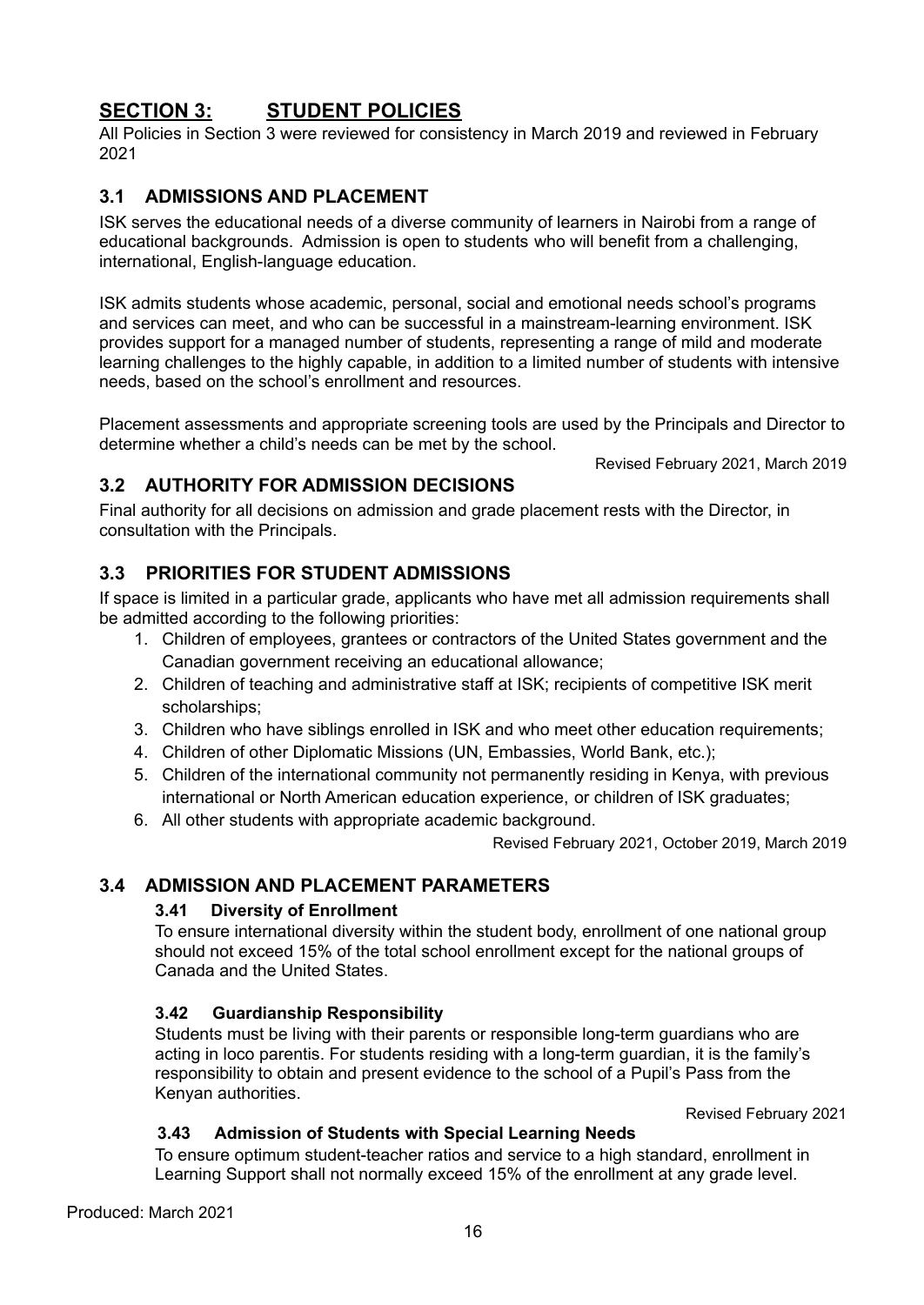Moderate support shall be provided for a managed number of students not exceeding 5% of the total school enrollment and not more than five moderate students per grade level. An intensive needs program shall also be offered for a limited number of students, not more than 1.5% of the total school enrollment. The criteria that form the basis for identifying mild, moderate, and intensive learning needs shall be defined in the appropriate handbooks and admission documents*.*

Revised February 2021, March 2019

# **3.44 Age for Entry and Placement**

Students are eligible to enroll in lower elementary grades once they have reached the following ages by September 15 on year of entry: four years of age for Pre-Kindergarten; five years of age for Kindergarten; and six years of age for Grade 1. The school may consider placement in the Pre-Kindergarten program for younger students as guided by Policy 3.47 and available space.

For other grades, ISK will generally not enroll a student who must be placed more than one year behind his/her respective peer group or who is at an age that would prevent attainment of a U.S. High School Diploma by the age of 20 years.

Revised February 2021, March 2019

# **3.45 Admission Documents and Testing**

Transfer students must present transcripts, test scores, and letters of assessment from their previous schools. Students with incomplete school records may be admitted for a provisional period. Acceptance and/or grade placement will be reviewed at the time the records arrive.

The school reserves the right to request additional assessments, the cost of which will be the applicant's responsibility. Failure to provide accurate information or failure to disclose a known learning need during the admissions process may result in a denial or subsequent withdrawal of enrollment.

Revised March 2019

# **3.46 Probationary Admission**

Students may be admitted on a probationary basis when some or all of the admission criteria are not clearly met. Probation shall be defined individually for these students.

# **3.47 Other Placement Considerations**

In addition to chronological age, other factors that may be taken into consideration in placement or enrollment decisions are social/emotional maturity, prior academic experience and placement test results.

# **3.5 PARENT/SCHOOL PARTNERSHIP**

Parents shall be expected to participate as partners with the school in the education of their children by being involved in school events and activities, by collaborating with teachers, by maintaining respectful communication with all school personnel, and by reinforcing and supporting the school's Mission and values.

Revised February 2021

# **3.51 Parent Responsibility in Case of Parent Absence**

Parents or guardians are expected to be in residence in Nairobi to supervise their children's education and well-being. If both parents, or the sole parent in the case of a single-parent household, or the guardian, are absent due to travel they must delegate, in writing, parental responsibilities to another adult who shall be fully charged to act on the parent's behalf. This person must have the authority to make medical and other decisions related to the children's well-being. This delegation of authority and responsibility must be provided in writing by the parent or guardian to the respective Principal.

Revised February 2021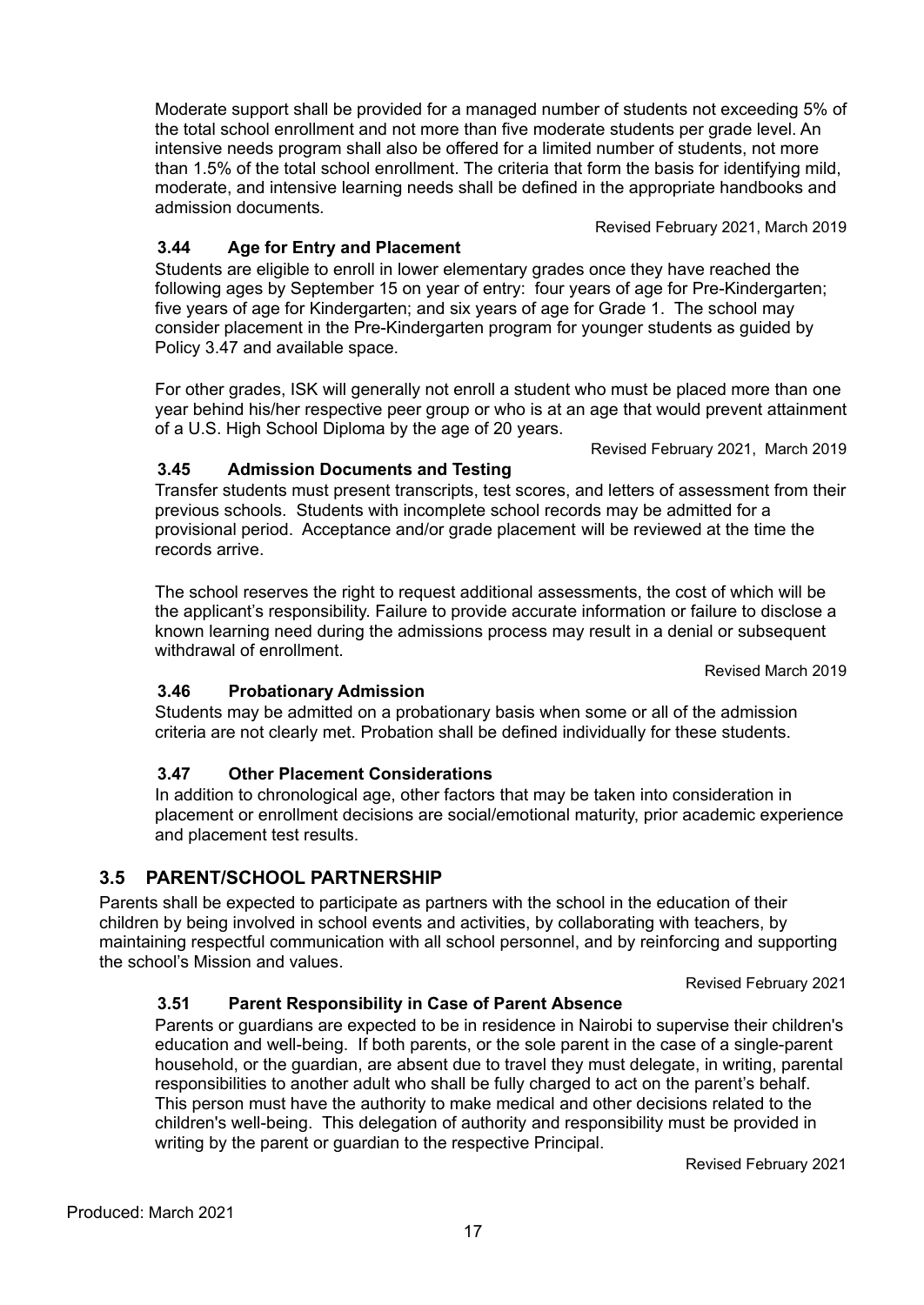# Produced: March 2021

18

# **3.6 CONTINUED ENROLLMENT**

A student would normally continue to be enrolled at ISK unless the school determines that the child's academic, personal, social and emotional needs can no longer be met, there is reasonable doubt about the child's prospect for success at ISK, or school fees are outstanding.

Revised February 2021

#### **3.61 Promotion and Retention**

The promotion of a student is the decision of the Principal, in consultation with teachers and specialists. In most situations, notification to the parents of a student who may be retained should be made no later than the end of the first semester.

Revised February 2021

#### **3.62 Required withdrawal of students**

ISK reserves the right to require a student to be withdrawn if:

- the student's best interest and needs cannot be met effectively by the school's programs and services
- the student's behavior is deemed to jeopardize the safety and/or learning of other students
- the parent or student acts contrary to the expectations laid out in the Parent Student Handbooks.
- educationally significant information is withheld from the school by the parents, or
- school fees are not paid in accordance with the expectations communicated to parents each year.

Withdrawal decisions require a consensus recommendation of the Leadership Team, and are the final decision of the Director.

Revised February 2021

# **3.7 STUDENT DRESS**

Expectations for student dress shall be respectful of the cultural diversity of the ISK community. Details of the dress code shall be documented in the appropriate Parent Student Handbooks.

# **3.8 CHILD PROTECTION**

The International School of Kenya is committed to child protection and the safeguarding and wellbeing of ISK students. ISK maintains an ethos of transparency to ensure students feel safe and secure. ISK expects all stakeholders to share this commitment and responsibility to protect children. ISK shall have a proactive plan for training all stakeholders and making the ISK community aware of various aspects of child protection. In response to suspected harm or abuse, the school shall take all reasonable, responsible and legal steps to protect the child and act as his/her advocate. ISK's procedures for protecting and ensuring the safety of children shall be documented and followed consistently as per the safeguarding and child protection handbook. This policy is linked with ISK's anti-bullying, online safety, and health and safety guidelines. ISK safeguarding and child protection policy and procedures also apply to after school programs and off-campus school activities.

Revised February 2021, February 2018, Adopted November 2012

# **3.9 STUDENT CONDUCT**

Expectations for student conduct shall be guided by values implicit in the ISK Mission, Vision and Educational Aims statements, which emphasize responsibility, respect for self and others, compassion, critical and creative thinking, cooperation and perseverance. All adults in the ISK community shall share responsibility for developing and reinforcing these values.

Revised March 2019

# **3.91 Consequences for Inappropriate Conduct**

Procedures for responding to students whose conduct violates the values implicit in the Mission, Vision and Educational Aims shall be transparent and documented in the respective Parent Student Handbooks. The objectives of those procedures shall be to:

Help the student learn from the incident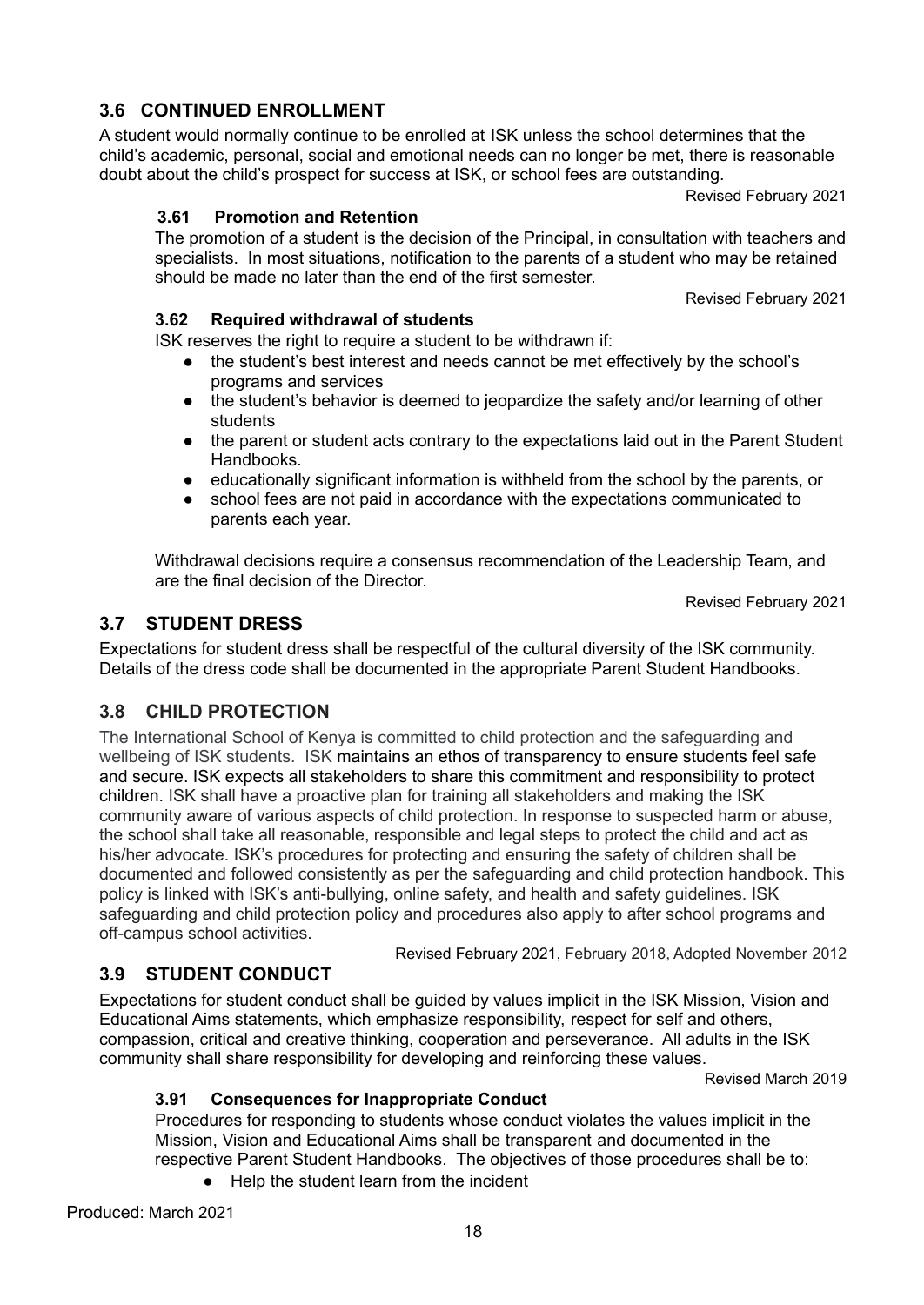- Prevent similar incidents from recurring
- Ensure the safety and security of other students and community members.

Most conduct incidents requiring a response or intervention will be of a minor nature, with the teacher or Principal making decisions about appropriate consequences. In more serious incidents, the Principal has the authority to suspend students from school temporarily. For the most serious incidents, or repeat offences, the Director has the authority to expel a student from school.

Revised March 2019

# **3.92 Final Authority for Disciplinary Consequences**

Any disciplinary consequences may be appealed to the next decision-making level. Final authority for disciplinary actions on student conduct rests with the Director. In the event of a challenge to a Director's final decision, the Board of Directors may be asked to confirm whether due process was followed.

Revised March 2019

#### **3.93 Alcohol, Tobacco and Substance Abuse**

To promote healthy students and a healthy school community, ISK endeavors to apply a wellness approach (where wellness is a deliberate effort toward a healthy body and mind) to the matter of student substance use. ISK believes that substance\* use undermines the development of healthy students and interferes with learning. ISK also believes that an informed, engaged community is essential to keeping all students healthy and to fostering a productive learning environment. However, when necessary, disciplinary action will be taken.

The primary objectives of this policy are to guide community education, ensure the safety of all students, and outline interventions – supportive and/or disciplinary - in cases of substance use. To these ends ISK will:

- Develop and provide a systematic program to educate students and parents about the risks and consequences associated with substances use and abuse;
- Maintain a strong parent-school partnership to address issues as they arise, at both the individual and community levels;
- Encourage all members of the school community to be well informed, to keep students healthy, and to communicate issues about student substance use to school authorities, as necessary and appropriate;
- Implement a support program for students who actively admit a substance problem to school personnel, or who remain at ISK following a disciplinary incident related to substances;
- Maintain a learning environment (including off-campus school activities) that is free at all times of substances and related paraphernalia, using a range of educational and disciplinary tools, including searching of lockers, personal property, and drug testing when necessary;
- Maintain and uphold school rules that provide serious sanctions for students consuming, possessing, distributing, or selling substances on campus or at any school-related activity. The most serious consequences such as expulsion and indefinite suspension could apply to any violation related to illegal substances and/or activities that endanger the wellness of others; and
- Ensure the implementation and enforcement of this policy is clearly documented in parent-student handbooks.

*\*For the purpose of this policy, 'substances' will be defined as tobacco, alcohol, all drugs illegal in Kenya, inhalants, and misuse of prescription medication.*

Revised May 2015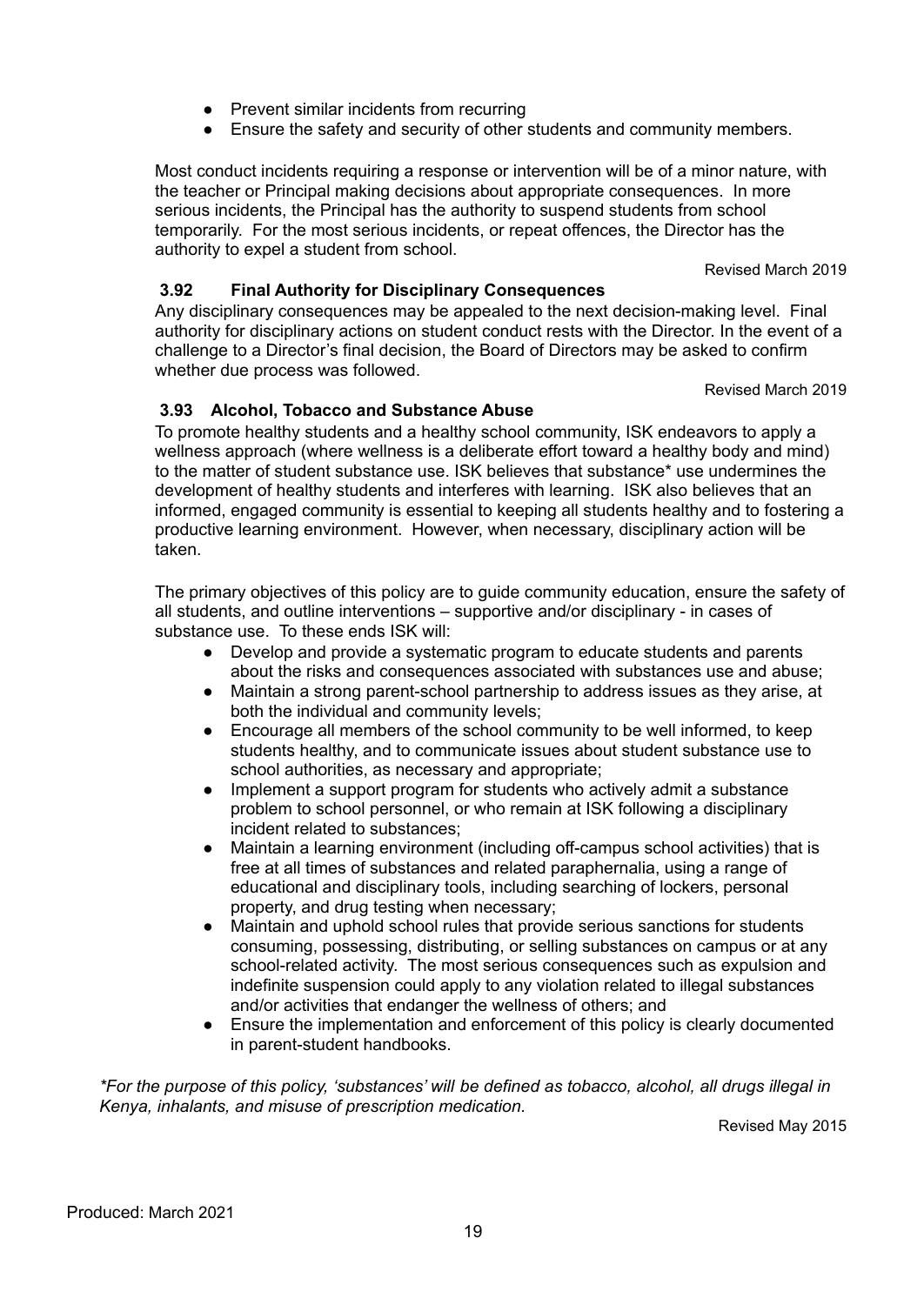# **3.10 SCHOOL HEALTH REQUIREMENTS**

#### **3.10.1 Required Vaccinations**

Vaccinations for communicable childhood diseases and for diseases endemic to Kenya are required for all students attending ISK. In general, these policies will follow the recommendations of the World Health Organization and those of the Government of Kenya. The following health requirements apply to all ISK students:

- vaccinations as identified on ISK's health form
- certificate of health or physical examination;
- periodic physicals for students enrolled; and
- physicals as required prior to participation in organized athletic competition.

#### **3.10.2 Health Records**

ISK shall maintain up-to-date health records on all students. In order to accomplish this, parents shall furnish the school with accurate and up-to-date records.

#### **3.10.3 Pregnant Students**

Pregnant students or students who are parents shall enjoy the same rights and responsibilities as other students. A pregnant student may be required to produce a doctor's clearance to participate in some activities.

#### **3.10.4 Accidents or Injuries to Students**

ISK shall have appropriate procedures in place for responding to accidents and injuries, including responsibilities for follow-up and communication. The ISK Health Office shall ensure that appropriate staff are trained in First Aid, CPR, Water Safety Instruction and other emergency response procedures.

#### **3.10**.**5 School-Based Health Screening**

ISK shall conduct regular health screening as per the recommendations of the National Association of School Nurses in the United States or other reputable organization.

#### **3.10.6 Communicable Diseases**

Students having a communicable disease (except HIV/AIDS and STD's) shall be excluded from school attendance until they are no longer contagious. The Administration shall notify the parents of students exposed to a communicable disease. ISK's handbooks will address the areas of HIV/AIDS public awareness; prevention and education; protection of student and staff rights; and provision of health services to students and staff. ISK will not tolerate discriminatory treatment of an individual infected with HIV or those suspected of HIV infection and AIDS.

Revised February 2021

# **3.10.7. Compliance with Ministry of Health**

ISK will comply with health-related reporting requirements determined by the Ministry of Health.

# **3.11 GENERAL STUDENT POLICIES**

#### **3.11.1 Attendance and Absences**

ISK has established attendance guidelines as documented in parent-student handbooks that explain expectations for attendance, define "excused" and "unexcused" absences, and explain how attendance may affect promotion and/or credit.

Revised February 2021

#### **3.11.2 Leaving Campus**

No student shall be permitted to leave the school grounds during the school day without the approval of the Principal and consent of the parent.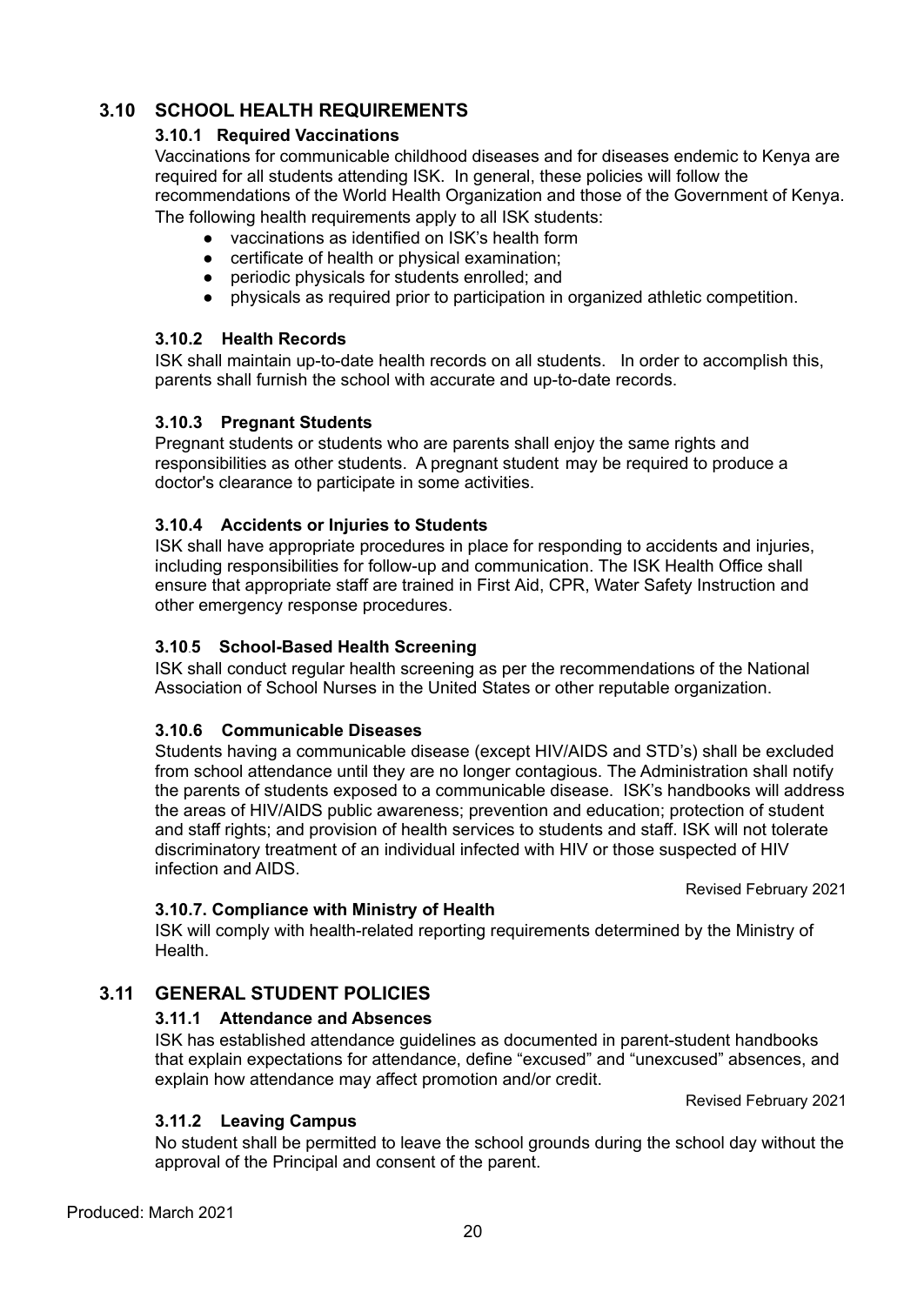#### **3.11.3 Student Driven Vehicles**

Students may drive private vehicles to or from school if they have the Principal's approval having met requirements documented in the appropriate handbook.

#### **3.11.4 Student Activities and Organizations**

ISK encourages student initiative in the formation and leadership of clubs, organizations, projects or activities that are consistent with the ISK Mission, Vision and Educational Aims. All such organizations and activities shall have the approval of an ISK Principal, and shall be appropriately advised and supervised by an approved teacher, parent or adult.

Revised March 2019

# **3.12 EXCHANGE STUDENT PROGRAM**

An exchange student is a student coming from outside Kenya that temporarily attends ISK and is hosted by an ISK family member, or, a current ISK student that temporarily attends a school outside Kenya.

There are two categories of exchanges for students, organizational and individual. Organizational student exchanges are through ISK-affiliated organizations, with guidelines determined by the organization (e.g., RoundSquare) involving students exempt from fees. Individually arranged student exchanges include exchanges requested by current ISK faculty and parents, with guidelines determined by ISK.

For organizational and individual exchanges hosted by ISK, potential host families must first complete an application for an exchange student along with a regular ISK enrollment application. The exchange student program will be administered on a first-come, first-served basis.

Once the application for an exchange student is approved, including meeting ISK admission criteria, the exchange student will be allowed to attend ISK only if there is space available in that grade level, i.e. a full admission student should always be given preference for admission over an exchange at ISK in cases when space is limited. The cost to attend ISK as an individual exchange student will be 35% of normal tuition fees charged at a daily rate. Admission and capital levy fees will be waived. Normally, an exchange student may attend ISK or an ISK student may attend another school for a maximum of one semester and should be in Grade 6 or above, preferably high school, and not Grade 12. The school will develop exchange program guidelines in line with organizational student exchange program standards.

Approved November 2017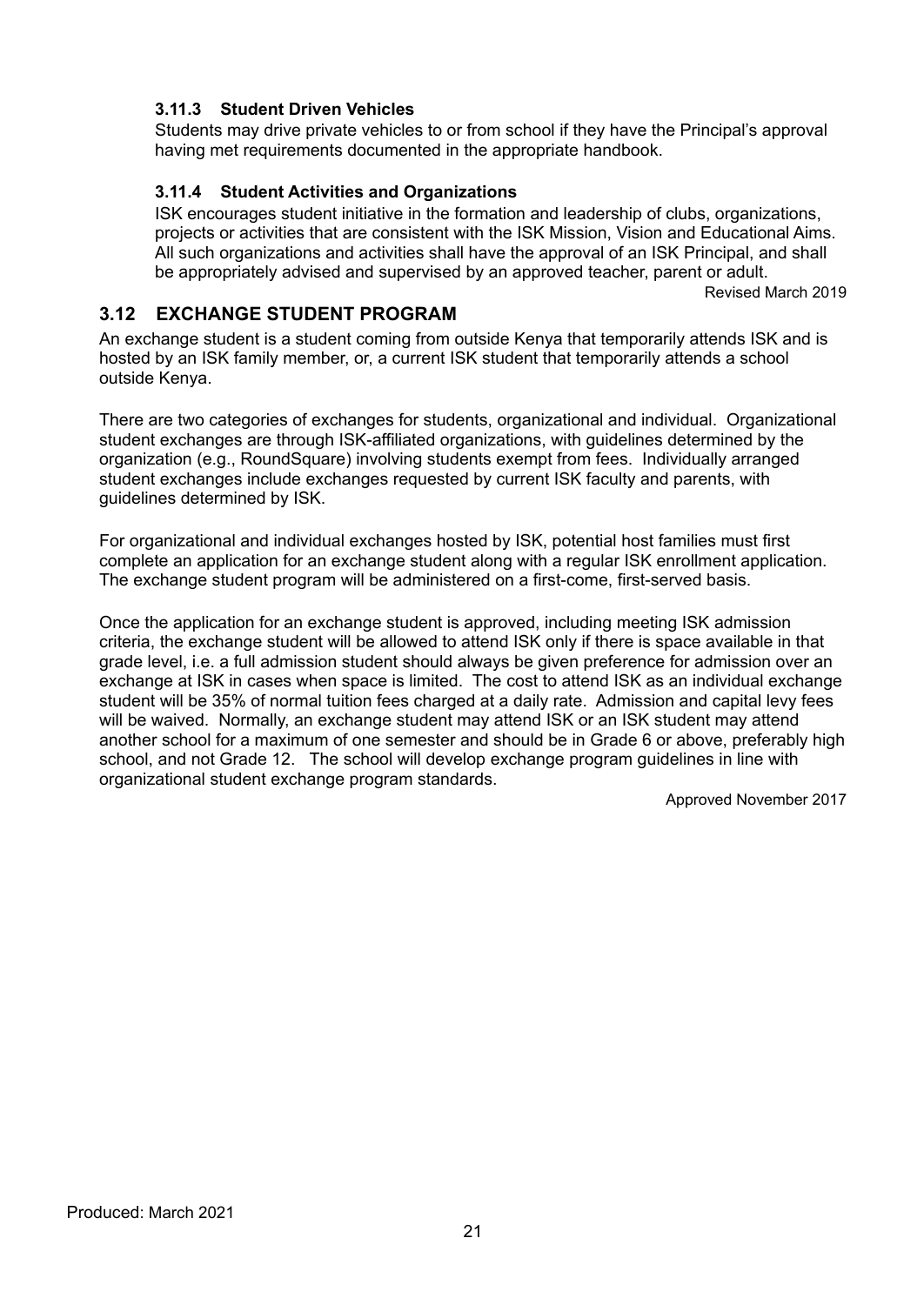# <span id="page-23-0"></span>**SECTION 4: FINANCE POLICIES**

All Policies in Section 4 were reviewed for consistency in March 2019 and reviewed in February 2020

# **4.1 FINANCIAL OVERSIGHT AND FISCAL YEAR**

**4.11** ISK is a non-profit organization incorporated in the U.S. and registered in Kenya under the Companies Act. As such, all financial surpluses are retained and re-invested into the school as recommended by the Board of Directors and approved by the Board of Governors through its annual budgeting process. The school Director is responsible for the Business Office, whose responsibility is to manage the day-to-day financial operations of the school.

**4.12** Fiscal Year: The fiscal year shall begin on July 1 and end on June 30.

# **4.2 ROLE OF THE RELEVANT BODIES IN FINANCIAL OVERSIGHT 4.21 Board of Governors**

The Board of Governors shall approve the annual budget and approve any major building projects.

#### **4.22 Board of Directors**

The Board of Directors provides general financial oversight, keeping in mind the school's short-term cash needs and long-term financial objectives. The Board of Directors is responsible for maintaining a Long-Term Financial Plan. The Board of Directors may delegate aspects of its financial oversight authority to the Finance Committee.

#### **4.23 Finance Committee**

The Finance Committee includes the Director, at least three Board members, and the Business Manager. The Committee shall meet on a regular basis to review the school's financial reports, develop the schools' financial policies pertaining to the topics covered in this section, and make recommendations to the Board of Directors on adoption of the annual operating budget and proposed policies.

#### **4.24 Treasurer**

The Treasurer shall be elected by the Board of Directors from among its membership and ideally possesses a finance or accounting background. The Treasurer should serve as Chair of the Finance Committee; serve as one of the possible signatories to the school's bank accounts; present the school's annual budget to the Board of Directors; and ensure development and Board of Directors review of financial policies.

#### **4.25 Director**

The Director enjoys broad delegated responsibility and authority from the Board of Directors for all school operations including personnel and financial matters, and planning and stewardship of the school resources. The Director is responsible for the implementation of the annual budget, including responsibility for the day-to-day operation of ISK.

Revised February 2020

#### **4.26 Business Manager**

The Business Manager shall be responsible for establishing internal controls to safeguard all ISK assets, and the execution of annual operating budgets.

# **4.3 FINANCIAL PLANNING**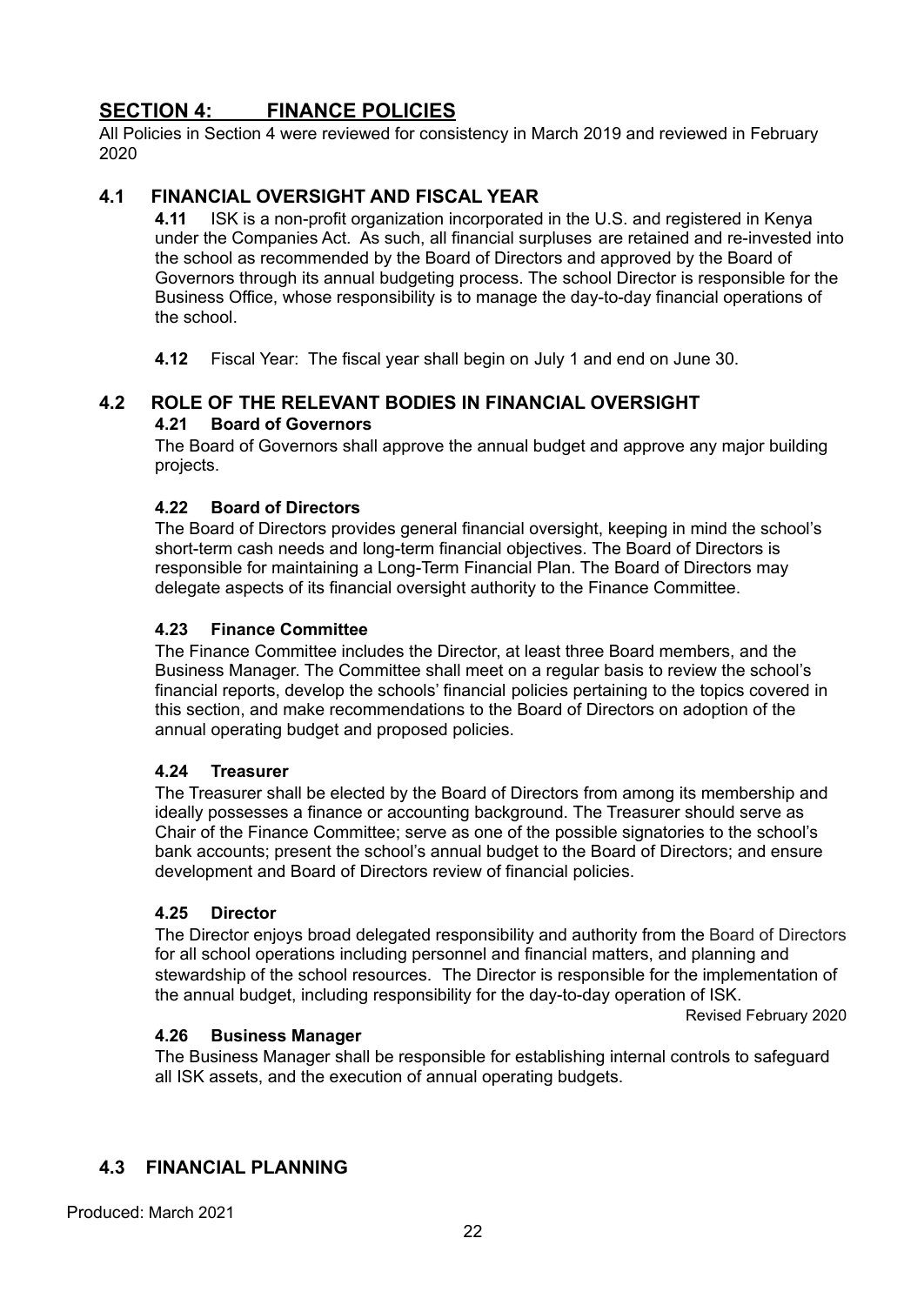# **4.31 Long-Term Financial Plan**

The Long-Term Financial Plan is a rolling ten-year plan, reviewed annually by the Finance Committee. The Finance Committee recommends revisions to the Long-Term Financial Plan to the Board of Directors.

Revised February 2020

# **4.32 The Annual Budget**

The Board of Governors shall approve the annual budget, which is prepared by the Administration in collaboration with the Finance committee and endorsed by the Board of Directors in the context of the Long-Term Financial Plan.

The annual budget shall include an Operating Budget, a Capital Budget, and allocation to various reserve funds as established by the Board of Directors. As delegated by the Board of Governors, the Treasurer will present a summary of the approved budget at the Annual General Meeting.

The Annual Budget process shall include a review by the administration of all contracts (whether staff, local labor, administrative or maintenance in nature) so as to assess ISK's annual and long-term obligations.

Revised March 2019

#### **4.33 Fund Budgeting**

ISK defines five funds for keeping track of financial resources with specific purposes. Each fund will have a separate and primary purpose.

Revised February 2020

**4.33a** An Operating Fund shall be maintained to meet the annual expenses of running the school, including routine capital maintenance and replacement. Annual fees should correspond to, and meet, annual expenses. The primary revenue source for the Operating Fund will therefore be annual tuition fees, which may be supplemented by grants or loans from the other funds.

Revised February 2020

**4.33b** A Capital Fund shall be maintained for the primary purpose of funding the Facilities Master Plan. It provides resources to start or expand large-scale projects as defined in the FMP, and also for purchase of new equipment. The primary revenue source for the Capital Fund will be a Capital Levy, supplemented by resources from fund-raising.

Revised February 2020, March 2019

**4.33c** An Emergency Reserve Fund shall be maintained to provide for the unexpected, such as a major political, economic, religious or geographic event that could seriously jeopardize operations of the school for the medium or long term. The targeted size of the Emergency Reserve Fund shall be 15% of the current year's operating budget. These funds shall be supplemented by an insurance policy which would provide additional resources to cover contractual obligations in the event of a *force majeure* incident. The primary source of revenue to build and maintain this fund will be transfers from the annual operating surplus, when necessary.

Revised February 2020, March 2019

**4.33d** A Scholarship Endowment Fund shall be maintained to fund ISK's financial aid and Kenyan outreach programs in a manner that benefits ISK financially. The aim is to raise \$1M for the purpose of funding scholarships from investment revenue generated by the Fund. Principal capital would not be touched; only the investment income from the Fund would be used.

Revised March 2019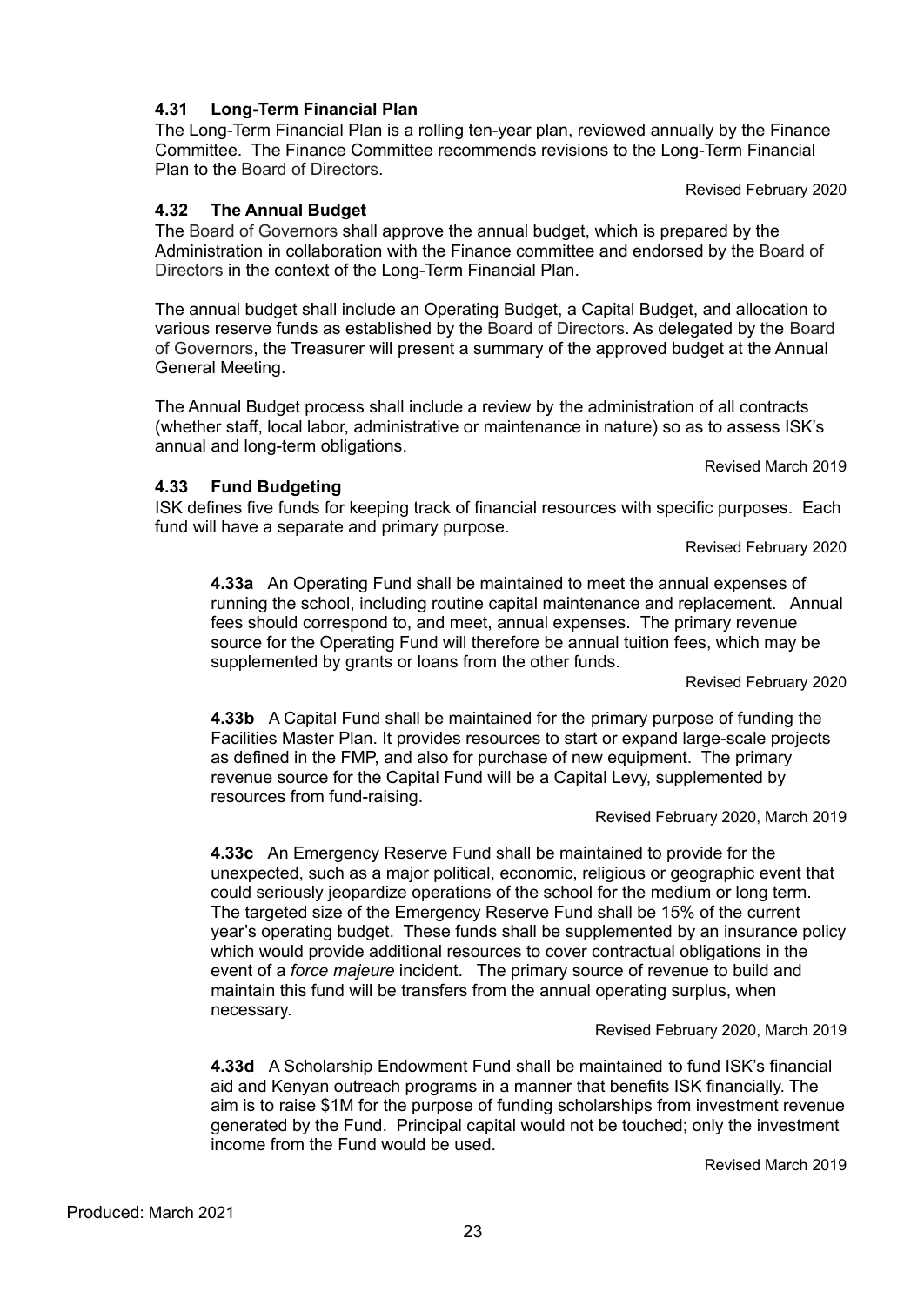Produced: March 2021

#### **4.33e** A Strategic Contingency Fund shall be maintained for funding emergent strategic priorities.

Revised February 2020

#### **4.4 BANK AND INTERNAL ACCOUNTS**

The Business Office shall maintain appropriate bank accounts to manage monies for each of the designated funds. A monthly reconciliation of each bank account must be prepared by the Business Office.

#### **4.41 The Operating Fund**

The Operating Fund shall be fluid by nature as it is adjusted to respond to budgeted expenditures for school operation and on-going facility maintenance or equipment replacement. The cash and investment accounts of this fund may be co-mingled among common bank accounts that serve the purpose of regular access but with options to hold funds in fixed-rate term investments, as feasible within cash-flow limitations, to optimize return.

#### **4.42 The Capital Fund**

The Capital Fund shall be budgeted separately, with specific parameters, and it shall be restricted for the purpose specified in section 4.56.

Revised March 2019

#### **4.43 The Emergency Reserve Fund**

The Emergency Reserve Fund shall be held on a separate investment account, with specific parameters, and it shall be restricted for the purpose specified in section 4.57.

#### **4.44 Management and Transfers**

The Capital Fund may be co-mingled with the Operating Fund account. Transfer between other funds is permissible but they must be approved by the Board of Directors and properly documented as "Loans" or "Permanent transfers."

Revised March 2019

#### **4.45 Deposit of Funds**

The opening and closing of all bank accounts shall be approved by the Board of Directors. The deposits of official schools' funds may be in local currency-denominated and/or foreign currency-denominated accounts. The selection of deposit bank(s) shall be based on the institution that offers the most financial advantage to the school, including interest and exchange rates.

#### **4.46 Authorized Signatures**

All checks drawn on the school accounts must be signed by two people. Signatories may include the Treasurer, Chair and Vice-Chair of the Board of Directors, the Director, the Business Manager, and a designated Principal. Procedures for checks drawn on accounts and transfers between accounts will be further defined in the Business Office Manual

Revised March 2019

#### **4.47 Cash Management**

**4.48 Petty Cash**

The Director may delegate management of the bank accounts to the Business Manager in order to meet the daily financial obligations, as established in the annual budget, of the school. The Business Manager's monthly report to the Finance Committee shall include a snapshot of the school's cash situation. The Director shall ensure that internal controls are in place for the safeguarding of cash in the Finance Office, and between the school and banks; said internal controls shall be detailed in the Business Office Manual.

Revised March 2019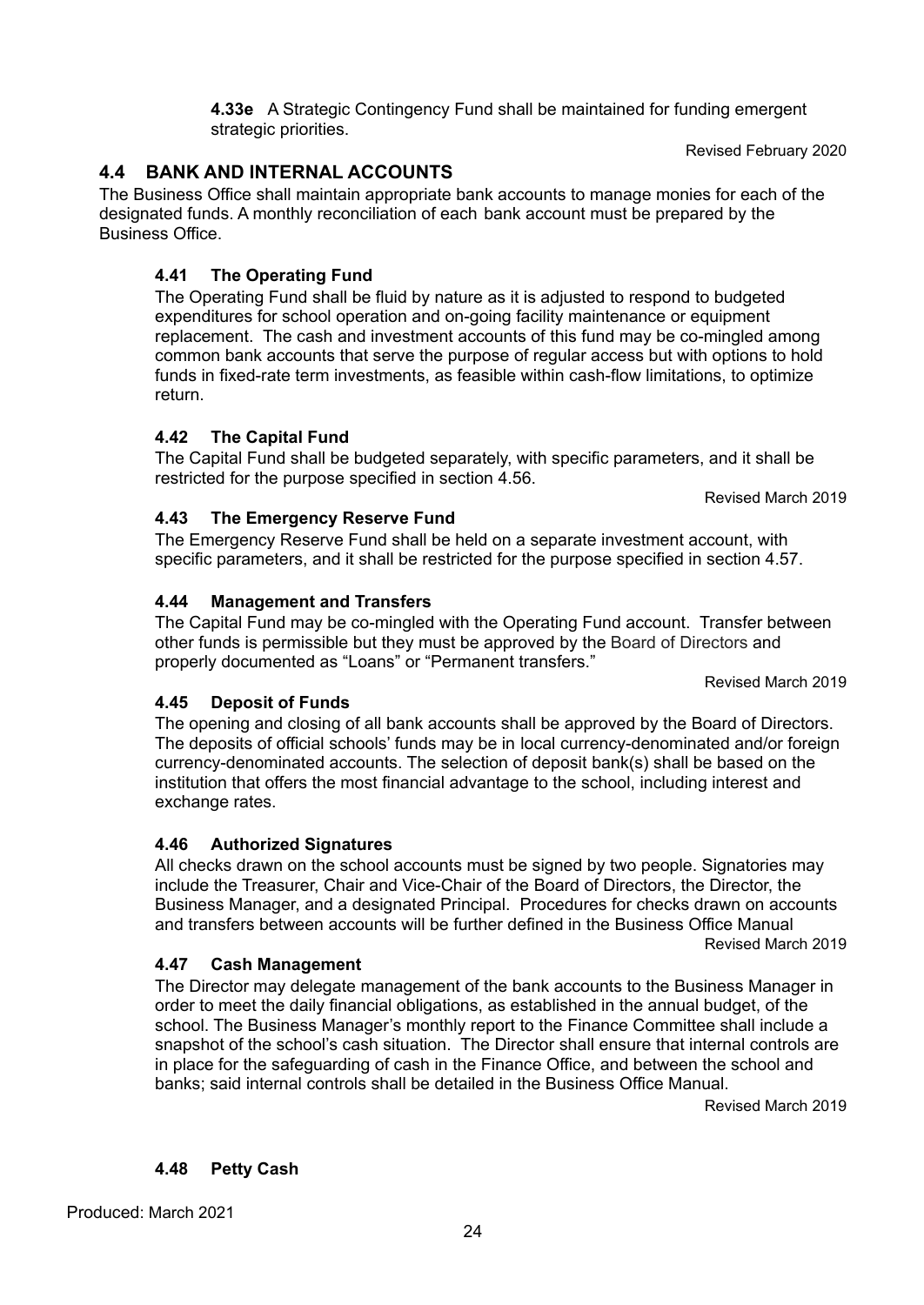The Director may authorize establishing petty cash accounts totaling up to a maximum of \$10,000 managed by the Cashier. No single transaction should exceed \$500. Petty cash procedures will be documented in the Business Office Manual to ensure appropriate authorization, monthly reconciliation, tracking and security of cash.

Revised February 2020, March 2019

# **4.5 SPENDING GUIDELINES AND AUTHORITY**

#### **4.51 Operational Expenses**

Once the annual budget is approved by the Board of Directors, the Director is authorized to approve operational expenses in accordance to the budget.

#### **4.52 Budget Oversight**

The Finance Committee shall review the budget on a monthly basis. The Director shall report to the Finance Committee any circumstances which may affect projected revenue, as well as actual expenses in excess of 1.0% of the total operating fund, or which may cause the school to be in a year-end deficit, whichever is observed first. The monthly financial report will include a revised annual forecast, no later than February.

Revised February 2020

#### **4.53 Line Item Transfer**

Every effort shall be made to keep actual expenses within approved budget line items. However, the Director has discretion to transfer amounts between budget line items when needed, provided such transfers do not exceed an amount equivalent to more than 1% of operating budget.

#### **4.54 Monthly Reporting**

The Administration shall provide to the Finance Committee monthly updates on the progress of budget implementation and estimates of year-end results.

#### **4.55 Unplanned Expenditures**

The Director may approve an unplanned expenditure up to \$20,000 with a cumulative maximum during the year of no more than 1% of the total operating expense budget. The Director shall report such unplanned expenditure to the Finance Committee. An unplanned expenditure exceeding \$20,000 shall be approved by the Board of Directors.

Revised February 2020

#### **4.56 Capital Spending**

Funds from the Capital Fund budget must be spent in accordance to the capital budget as approved by the Board of Directors for fulfilling objectives of the Facilities Master Plan. Unbudgeted expenditures above \$20,000 must be approved by the Board of Directors.

Revised February 2020

#### **4.57 Use of Emergency Reserves**

Emergency reserves shall be accessed only to deal with extraordinary or catastrophic conditions such as long-term school closure, massive facility damage, or unexpected change in the school's tax or other liabilities. Expenditures from this fund may only be authorized by majority vote of the full Board of Directors.

#### **4.58 Spending of Endowments**

The purpose of the Scholarship Endowment Fund is to provide financial aid and support for Kenyan outreach programs, endorsed by the Board of Directors. Money available to be spent will come from investment earnings, not from the invested capital. No more than 50% of the interest earned will be spent in any given year. The target size of the Endowment Fund is \$1M. No money will be spent until the fund reaches a minimum of \$250,000.

Revised March 2019

#### **4.59 Spending of Contingency Reserve**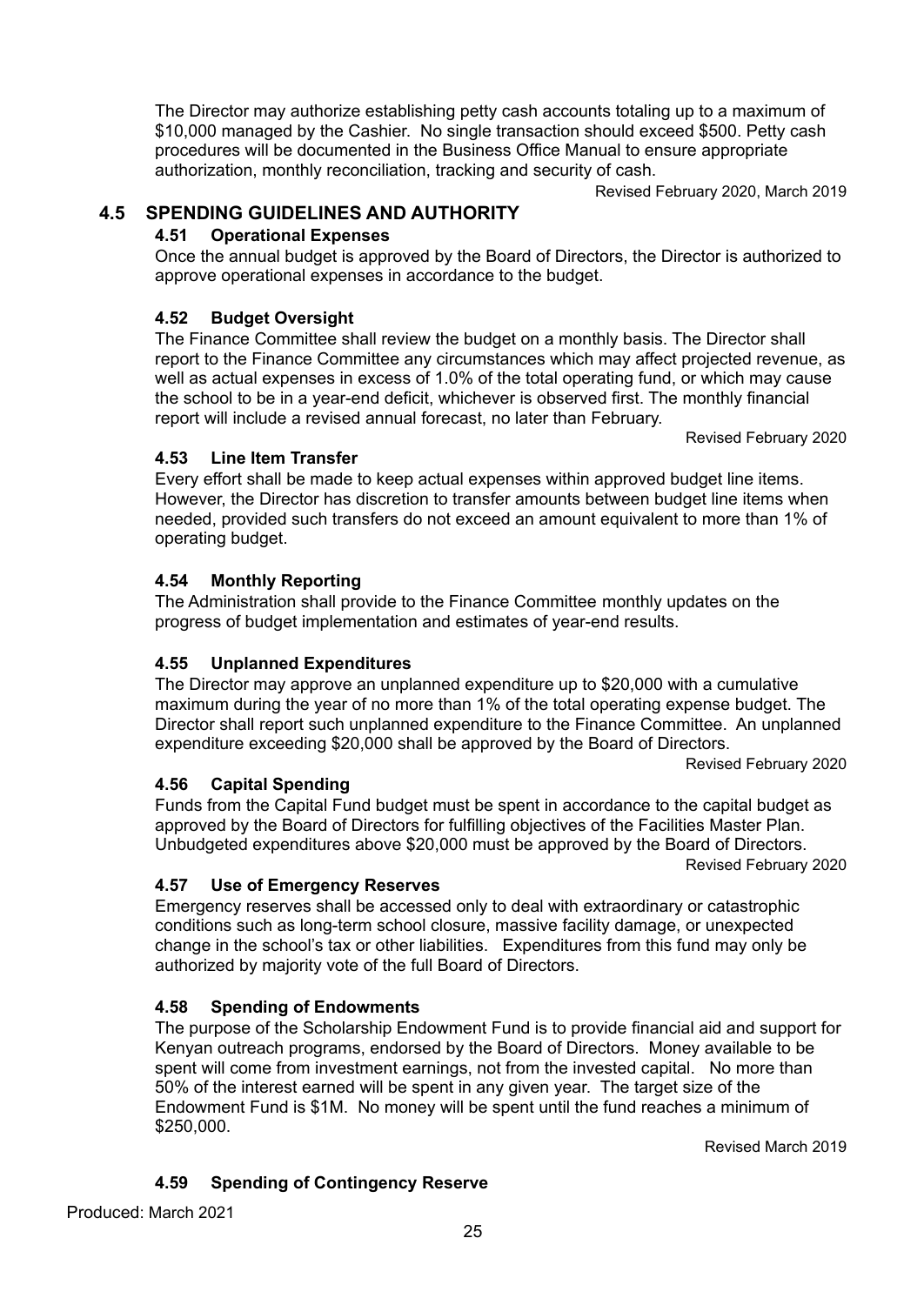The contingency reserve is a short-term investment to be used for immediate unexpected expenses, which hinder the mission of ISK, such as unexpected changes in the school's tax status or other liabilities. The Board of Directors, in collaboration with the Director, will determine the amount to be spent based on these emergent strategic needs of ISK. If the emergent strategic needs of this reserve are resolved, the Board of Directors might use the fund for other school needs, such as repayment of debt, increasing of emergency reserves, or funding of capital projects. Expenditures from this fund may only be authorized by majority vote of the full Board.

Revised February 2020, March 2019, Adopted March 2017

# **4.6 DRAWDOWN OF RESERVES**

With prior Board of Directors approval, the Director may drawdown Emergency Reserves to cover cash flow shortfalls of up to \$500,000. All draw-downs from Emergency Reserves amounts shall be reported and minuted at the next regular Board meeting. Once approved, the Business Manager is authorized to drawdown cash from invested reserves to eliminate the need for ISK to utilize bank overdraft lines of credit due to seasonal, operating cash shortfalls. If the drawdown is for a loan to the operating fund, the amount must be paid back within 90 days.

Revised March 2019

# **4.7 INVESTMENT PARAMETERS FOR LONG-TERM INVESTMENTS**

**4.71** All major investment funds shall have a documented objective which shall define what the fund is to be used for and expectations for short and long-term returns.

Revised March 2017

#### **4.72 Additional Investment parameters**

Long-term investment funds shall be invested with a reputable financial management firm, as approved by the Board of Directors, with a designated advisor.

The investment managers/advisors for long-term investments shall:

- Manage the assets of the funds so as to provide a high total return consistent with prudent investment practices, providing for long-term returns sufficient to cover the objectives of each fund, and to exceed the impact of inflation.
- Maintain diversity by ensuring that no more than 10% of the assets of the portfolio under management be invested in the same bond/corporation.
- Ensure that assets WILL NOT be invested in high risk investments such as future contracts, short sales, options, private placements, and derivatives.
- Reinvest in the fund all income generated from dividends, interest or capital gains for Emergency Reserve Fund investments.

Revised February 2020

Short-term investment funds are to be used for short-term returns with low risk and liquidity and shall be easily convertible to cash in the event of unexpected expenses. The fund shall be invested with a reputable financial management firm, as approved by the Board of Directors, with a designated advisor.

Revised February 2020

The investment managers/advisors for short-term investments shall:

- Manage the assets of the funds so as to provide a total return consistent with prudent investment practices, providing for short-term returns sufficient to cover the objectives of each fund, and to mitigate the impact of inflation.
- Maintain diversity by ensuring that no more than 10% of the assets of the portfolio under management be invested in the same bond/corporation.
- All income generated from dividends, interest or capital gains for short-term investments shall be reinvested in the Fund.

Revised March 2019, March 2017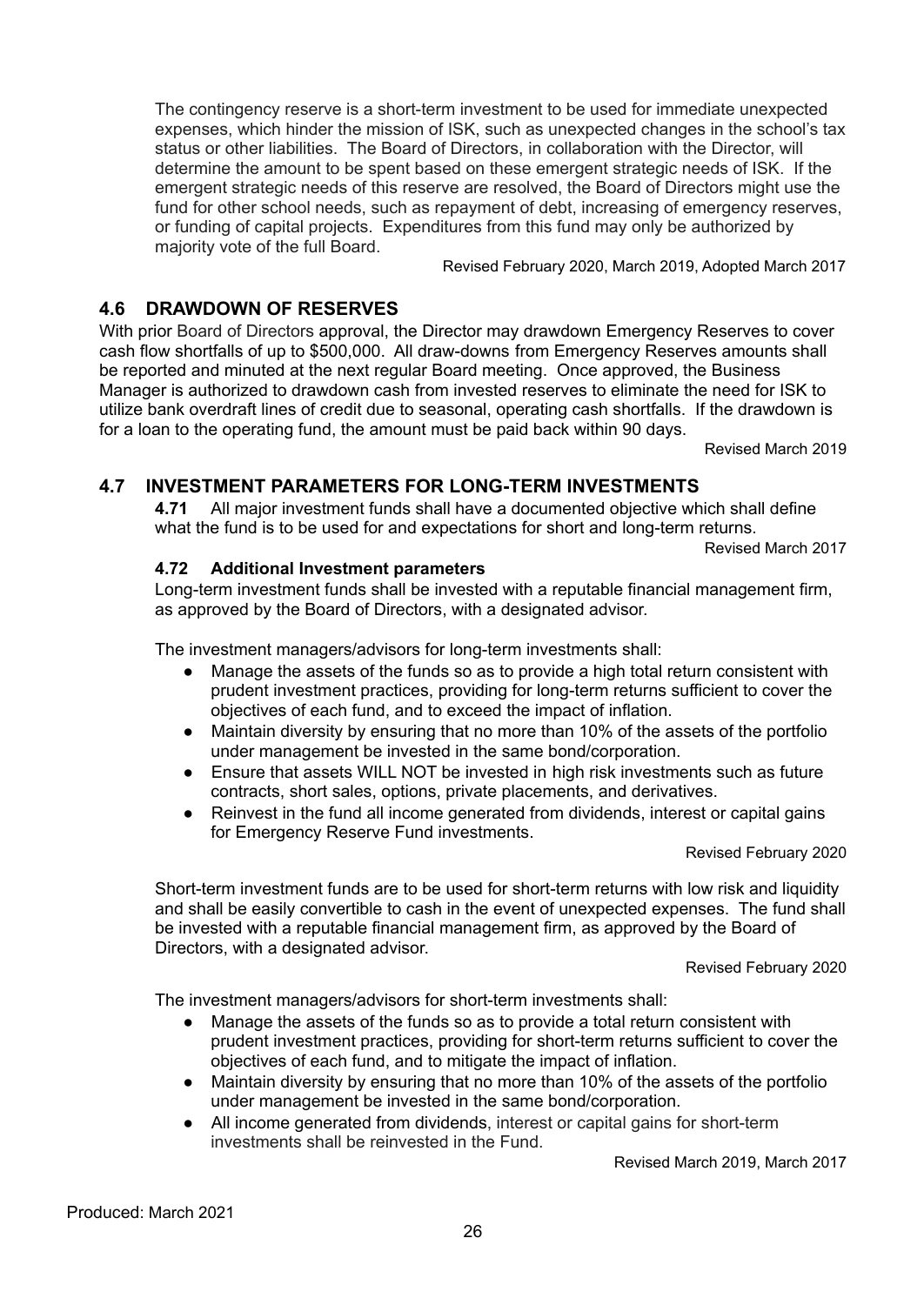#### **4.73 Investment Parameters for the Emergency Reserve Fund (see 4.43c)**

To achieve a total annual return of not less than 3% above the combined North American inflation rate and management fees, the asset allocation targets and ranges for the Emergency Reserve Fund shall be:

| <b>Asset Class</b>  | <b>Acceptable Range</b> |
|---------------------|-------------------------|
| <b>Money Market</b> | $5 - 30%$               |
| Fixed-Income        | 20-65%                  |
| <b>Equity Funds</b> | 20-65%                  |
| REIT                | $0 - 15%$               |

Allocation targets will be reviewed and decided by the Board of Directors each year (normally in April/May) for the following year, based on the recommendation of the Finance Committee, informed by a financial advisor. The Finance Committee will review fund performance every quarter.

The investment advisor, in consultation with the Director, will adjust allocations in June and December to align with annual allocation targets, where those allocations are 5% or more off the target.

Revised March 2016

#### **4.74 Investment Parameters for the Scholarship Endowment Fund (see 4.33d)**

To achieve a total annual return of not less than 3% above the combined North American inflation rate and management fees, and to generate income to fund scholarships, the asset allocation targets and ranges for the Scholarship Endowment Fund shall be:

| Range     | <b>Normal Allocation Target</b> |
|-----------|---------------------------------|
| 5-20%     | 10%                             |
| 5-65%     | 50%                             |
| $0 - 50%$ | 30%                             |
| $0 - 15%$ | 10%                             |
|           |                                 |

\* Priority focused on dividend-bearing equities to generate income.

**4.75 Investment Parameters for the Contingency Reserve Fund (see 4.33e)** To achieve a total annual return of not less than the anticipated North American inflation rate, the asset allocation targets and ranges for the Contingency Reserve Fund, a short-term investment fund, shall be:

| <b>Asset Class</b>       | <b>Acceptable Range</b> |
|--------------------------|-------------------------|
| Money Market/Cash        | $0 - 35%$               |
| Fixed-Income             | 20-100%                 |
| <b>Equity Funds</b>      | $0 - 25%$               |
| <b>REIT/Alternatives</b> | $0 - 25%$               |

Allocation targets will be reviewed and decided by the Board of Directors each year (normally in April/May) for the following year, based on the recommendation of the Finance Committee, informed by a financial advisor. The Finance Committee will review fund performance every quarter.

Revised March 2017

#### **4.8 AUDITS**

#### **4.81 Annual Audit**

The school shall undergo an annual audit by a reputable audit firm. The Board of Directors shall review the findings of the audit, present a summary at the Annual General Meeting, and make the audit report available to ISK parents upon request.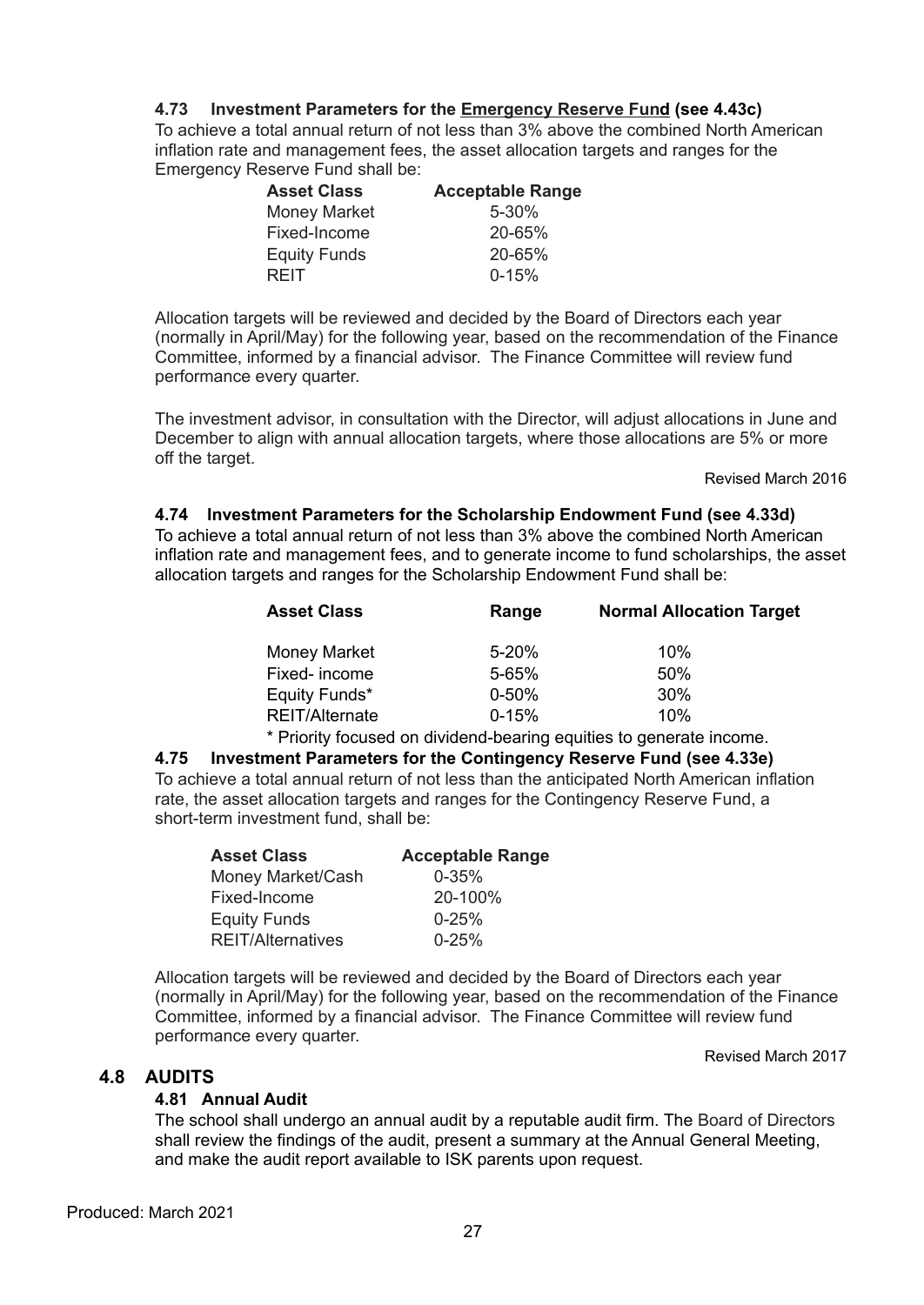# **4.82 Appointment of Auditors**

The appointment of auditors is the prerogative of the Board of Governors. The Board of Directors will annually recommend for approval to the Board of Governors an independent audit firm and its remuneration. The selection of the audit firm shall be reviewed at least every 3 years.

#### **4.9 ASSET MANAGEMENT**

#### **4.91 Fixed Asset Register**

School administration shall maintain a centralized Asset Register to track the purchase and location of all furniture, fittings and vehicles, as well as all other assets with a replacement value exceeding \$250. Assets with a value below \$500 may be expensed in the year of the purchase.

#### **4.92 Management of Teaching and Administrative Supplies**

There shall be a monitoring system in place to track the purchase, use and storage of all school supplies.

#### **4.93 Procurement**

For the procurement of all goods and services an underlying principle shall be finding the best value for cost. No purchases may be made, or contracts signed, without the prior approval of the Director or designee. Procurement procedures will be documented in the Business Office Manual.

Revised March 2019

#### **4.94 Disposal of School Property**

No school resources or assets will be discarded or given away if:

- They still have use or value as an instructional resource at ISK; or
- They may be useful for school employees in their respective roles within the school.

# **4.10 RISK MANAGEMENT**

#### **4.10.1 Insurance**

The school shall maintain adequate insurance coverage through local insurance companies and, where appropriate, through international insurance companies to safeguard the school's financial and physical assets. Any changes in type of insurance coverage will be approved by the Board of Directors. In particular, the school will guarantee provision of:

- Insurance for all employees, in accordance with local regulations.
- Minimum of \$5 million in liability insurance.
- Professional liability insurance for members of the Board of Directors, Board of Governors, and Administration officials.
- Fire and Theft insurance to cover the replacement value of Property.

#### **4.10.2 Exchange Rate Risk**

The Director and the Business Manager shall manage the school's finances so as to minimize exchange rate risk. An overview on the school's investment portfolio shall be included quarterly in the Business Manager's report to the Finance Committee.

#### **4.10.3 Financial Reporting**

The Business Manager shall provide the Finance Committee with the following statements: Income and Expense; Cash Flow; Balance Sheet; and a financial summary.

Revised January 2016

#### **4.11 FEES**

#### **4.11.1 Application Fee**

To cover costs related to processing applications, a non refundable Application Fee will be charged for all new applications for enrollment. Applications for enrollment will not be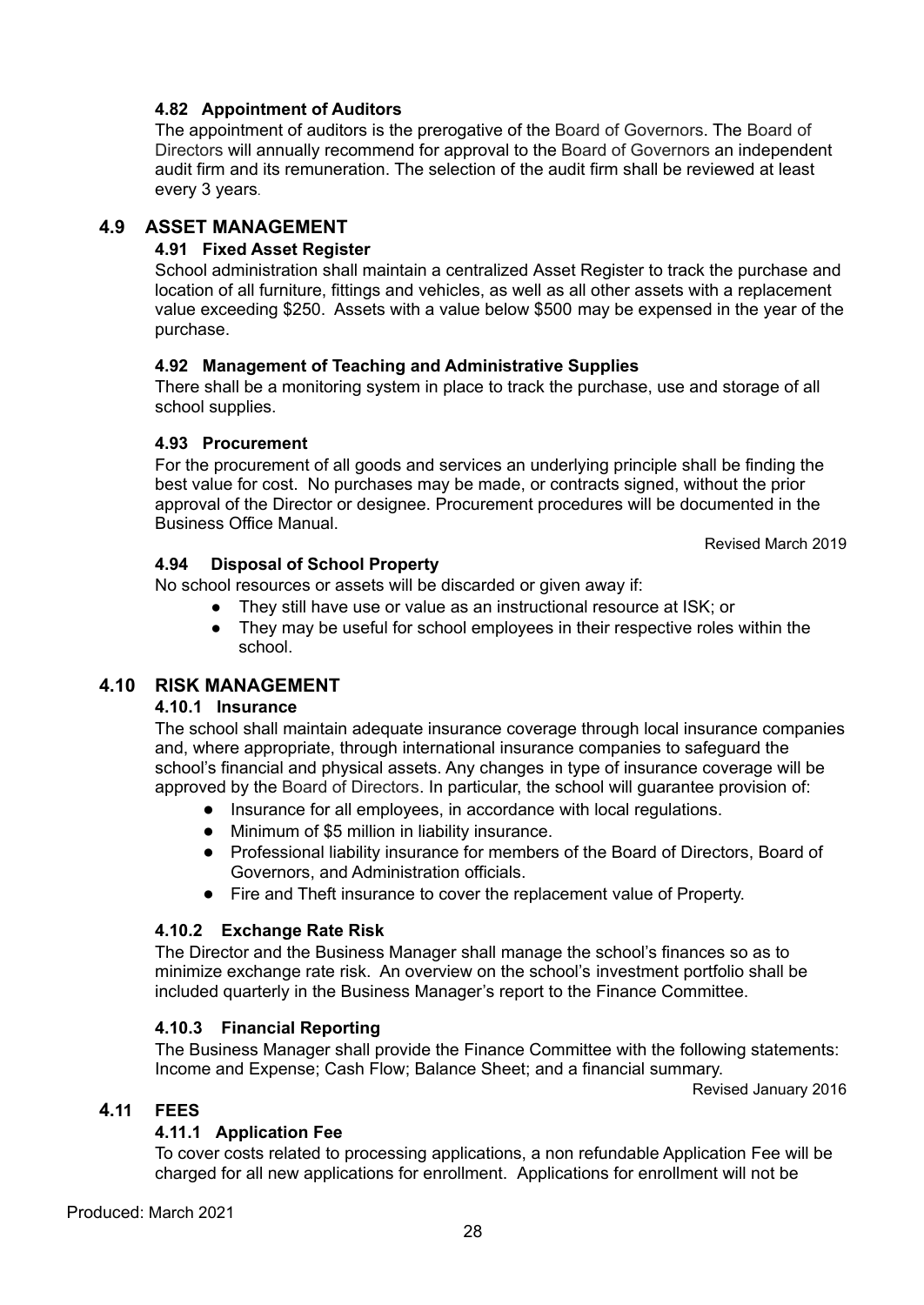processed until payment is received. Where organizations cover the Application Fee, a promissory note may be accepted from the sponsoring organization in lieu of payment.

#### **4.11.2 Capital Levy**

A one-time non-refundable Capital Levy Fee is assessed for each student accepted at ISK. The fee will be reviewed annually by the Board of Directors. When an application is accepted, a registration fee must be paid immediately in order to hold the place.

#### **4.11.3 Tuition Fee**

A Tuition Fee, established annually by the Board of Directors, shall be charged to all students to cover the operational expenses related to providing educational services for the year.

#### **4.11.4 Annual Capital Fee**

An Annual Capital Fee may be charged to each returning student at the beginning of each school year, payable at the time first semester Tuition Fees are due. The Board of Directors shall review the fee annually.

# **4.12 FEES PAYMENT**

#### **4.12.1 Payment Schedule**

Tuition Fees for each semester are payable on or before the first day of each semester. The Capital Levy is also due on or before the first day of the school year. However, the Director may authorize payment plans in accordance with the following parameters: Tuition fees and annual capital levies must be fully paid by April of the applicable school year; the one-time capital levy must be fully paid by April of a child's fourth year at ISK. Guidelines for administering payment plans, including the conditions required for approval, shall be outlined in the Business Office Manual.

Revised March 2019, January 2016

#### **4.12.2 Method of Payment**

All fees must be paid in U.S. dollars or the equivalent at a dollar rate set by the ISK Business Manager.

#### **4.12.3 Penalty fees**

A penalty of 2% per month shall be applied to the outstanding balance of any students for whom payment is not made at the beginning of the semester, or for whom a payment deadline within their payment plan is not met. The administration shall prevent students whose fees are in arrears for more than one month from attending school until the arrears are cleared or a payment plan is agreed upon.

Revised February 2020

#### **4.12.4 Fee Exceptions**

- Subsidized fees for selected employees: Provided that they meet all the entrance requirements of ISK and spaces are available within the prioritized hierarchy of the admission policy, children of teachers and senior administrators/managers shall be admitted with fees waived according to the respective contractual benefits defined in the respective handbooks.
- Bursaries and fee waivers: ISK may provide financial assistance to families in financial need, in the form of a limited number of annually determined bursaries or partial fee waivers for a limited period of time, on the basis of demonstrated financial need. The maximum amount of these bursaries or fee waivers shall be 20% of tuition fees, or 50% of the one-time capital levy. Rare, extraordinary requests exceeding these guidelines shall be decided upon by the Board of Directors, once vetted and recommended by the Administration. ISK may allow families to pay the one-time capital levy fee over a period of years, up to a maximum four years, at the discretion of the Director.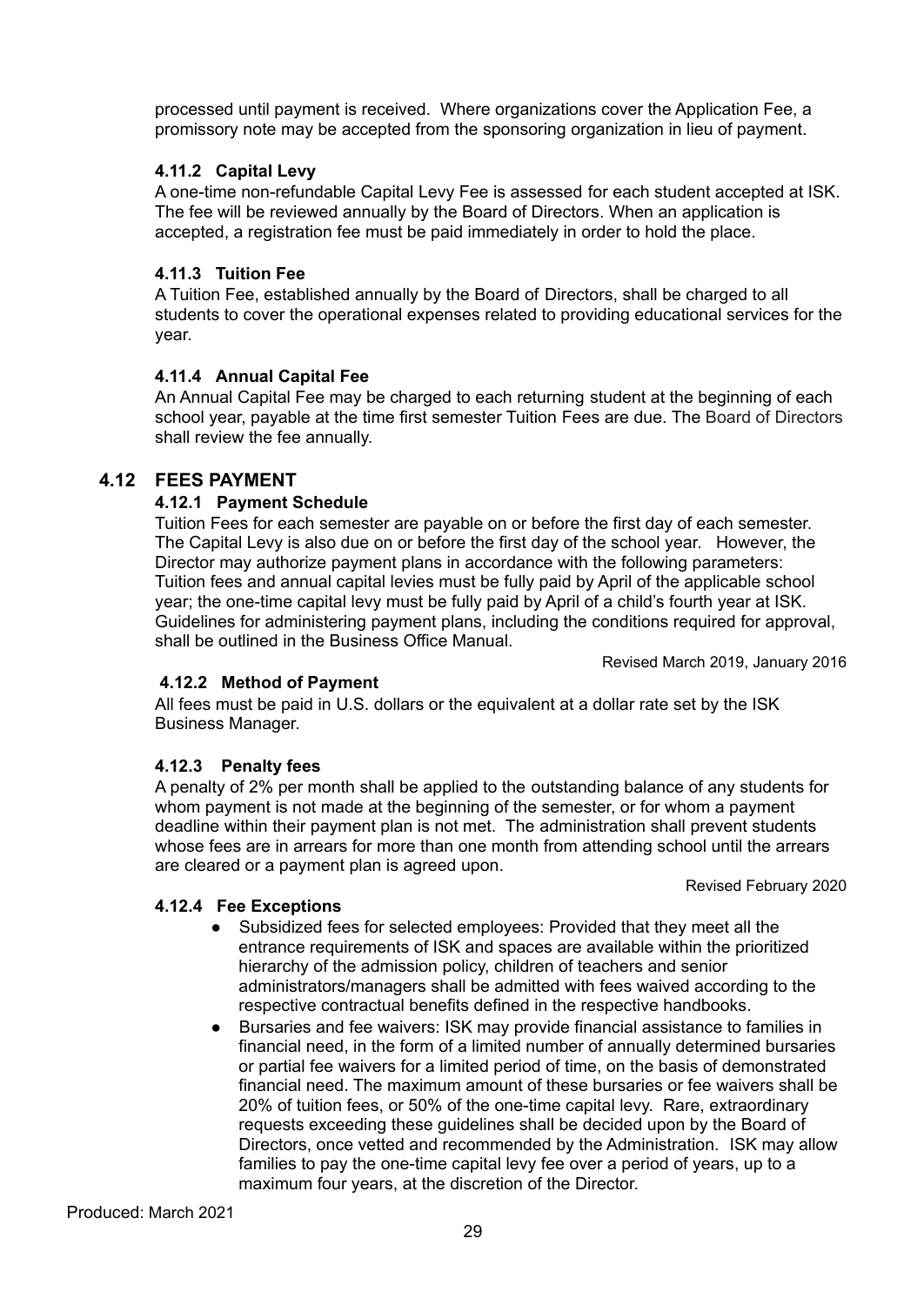- Scholarships for outstanding Kenyan students: ISK shall provide an outreach scholarship program for exceptional Kenyan students with demonstrated financial need that offers up to eight partial or full scholarships for the high school years, on the basis of merit. The procedures for publicizing and administering this competitive scholarship shall be documented in the relevant handbook.
- A target of 1% of annual budget will be set aside as "lost revenue" to scholarships.

Revised February 2020, March 2019, May 2017, January 2016

#### **4.12.5 Fee Refunds**

- o Tuition fees may be refunded for any one-semester if a student does not attend any school days that semester. This refund must be requested in advance. In rare cases, this refund may be prorated for the remaining portion of the semester. Capital fees are not refundable under any circumstances.
- o In the event of *force majeure* closure in the first semester, tuition fees for the second semester will be refunded to the degree funds are available after all obligations are settled. Such refunds will be adjudicated by the Board of Directors upon submission of request for refund, and following administrative confirmation that obligations have been met. There will be no refund of fees for the semester in which a closure takes place. In the event of a permanent school closure, refund requests will be given priority consideration, but there is no obligation of the part of the School to refund fees paid.

Revised March 2019

#### **4.12.6 Writing Off Credit Balances**

Credit balances will be carried for a maximum of two (2) years following the annual audit after which ISK shall retain the funds. Procedures will be in place to ensure that balances are not carried beyond three years, and that all correspondence with the family or paying organization is retained by the school.

Adopted March 2015

# **4.13 PAYROLL & OTHER FINANCE OFFICE PROCEDURES**

# **4.13.1 Salary Deductions**

Salary deductions for taxes, social security and other deductions will be made according to legal requirements.

# **4.13.2 Expense Reimbursement**

There will be appropriate procedures in place to manage expense reimbursement.

#### **4.13.3 Staff Loans**

- o The terms and conditions for any staff loan plans will be documented in the relevant individual or collective contracts, or their associated handbooks. The following guidelines will apply:
	- The school's maximum exposure to staff loans will not exceed \$200,000, to be reviewed annually.
	- Individual loans may not exceed 3 months of the employee's gross salary.
	- A reasonable fee will be charged which will cover the cost of loan administration and partially cover foregone investment income.

Revised March 2019

# **4.14 TAX COMPLIANCE**

The Administration shall ensure that the school complies with all relevant tax regulations.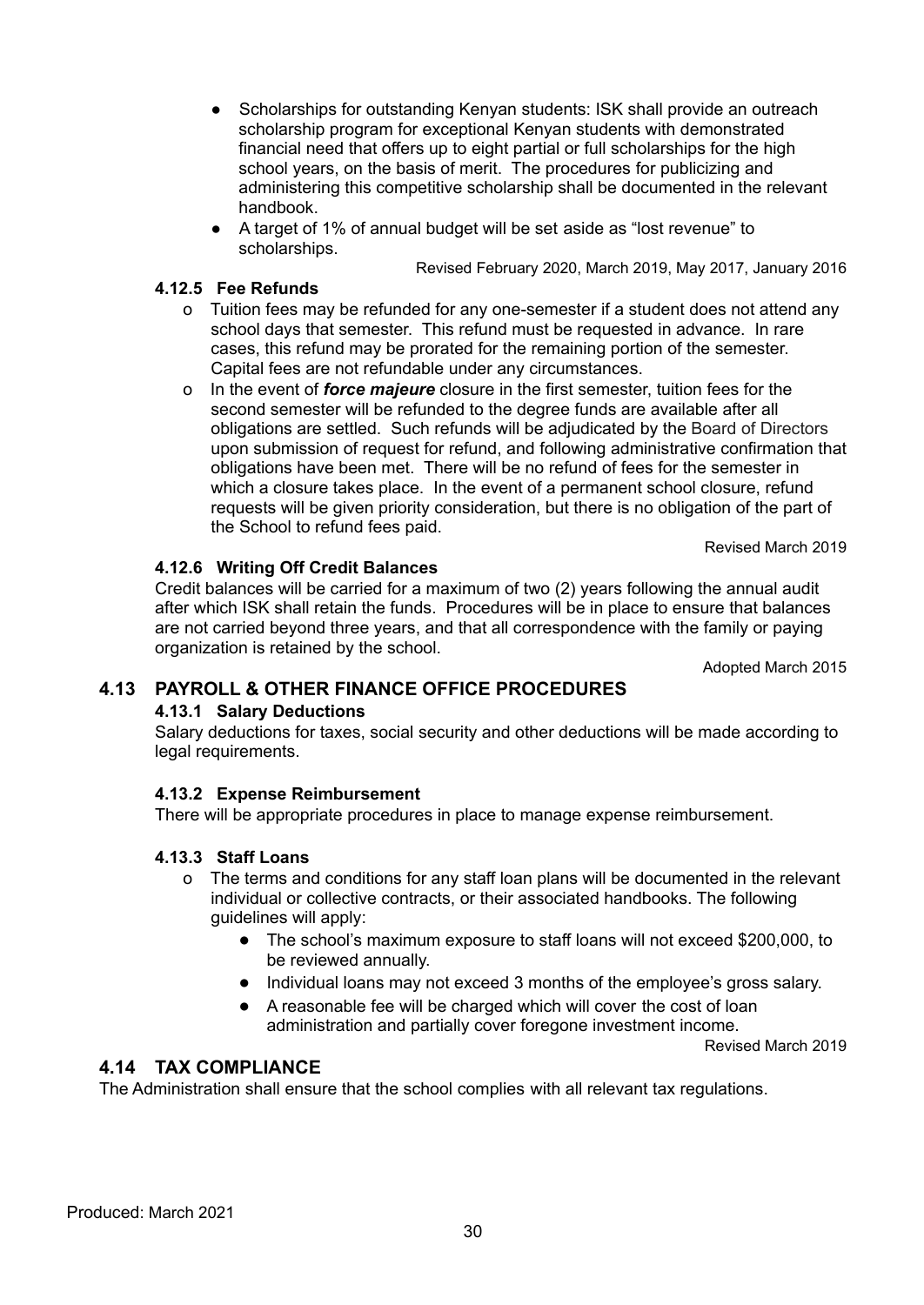# <span id="page-32-0"></span>**SECTION 5: PERSONNEL POLICIES**

*(Note: policies that are procedural shall be documented in the appropriate handbooks)* All Policies in Section 5 were reviewed for consistency in March 2019 and reviewed in March 2021

# **5.1 EQUAL OPPORTUNITY**

ISK provides equal employment opportunities and the Board of Directors maintains and promotes non-discrimination in all aspects of recruitment and employment of individuals. All actions and decisions shall be considered on merit regardless of age, race, color, national or ethnic origin, religion, gender, gender identity, sexual orientation, language, disability, pregnancy, genetic information, HIV status or any other irrelevant factor.

# **5.2 RESPONSIBILITY FOR PERSONNEL DECISIONS**

**5.21** All decisions about the recruitment, hiring, re-assignment, supervision and contract-renewal/termination (non-renewal, dismissal, redundancy, etc.) of individual employees are the responsibility of the Director.

Revised March 2021

**5.22** Whether specific categories of work are done by appointed employees, outsourced contractors, or consultants shall be at the discretion of the Director, in consultation with the Board of Directors.

**5.23** Newly defined positions shall require the Board of Directors' approval, based on the recommendation of the Director.

Revised March 2021

**5.24** The hiring, evaluating, developing, and supporting the Director is the responsibility of the Board of Directors as a whole.

Revised March 2021

# **5.3 CONTRACTS AND EMPLOYMENT**

With the exception of temporary staff, outsourced workers, and consultants, all employees of the school shall be hired on the basis of a one- or two- year contract. Support Staff may be placed on permanent contracts after three years of service. Compensation terms shall be defined either in an individual contract, in a collective agreement, or in the letter of appointment. The timeline and procedure for renewal of individual contracts shall be spelled out in relevant handbooks.

Revised March 2021

# **5.4 SUPERVISION AND EVALUATION**

**5.42 Director's Evaluation**

**5.41** Every employee of ISK shall have an up-to-date Recruitment Profile that defines the scope, specific responsibilities, requested skills and reporting relationships for the position. ISK's philosophy supports a growth and performance evaluation model based on transparent criteria, multiple data sources and frequent, specific feedback for all its faculty and staff.

Revised March 2021

The Director shall be evaluated by the Board of Directors each year according to criteria and a process reviewed and agreed by the Board of Directors and Director at the beginning of each school year. A copy of the evaluation shall be kept in the Board Chair's file of Board documents.

**5.43 Evaluation of Faculty and Staff**

The written annual evaluation of employees is a rigorous transparent process, using growth oriented evaluation tools or rubrics for all staff groups.

Revised March 2021

Revised March 2021

Revised March 2018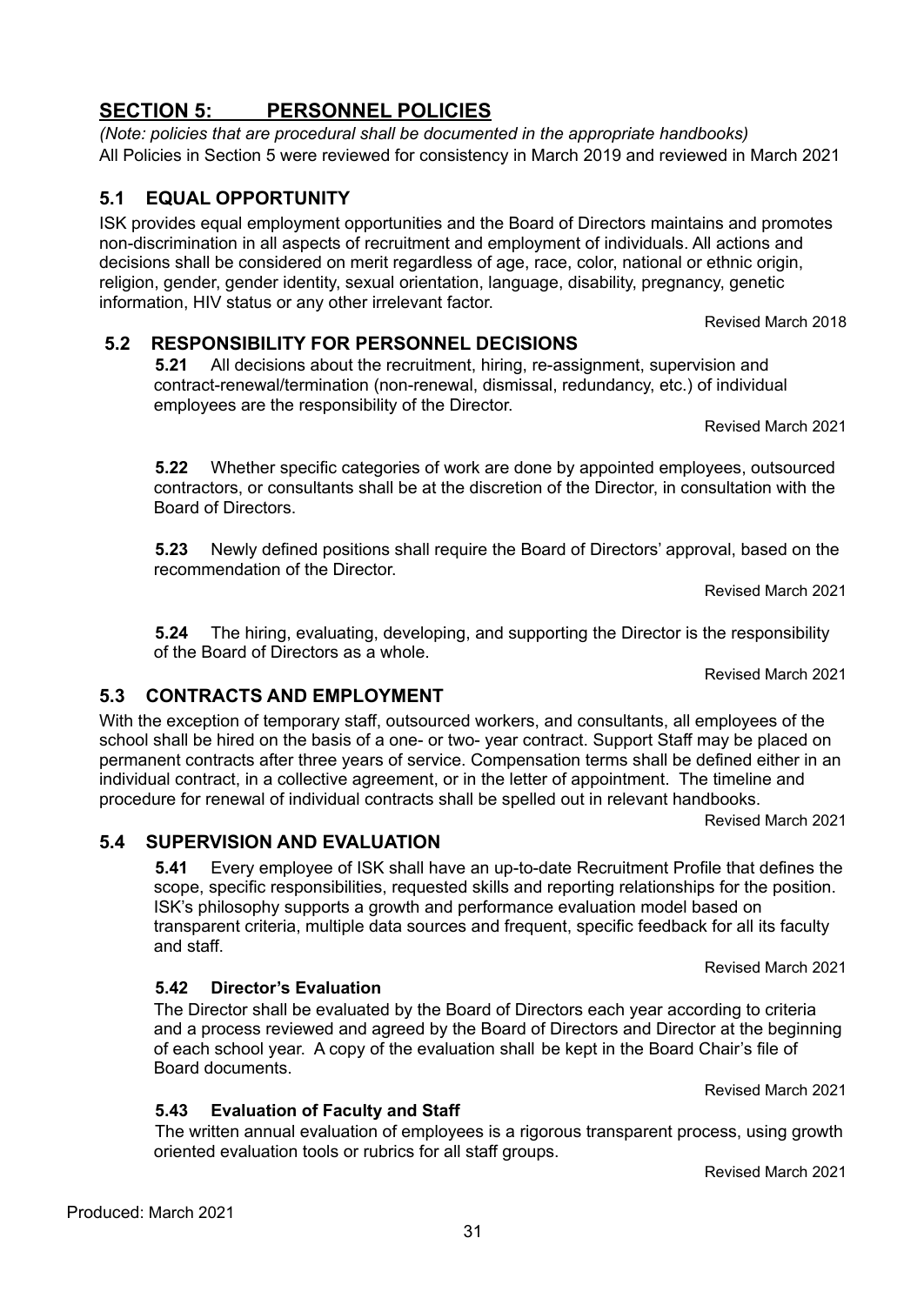# **5.44 Appraisal of Consultants and Contracted Services**

For consultants and contracted services, the nature of evaluation or feedback shall be documented in either the contract, terms of reference, or appropriate handbook.

Revised March 2021, March 2019

#### **5.5 COMPENSATION**

**5.51** ISK believes that motivated faculty and staff play a central role in making its mission a reality for students. ISK therefore offers competitive compensation packages that support this objective. ISK is committed – all other factors being equal – to offering the same salary scales to locally-hired and internationally recruited personnel for similar positions. ISK compensates employees who take on responsibilities beyond the scope of their job description.

Revised March 2021

**5.52** Compensation packages at ISK shall be designed to ensure that the school can attract and retain appropriately qualified and talented staff in all positions, suitable to fulfilling the ISK Mission and accomplishing its Strategic Direction. Compensation packages shall therefore be tailored to ensure that each position is remunerated in a manner that is competitive for that position, within the relevant comparator markets. In consultation with the Director, the Board of Directors shall periodically review selected compensation packages to assess whether specific positions are keeping pace with their relevant comparator market, and allowing the school to attract and retain top-tier personnel. Revised March 2021

**5.53** Salary scales shall be in effect for all permanent positions at the school and shall be published in the relevant handbooks. The purpose of the scales shall be to acknowledge grades of skill/qualification and experience as appropriate along with performance against clearly defined criteria. Scales shall be reviewed and modified periodically by the Board of Directors, on the recommendation of the Director.

Revised March 2019

**5.54** Overseas-hire benefits shall not normally extend past an employee's 10<sup>th</sup> year at ISK. Such benefits shall be reduced according to a timeline and process documented in the relevant handbooks.

# **5.6 OVERSEAS-HIRE AND LOCAL-HIRE STATUS**

**5.61** ISK applies the following definitions in determining the contractual status of teachers at the time of hiring.

Overseas hire teachers are those teachers who are recruited from abroad for the sole purpose of working at ISK. Local hire teachers are already resident or intended residents of Kenya when they are hired, or the spouse of an employee of another organization in Kenya.

**5.62** While most Kenyan teachers working at ISK shall have been hired locally, or recruited while overseas, but with the intent to return to Kenya for other reasons, the Director may offer overseas-hire contracts to expatriate Kenyans who genuinely meet the criteria above. Kenyans so hired shall also be subject to the terms of policy 5.54 which determines the length of time a person may receive overseas-hire benefits.

# **5.63 INTERNSHIP PROGRAM**

A faculty intern is a newly hired temporary employee at ISK that provides assistance to the educational program as a faculty member depending on the background and qualifications of the intern. There are generally two types of internship programs: volunteer faculty interns, those that volunteer at ISK for a specific period of time to fulfill degree graduation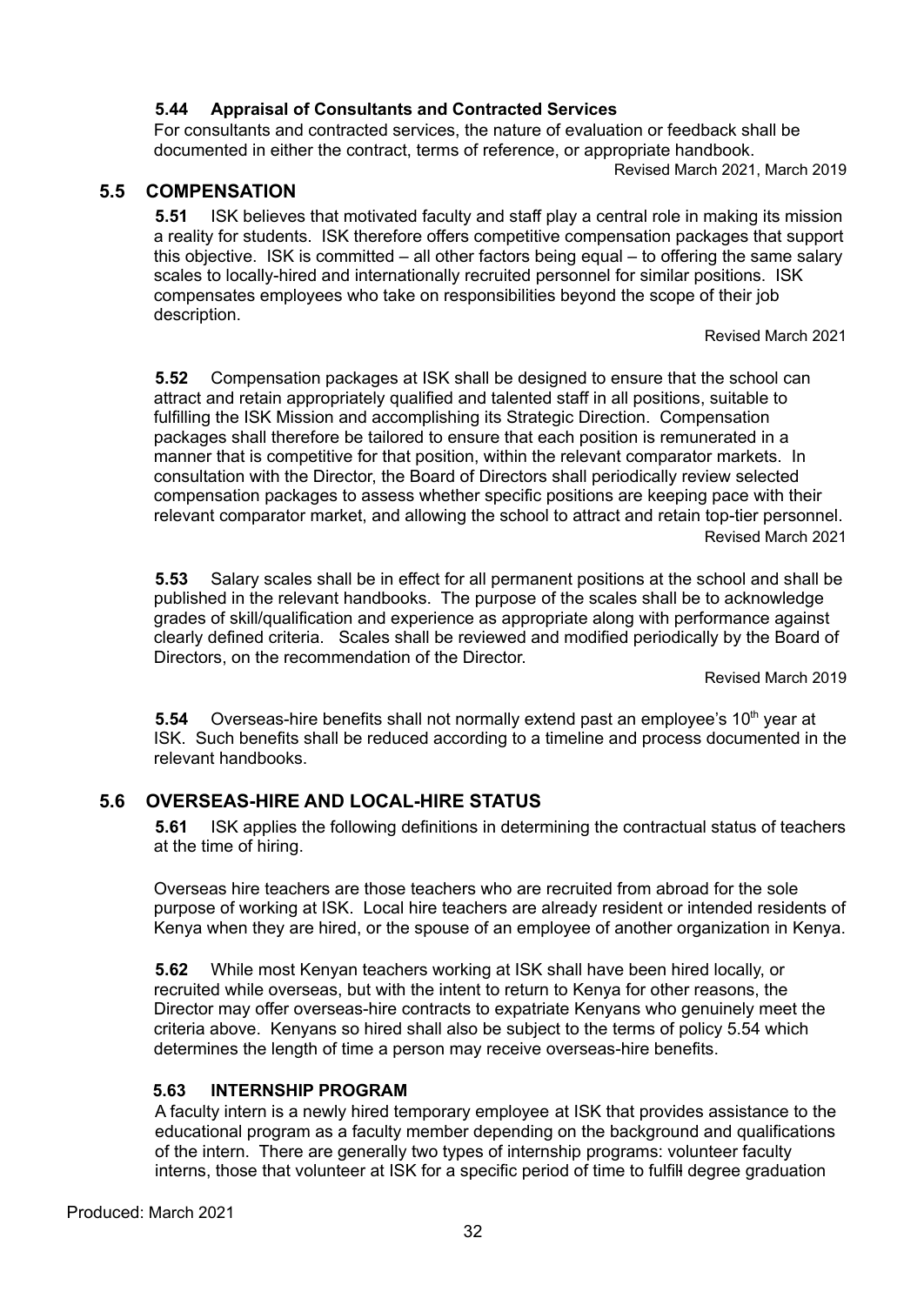requirements, and paid faculty interns, recent university graduates who meet ISK hiring standards with minimal regular teaching experience.

Volunteer faculty interns normally serve for a maximum of one semester. The length of internship for paid faculty interns would be one year, with the possible option after their ISK internship of being recruited as a teacher through normal hiring processes, if a relevant position exists.

Revised March 2021, Adopted May 2019

# **5.7 LEAVE**

ISK abides by Kenyan law in its parameters for minimal requirements for paid leave. The provisions for paid and unpaid leave available to various categories of staff shall be spelled out in the relevant handbooks.

# **5.8 HOURS OF SERVICE**

Required days or hours of service shall be spelled out in either individual contracts or the relevant staff handbook. These may be adjusted on a year-to-year basis as needed, by the Director.

# **5.9 PROFESSIONAL DEVELOPMENT**

To ensure the continuous growth and improvement of all ISK staff the school shall have a vigorous and well-funded program of professional development. The administration shall ensure that opportunities and structures are provided for staff to learn from each other, to attend courses or conferences consistent with their annual goals, or to conduct relevant research. The Board of Directors shall ensure that the annual budget maintains sufficient funding to provide a strong program of professional development for all staff.

# **5.10 GRIEVANCES**

An effective grievance procedure shall be in place in the relevant handbooks to ensure that all employees have access to a clear process for the resolution of conflicts or grievances. The procedure shall be based on the principles of transparency and due process, and shall be designed to reinforce healthy, open communication channels.

Revised March 2021

# **5.11 DISCIPLINARY ACTIONS**

The circumstances that would warrant disciplinary action being taken with an employee shall be spelled out in either individual contracts or the handbooks that supplement them.

# **5.12 VISAS AND WORK PERMITS**

The school shall work closely with the Department of Immigration and other relevant authorities to obtain the necessary work permit exemptions for overseas-hire faculty and staff. The terms of contracts issued to all locally hired expatriates are subject to employees being eligible and able to secure valid visas and work permit exemptions for Kenya.

Revised March 2021

# **5.13 PERSONNEL RECORDS**

**5.131** A permanent personnel file shall be established for each employee, to be used to store all pertinent records related to the verification of training and experience; on-going evaluation and growth; supervisory incidents or interventions; absences and leaves. The school shall have systems for maintaining and updating personnel records in a safe and secure location, to ensure that records are accurate and easily accessible by administrators, and that payroll data is up-to-date.

# **5.132 Confidentiality of Records**

The contents of any employee's personnel file are to remain strictly confidential, on a need-to-know basis normally limited to the supervisors responsible for an employee's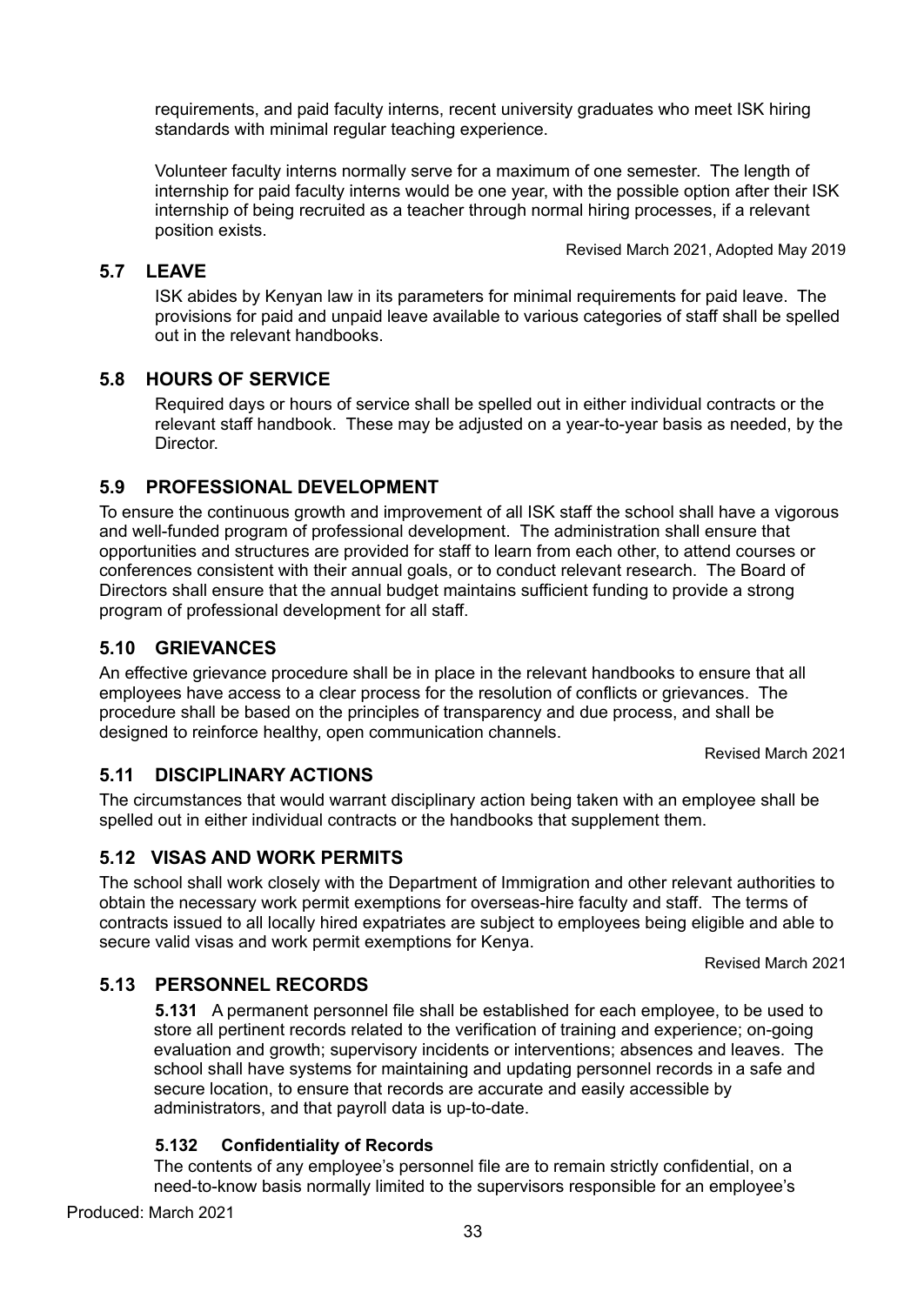supervision and evaluation and the Human Resources Office. A current employee may review his/her own file in the company of the Human Resources Manager or senior administrator, and shall not remove any of the contents.

Revised March 2021

#### **5.133 Personnel File Archive**

Personnel files of all resigned or retired employees shall be archived for ten years. After ten years there shall be a system for retaining basic information about the employee for a further twenty years, after which the records shall be destroyed.

# **5.14 FORCE MAJEURE**

In the event of a forced closure of the school, for either long or medium term, the expectations and limitations for meeting payroll and other contractual obligations shall be spelled out in the relevant employee contracts and/or handbooks. Where they are not spelled out, the following policies shall apply:

#### **5.141 All staff**

For all staff 100% of base salary and insurance coverage shall be paid as defined in the employment contract for the first ninety (90) days following the date of declaration, or until the end of the contract period, whichever is sooner.

#### **5.142 Senior Administrators**

The salary/benefit coverage for the Director, Business Manager and Head of Security shall be extended for a further 6-month period, to facilitate a possible re-opening of the school within that period. Prior to the end of this period the Board of Directors shall determine which positions, if any, shall be extended indefinitely.

Revised March 2021

#### **5.143 Teachers & Administrators – Other Benefits in the Event of a Mandated Evacuation.**

- a) Departure transportation costs (one-way or open-ended round-trip economy class ticket) for the employee and authorized dependents to the agreed overseas domicile, or other designated destination as determined by the Board of Directors when considering the duration of the Force Majeure closure.
- b) As feasible, overseas-hire teachers and administrators shall receive shipment benefits for personal effects as defined in the employment contract at the end of the 90-day salary continuation period, or the end of the contract period, whichever is sooner, if the closure is permanent and/or employment contract is terminated. If conditions do not permit shipment, ISK will not be liable for loss of belongings.
- c) The school is not obligated to pay transportation costs for any overseas-hire employee and/or dependents that choose to leave Nairobi prior to a Force Majeure declaration by the Board of Directors.

Revised March 2021

#### **5.15 MINIMUM RETIREMENT AGE**

A minimum retirement age of 50 years is established for all support staff, for the purpose of disbursing accumulated pension benefit.

Revised November 2016

# **5.16 MANDATORY RETIREMENT AGE**

All staff who indicate that they would like to keep working after turning 60 years will be placed on a one or two-year contract which may be renewed depending on the employee's job performance. The mandatory retirement age for all staff will be 65 years. Employment of staff beyond 65 years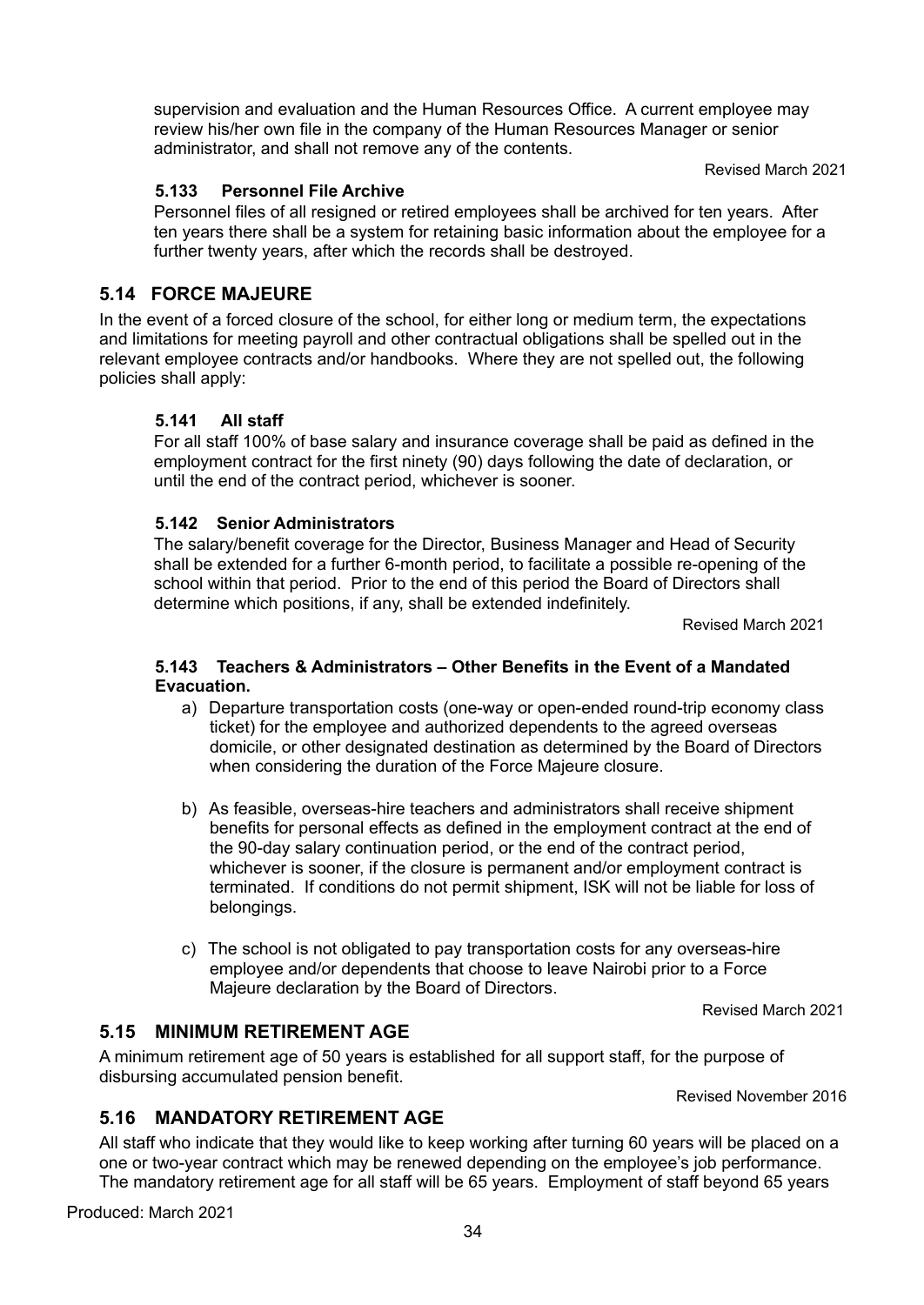will only be extended in extraordinary circumstances requiring the Director's approval, and for no more than one year at a time.

Revised March 2021, November 2016

# **5.17 SOLICITATION AND GIFTS**

Gifts to staff members from parents, students or companies shall be limited to token gifts or remembrances. Gifts from a single individual with a value of more than \$50 are not appropriate and should be declined or returned, with thanks.

Staff members may not solicit other staff, faculty, parents or students for donations or services except for those causes approved by the Director or HR Manager as part of ISK's Service Learning Program. Additionally, staff members may not be solicited at school by anyone or any group unless such solicitation is approved by the Director.

Revised March 2019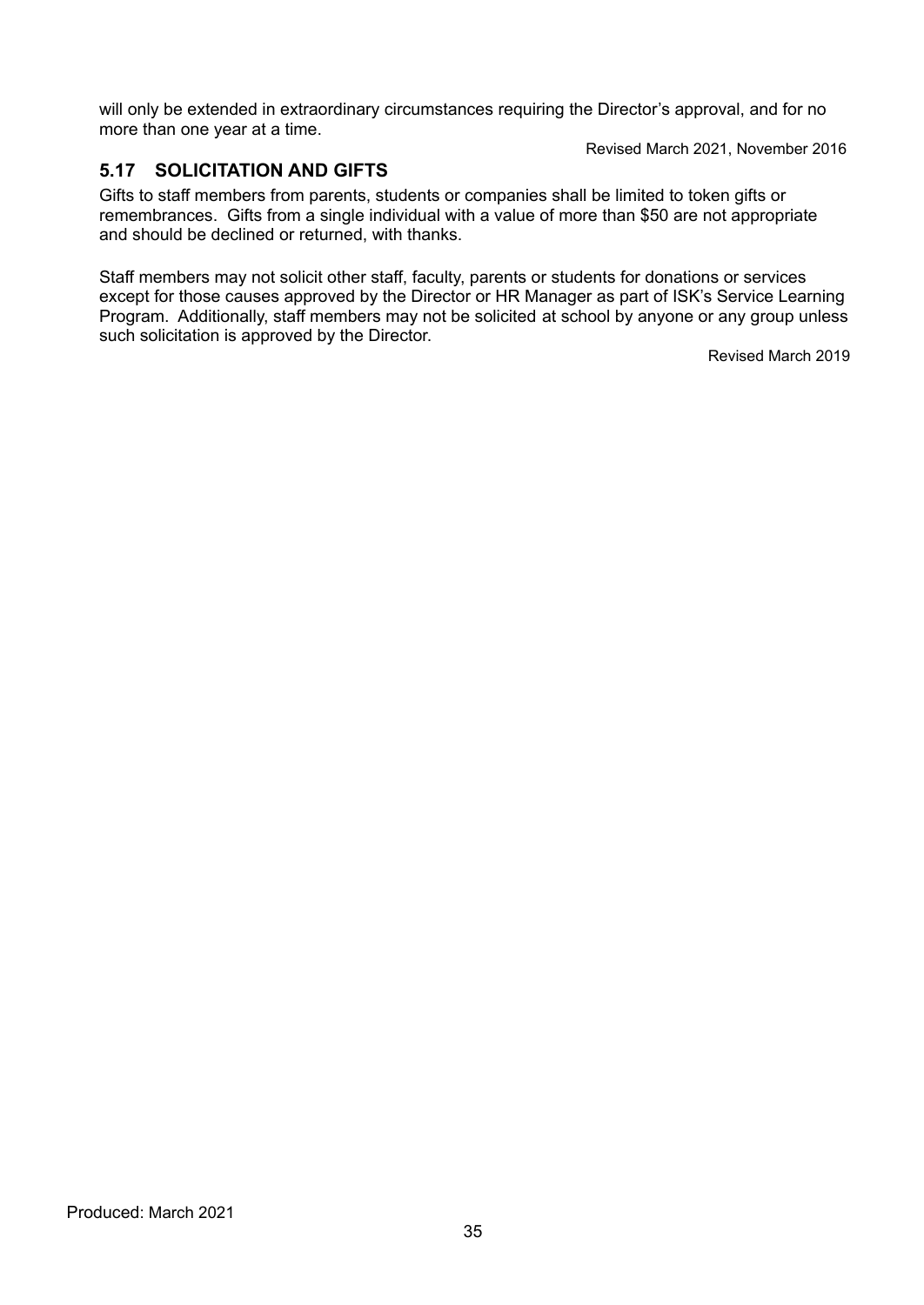The administration shall ensure that school-owned equipment will be managed with an appropriate system for asset tracking. Property of the school shall not be loaned to an individual or group by the Director. Fines may be imposed in the event borrowed property is lost or damaged.

Revised January 2020

Revised January 2020

Revised January 2020

Revised March 2019

ISK will provide reliable security services to protect the school campus and staff housing. Additionally, campus facilities will include security systems and organizational structures appropriate to current levels of risk.

The Administration shall be charged with the responsibility for assuring that school buildings and contents whose titles are vested in the school are insured for their full and insurable value, and that all motorized vehicles whose titles are vested in the school are adequately

#### **6.23 Fire Prevention**

**6.22 Physical Security**

The Administration shall ensure that the school is inspected periodically (no less than every three years) for potential fire hazards and that suitable fire control devices are available and in working order.

#### **6.24 Emergency Procedures**

Appropriate emergency drills shall be planned and conducted by the Administration a minimum of one time per annum, with most drills exceeding the minimum. Building and campus evacuation routes and assembly areas are to be posted throughout the campus. Additionally, the public address system is to be checked at least quarterly to ensure that the system is in optimal working order. The emergency procedures manual will be reviewed and updated annually and circulated to staff.

#### **6.25 Campus Cleanliness and Accessibility**

The Administration shall ensure that the school's buildings, vehicles and open areas are kept clean, hygienic, and attractive. The Administration shall strive to ensure accessibility of the campus facilities.

#### **6.3 USE OF SCHOOL EQUIPMENT**

except for a purpose related to school business or in support of a school program, unless approved

# **6.4 USE OF SCHOOL FACILITIES**

The primary purpose of the school facilities and assets is educational; the primary users are ISK students, faculty, and staff.

All official school or school-sponsored functions shall have priority in the use of facilities. The Board of Directors shall allow the use of school facilities by community groups and organizations

Produced: March 2021

# <span id="page-37-0"></span>**SECTION 6 FACILITIES POLICY**

All Policies in Section 6 were reviewed for consistency in March 2019 and reviewed in January 2020

#### **6.1 SAFETY AND SECURITY**

**6.2 BUILDINGS AND GROUNDS**

insured for their full and insurable value.

**6.21 Insurance**

ISK shall provide a safe, healthy and secure environment for students, staff and visitors, including on campus, while in school-provided transport, and during school-organized off campus trips. Procedures shall be rigorously implemented and annually reviewed. ISK's safety and security protocols shall be communicated to all stakeholders, as appropriate.

Revised January 2020, Adopted January 2015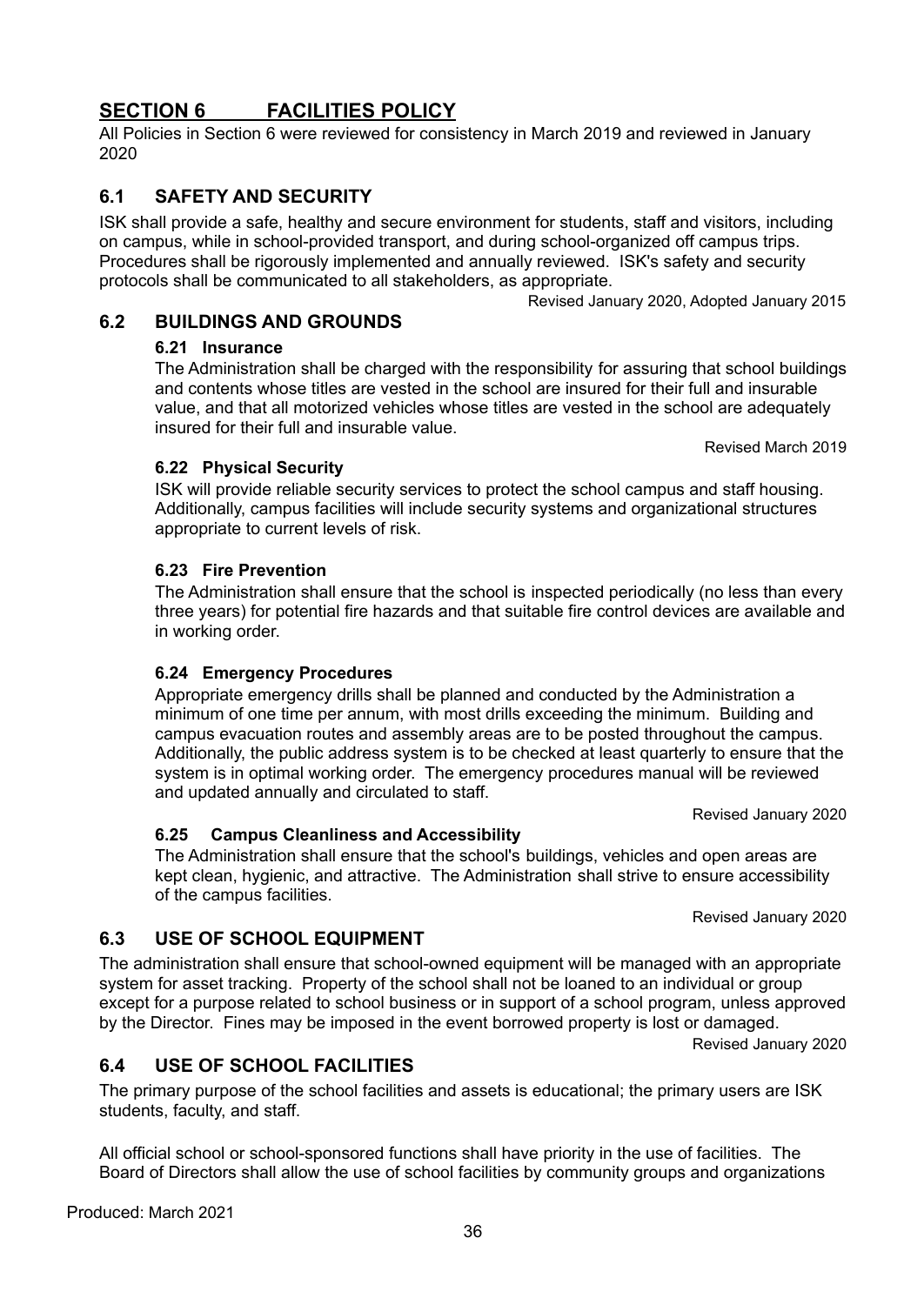when such facilities are not being used for official school or school-sponsored functions. The Administration shall control and monitor the use of school facilities for official or school-sponsored functions, including use by school-sponsored organizations such as the PTO, Friends of the Arts, student organizations, etc.

Revised January 2020

ISK community members, defined as students, teachers, faculty, staff, and their families, may be allowed access to the multipurpose rooms, library, sports facilities, and meeting places according to the school's procedures.

Revised January 2020

The Director, in deciding approval of specific requests, will take into consideration safety, liability, insurance, maintenance, and wear and tear on equipment/fixtures/facilities, and may establish a user fee.

# **6.5 SCHOOL TRANSPORTATION**

#### **6.51 School Vehicles**

School vehicles may be used for official school business, school-sponsored activities, and non-school sponsored activities as approved by the Director.

#### **6.52 Student Bus Service**

Transportation shall be provided for all school children who live within a reasonable distance from the school, which is defined as within a one-hour drive or less. Students may be required to travel a reasonable distance to a scheduled bus stop. Bus fees will be assessed annually to cover the cost of service provided.

The school shall operate its bus routes in accordance with all local traffic regulations, and in full compliance with applicable safety and security precautions. Bus stops will be determined by the Administration in order to provide the best service possible while making every attempt to minimize riding times for all students. Legal bus passenger capacities shall not be exceeded. Members of staff may utilize established student bus services subject to the availability of space.

Bus routes will be reviewed as required. School bus services may be used as transportation for student field trips and extra-curricular activities subject to rules and regulations established by the Director.

The use of school buses for purposes other than transporting children to school for regular school hours is permitted with prior approval of the Administration. In all cases relating to the use of buses, the Administration shall ensure adequate insurance coverage is in place, and that appropriate fees are charged to cover actual costs of the service provided, including depreciation.

Revised January 2020, March 2019

# **6.53 Bus Safety**

All buses and other vehicles owned and operated by the school will be inspected and maintained for safety in accordance with all local legal requirements and regulations for vehicle safety standards. Where feasible, school vehicles will be the preferred transportation option for school trips.

Revised January 2020

The safety of ISK students, employees and the general public requires that ISK bus drivers and monitors be held to, and ensure, the highest safety and driving standards.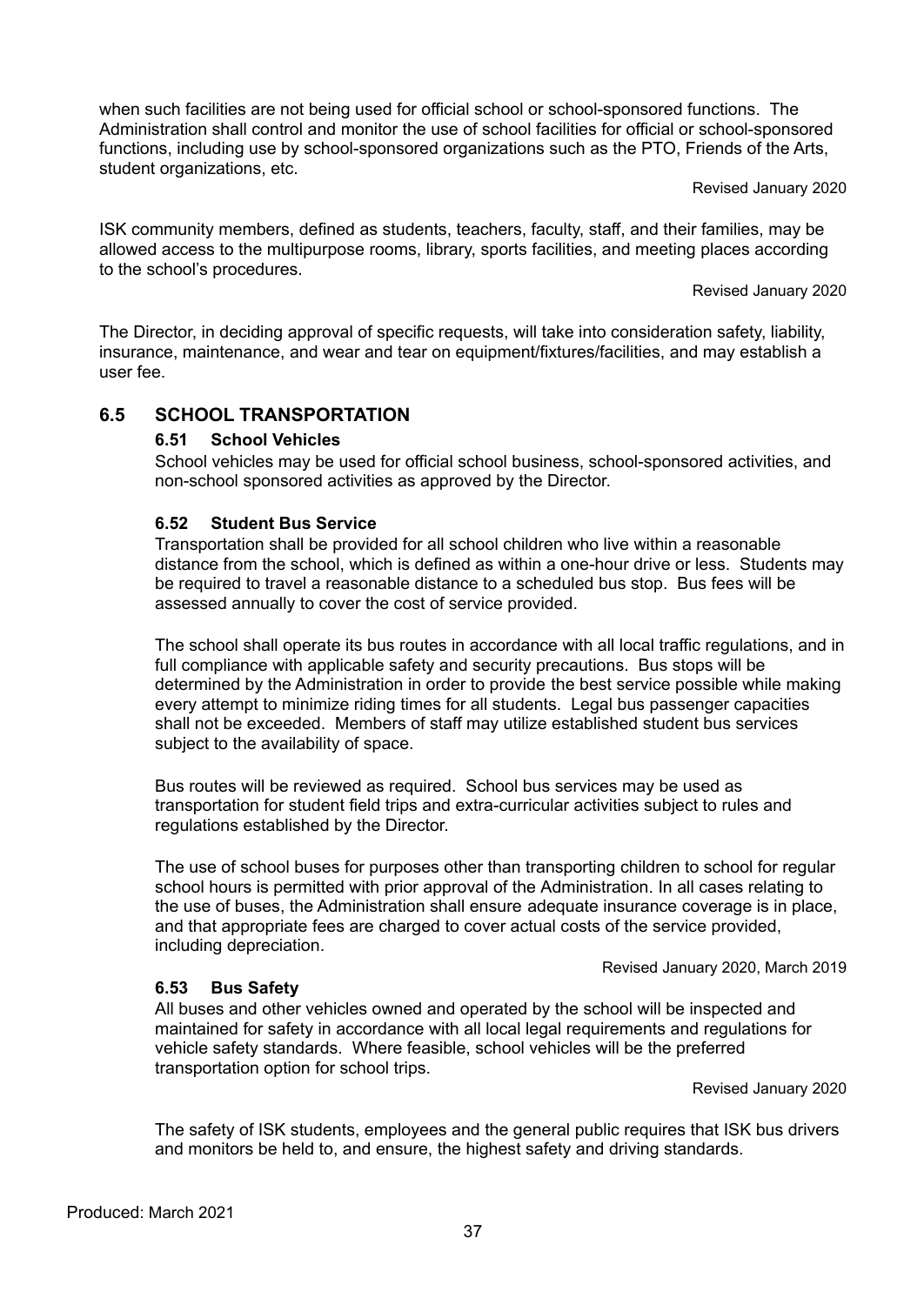# **6.6 MAINTENANCE OF CAPITAL ASSETS**

The Administration shall ensure that a program is in place for routine and preventative maintenance of facilities, equipment, and vehicles. The Board of Directors shall ensure adequate funding for this maintenance program.

#### **6.61 Facilities Master Plan**

Campus improvement projects will be guided by a Facilities Master Plan that is approved by the Board of Governors and overseen by the Board of Directors. Larger improvement projects, defined as in excess of \$150,000, will normally be planned in conjunction with the school's Long-Term Financial Plan. Improvements costing less than \$150,000 may be incorporated into each year's Capital Budget as the need emerges.

Revised January 2020, March 2019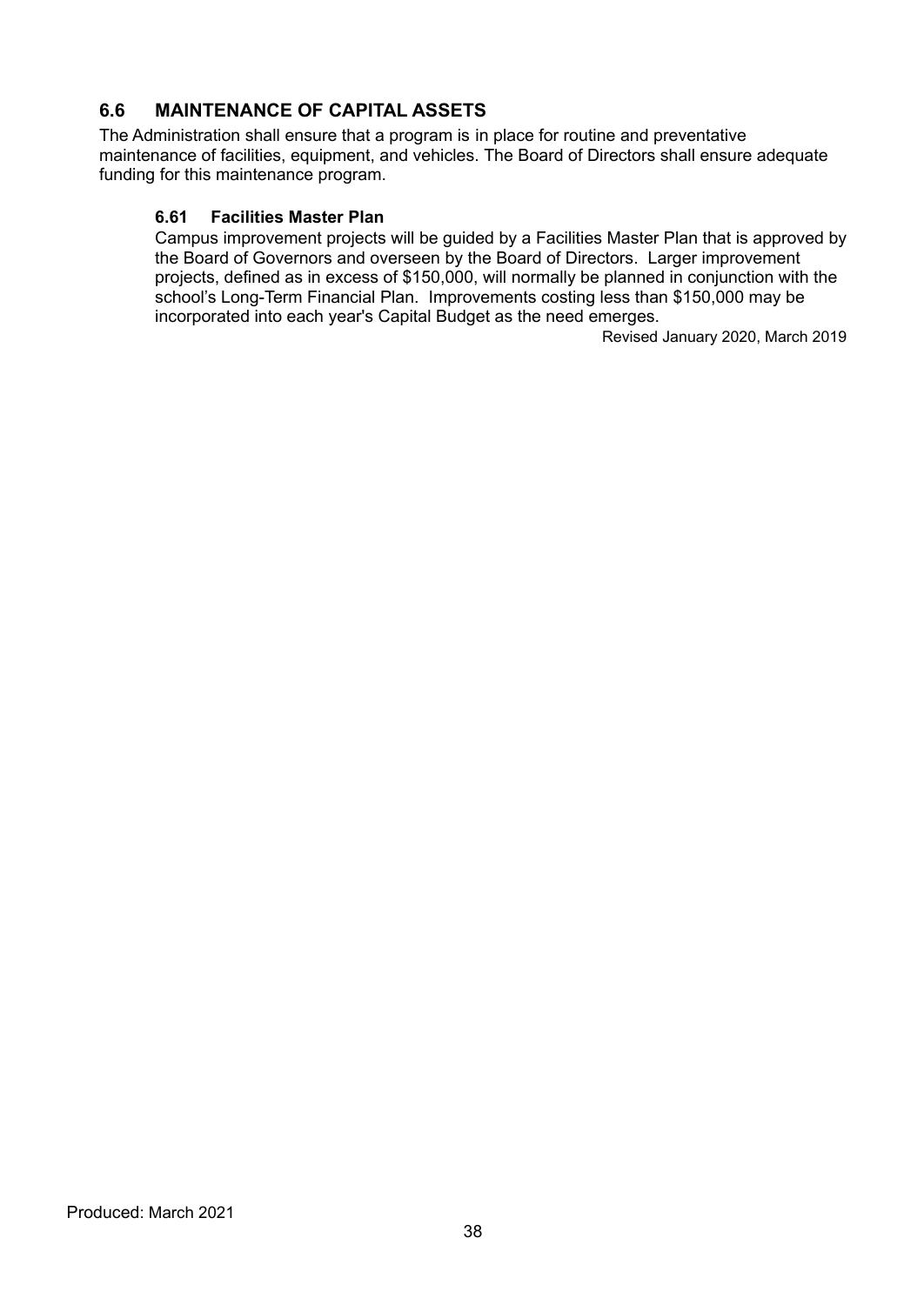# <span id="page-40-0"></span>**SECTION 7 GENERAL POLICIES**

All Policies in Section 7 were reviewed for consistency in March 2019 and reviewed in February 2020

# **7.1 SCHOOL COMMUNITY RELATIONS**

The Board of Directors and Administration shall ensure that ISK programs, structures, and communications support and model the school's Mission, Vision, and Educational Aims.

Revised March 2019

# **7.11 School Communication**

The School recognizes the need for open and direct communication among students, parents, teachers, administrators and the Board of Directors. The School encourages frequent sharing of information, opinions and ideas among members of the school community, in the interests of transparency and open constructive dialogue.

The Director shall ensure that the ISK and broader community is informed appropriately of school activities, programs and events. With regard to any communication that relates to the Board of Directors or its prerogatives, the Director shall consult with and seek the approval of the Chair of the Board of Directors.

#### **7.12 Communications Directed to the School and Board of Directors**

Specific communications regarding the school from the broader community are welcome and appreciated. Communications regarding school operations, procedures and programs should be directed to the relevant staff member. In the event that further communication is needed or the issue is not resolved the matter may be taken to that staff member's supervisor. Communications pertaining to the Board of Directors, and/or its policies, procedures, and operations, should be directed to the Board of Directors through the Chair of the Board of Directors.

Revised February 2020

# **7.13 Parent Teacher Organization (PTO)**

The Board of Directors recognizes the Parent Teacher Organization as a body dedicated to the improvement and advancement of the school and its Mission, in partnership with the school administration and faculty. The Board of Directors acknowledges the PTO's role as a community builder, and appreciates its support for good communications and public relations within and outside the school. The Board of Directors welcomes regular reporting from the PTO on its activities.

# **7.14 Faculty Council**

The Board of Directors recognizes the ISK Faculty Council as an organization representing the faculty and as a body to facilitate effective communication between the administration and teachers. The Board of Directors welcomes reporting from the Faculty Council on policy or compensation-related matters of concern to teachers.

Revised January 2015

# **7.15 Inter-Organizational Relations**

#### **7.15a Host Government Relations**

ISK will maintain positive relations with the Kenyan government. No school personnel shall conduct official school business with local government officials unless specifically authorized to do so by the Director. Representational duties and other cordialities are normally conducted by the Director as official head of ISK. The Director may delegate specific representational tasks to ISK staff or members of the Board of Directors and Board of Governors as appropriate.

Revised February 2020

#### **7.15b U.S. Office of Overseas Schools**

ISK will maintain positive relations with the Office of Overseas Schools (A/OS) of the U.S. State Department. The Director is authorized by the Board of Directors to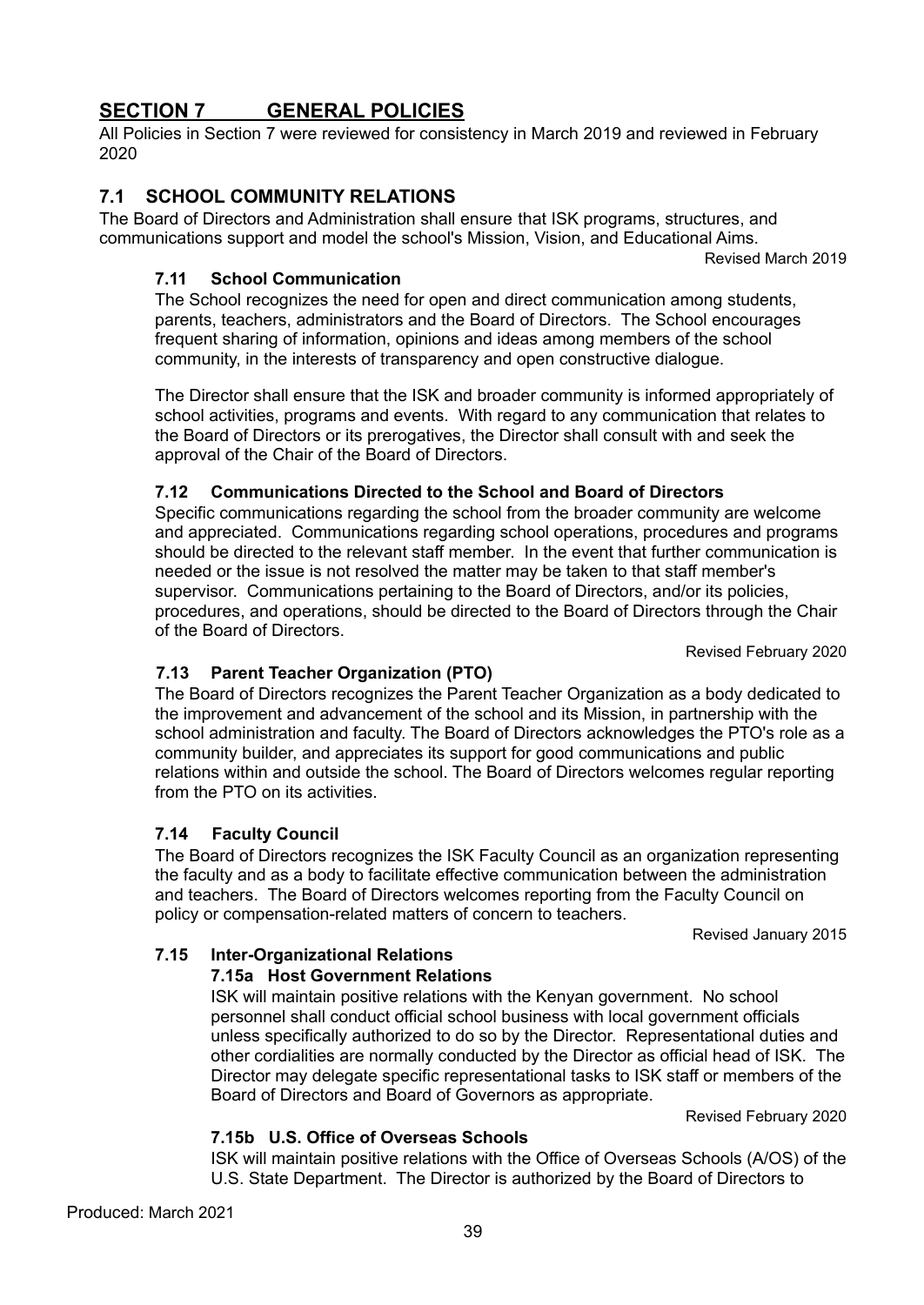apply for assistance directly from the A/OS in the form of grants, consultants, or other services.

#### **7.15c Accreditation**

The Board of Directors views formal accreditation by external agencies as a means of assuring that the school meets U.S. and international quality standards. The school shall seek ongoing accreditation by the Council of International Schools (CIS) and Middle States Association of Colleges and Schools (MSA) for international recognition; and the International Baccalaureate Organization (IBO) for authorization to offer a specific international curriculum.

#### **7.15d Other organizations and Associations**

ISK shall remain a member in good standing of the Association of International Schools in Africa (AISA) and strive to provide a leadership role in the organization. ISK may become a formal member of other recognized educational associations and organizations as deemed appropriate and beneficial by the Director.

# **7.2 SCHOOL ETHICS AND CONDUCT**

# **7.21 Conflict of Interest**

Members of the Board of Directors, administrative officers, and all other employees shall avoid any conflict between their personal interest and the interest of the school in dealing with suppliers and all other organizations or individuals doing or seeking to do business with the school. Members of the Board of Directors and Board of Governors are required to sign a conflict of interest statement when they become members of an ISK Board and abide by the Board Code of Conduct. (Attached as Annex 2 and 3 are the Code of Conduct and Operating Agreements for the Boards). The school's handbooks shall document procedures on avoidance of conflict of interest for school staff.

Spouses, parents and children of ISK employees are not permitted to serve as members of the Board of Directors.

Revised February 2020, March 2019

# **7.22 Non-Discrimination Policy**

ISK shall ensure that any discrimination on the basis of age, race, color, national or ethnic origin, religion, gender, gender identity, sexual orientation, language, disability, pregnancy, genetic information, HIV status or any other irrelevant factor shall not be tolerated. ISK shall, to the best of its abilities, eliminate any such discriminatory manifestations from the programs, procedures and activities of ISK.

Revised March 2018

# **7.23 HIV**

ISK shall not discriminate against HIV- infected adults or students. HIV status shall not be a consideration with regard to the enrollment of students or to the hiring, assignment, or retention of staff.

Age-appropriate education on HIV and AIDS shall be incorporated into ISK's reproductive health, wellness, and life skills programs for students and staff.

#### **7.24 Harassment**

Harassment is defined as (1) influencing, offering to influence, or threatening a student, or the career, pay, or job of another person in exchange for favors, sexual or otherwise, and/or (2) deliberate or repeated offensive comments, gestures, or physical contact of an abusive or intimidating nature, sexual or otherwise, in a work-related environment. The Board of Directors and administration shall view such behavior as a serious violation of the standards of conduct expected from all employees, students and community members of ISK and such behavior shall be grounds for disciplinary action.

Revised February 2020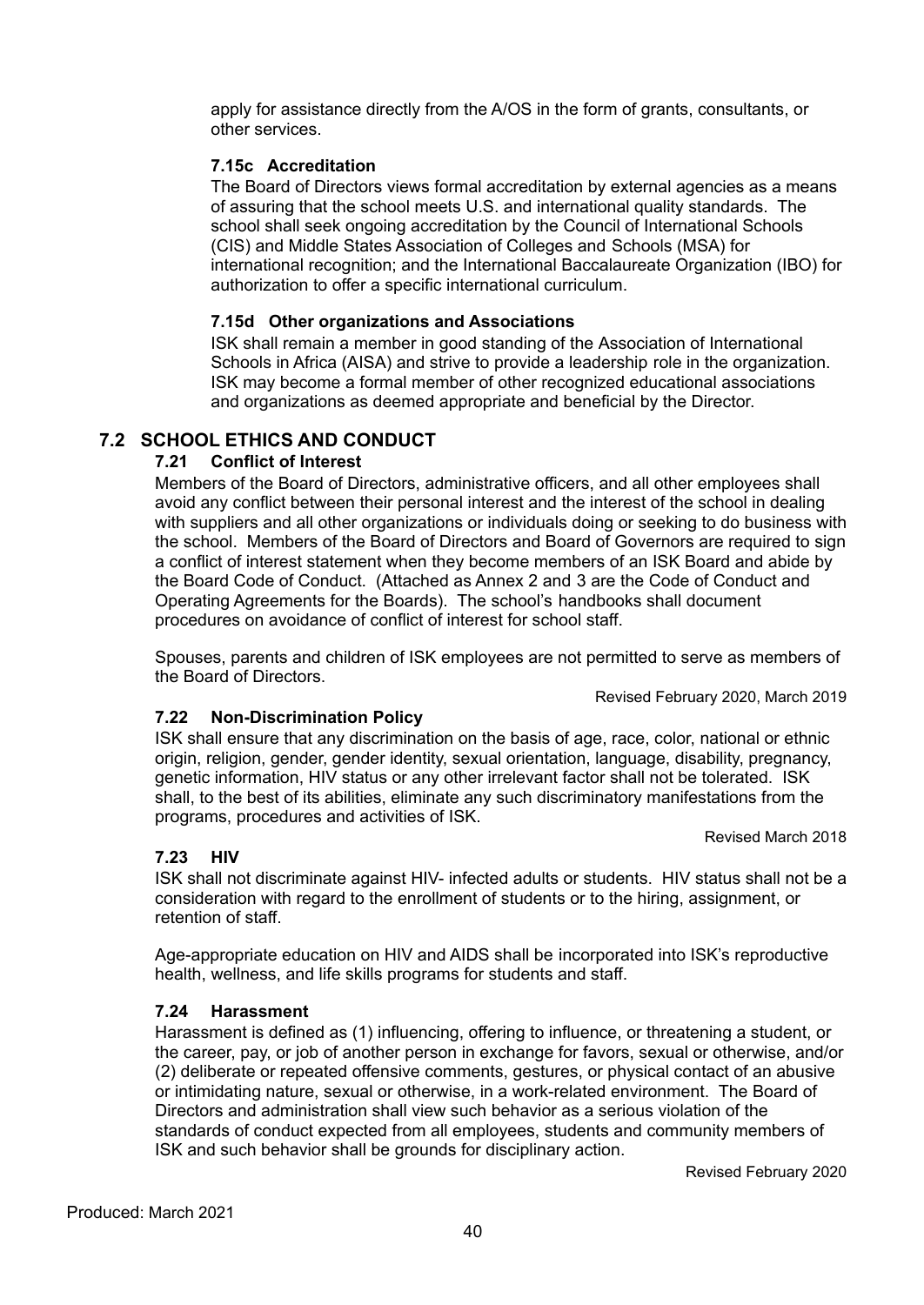# **7.25 Religious or Political Activities on Campus**

ISK is a secular independent school that supports the right of all individuals to their belief or non-belief in God or a specific religion or political belief. To remain consistent with ISK's Mission, Vision and Educational Aims, proselytizing of any religion by students, staff, parents or community members is not allowed. Guidelines for religious or political expression or activities on campus will be published in the relevant stakeholder documents.

Revised February 2020, Revised March 2018, Adopted January 2015

#### **7.26 Bribery**

Recognizing that corruption at any level hinders the rule of law, ISK does not condone or contribute to any form of bribery.

Adopted January 2015

# **7.3 EMERGENCY CLOSURE OF SCHOOL**

The Director shall be responsible for implementing arrangements to protect the safety and security of the ISK staff and students. The Director will work closely with the Board of Directors, the security team, the U.S. Embassy and Canadian High Commission, and other stakeholders to determine the nature and degree of potential threats to the safety of ISK students and staff, and whether these threats warrant school closure or alternative operating arrangements. Information relating to emergency closure or operations of the school under emergency conditions shall be detailed in the Safety and Security Manual.

Revised February 2020, March 2019

#### **7.31 Director Role**

The Director is empowered to close the school for one day, delay the opening time of school, dismiss school early, hold students in school past dismissal time, or declare a "minimum day" if emergency safety considerations make it necessary, whether due to political tensions, weather conditions or any other threat to safety and security. Conditions for reopening will be evaluated by the Director on the basis of regular consultation with the Board of Directors. The Director is also charged with systematically reviewing alternative arrangements for operating under emergency conditions and maintaining executive succession plans.

Revised February 2020, February 2018

# **7.32 Board of Directors Role**

In extreme emergency or a *force majeure* situation a quorum of the Board of Directors, in consultation with the Director, may close the school for whatever reason or period of time deemed necessary if the safety and security of students, faculty or staff is deemed to be in jeopardy. Board of Directors and the Director shall make every possible effort to stay in contact with the Chair and Director in order to reach and document such a decision. Revised February 2020

In case of an emergency school closure, a quorum shall be defined as a majority of those Board of Directors who are in contact with the school for decision-making, regardless of whether the Board of Directors are in Kenya. In case of a tie vote relating to *force majeure* situation, Policy 1.68 will determine the tie-breaker. The same procedure is to be followed to reopen the school.

Revised February 2020

# **7.33 Limited Operations**

During a *force majeure* situation the Board of Directors will retain the option to continue the school's operation on a limited basis with qualified staff who voluntarily remain available to fulfill their normal duties. Salary stipends for "paid volunteers" will be determined depending on the extent of the emergency and by a decision of the Board of Directors. Recommended salary stipends shall be detailed in the appropriate handbook.

Revised March 2019

#### **7.34 Emergency Evacuation**

In the event of an emergency evacuation the school will endeavor to return eligible staff members and eligible dependents to their home of record or temporary safe haven as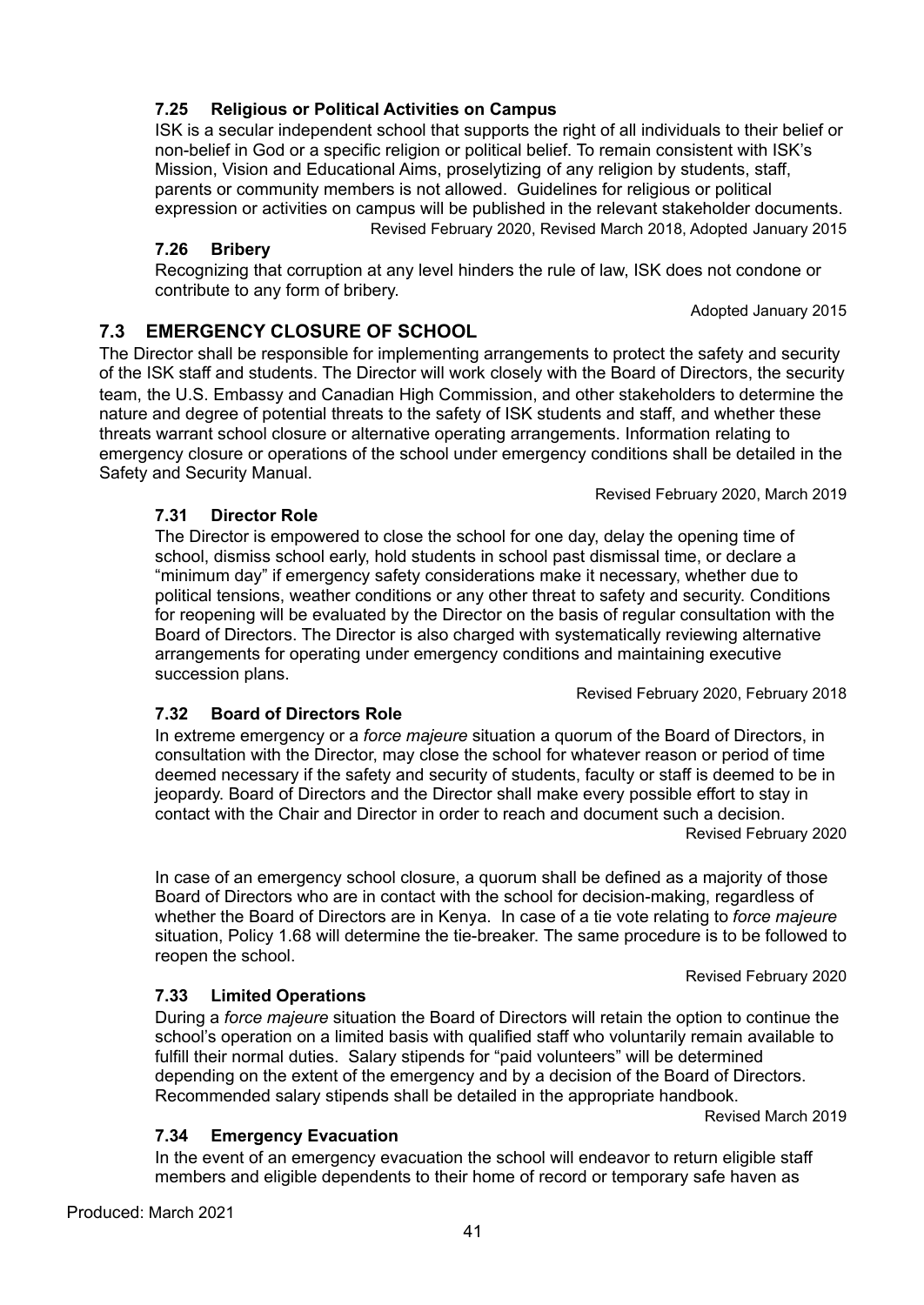deemed appropriate by the administration. Evacuation procedures, eligibility and financial coverage are detailed in relevant staff handbooks and the Safety and Security Manual.

#### Revised March 2019

# **7.35 Staffing**

For the first 90 days after the Board of Directors has ordered the school closed, there will be no adjustment in staffing. From day 91 after the school has been closed, the administration will assess enrollment and the needs of the school, and adjust staffing, if necessary, under the "Reduction in Force" (RIF) section of the relevant staff handbooks. Teachers will be assigned teaching duties or other educational duties or tasks by the administration, according to the needs of the students and the circumstances of the school.

# **7.36 Salaries**

If the decision is made to close the school and evacuate personnel, salary for teachers and staff remaining under contract shall continue to be paid for a period up to three (3) months while the staff remains on standby to return. If the evacuation and closure should occur prior to March 31, three (3) month's salary will be paid. If it occurs subsequent to April 1, salary will be paid to the remainder of the school year. Staff members may request immediate termination of employment. If approved, no salary continuation payments will be paid. Salary stipulations and other financial coverage shall be detailed in relevant staff handbooks. Decisions about the continuation of employment and salaries for the Director and senior administrators for a period longer than three months will be made by the Board of Directors, in consultation with the Director, based on the needs of the school.

Revised March 2019

# **7.37 Make-up Days**

In the event the school is closed for either a temporary or *force majeure* emergency, the Director may deem it necessary to make up the days missed by holding classes on weekends during the year or by extending the calendar for make-up days during breaks or at the end of the school year.

# **7.38 Alternative or Off-Site Learning**

Contingency plans shall be in place to ensure the opportunity for students to continue learning to the degree feasible in the event of school closure.

# **7.4 SCHOOL CALENDAR AND HOLIDAYS**

**7.41** The calendar shall include approximately 180 days of instruction. These will include days for parent conferences and those days that students are dismissed early for professional activities of the faculty.

**7.42** The school year shall begin in early to mid-August, subject to adjustments to account for the pattern of holidays during that year. There will be two semesters of approximately 90 instructional days each.

**7.43** The school shall be closed on all gazetted Government of Kenya holidays.

**7.44** There shall normally be a semester break approximately three weeks long in December/January, and breaks of approximately one week in the middle of each semester.

# **7.5 SCHOOL HOURS**

School hours for students shall be established by the Administration and approved by the Board of Directors.

# **7.6 CLASS SIZE**

To enable students to learn effectively, class size will normally be capped at 18 students for Pre-K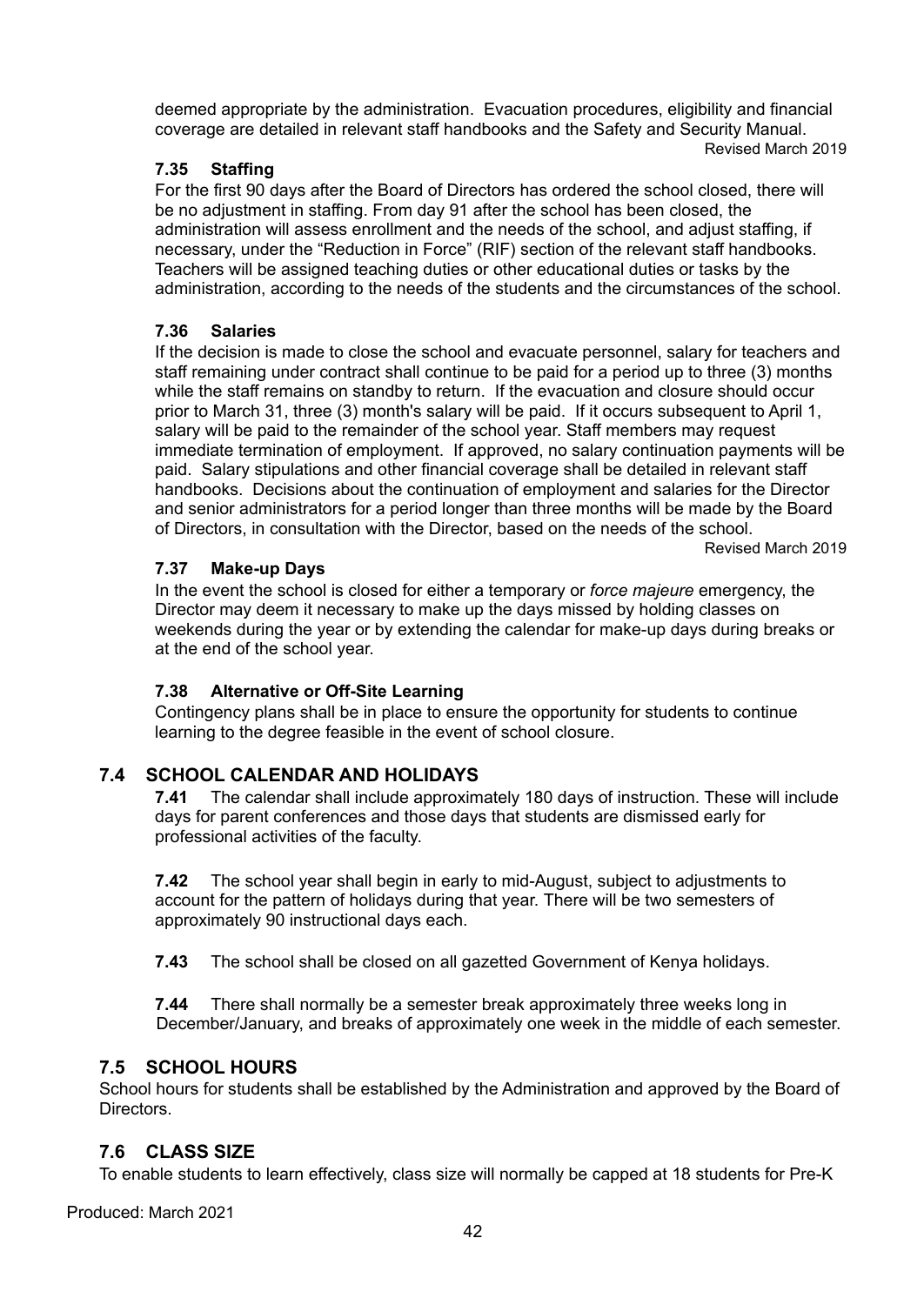to Grade 2; 20 for grades 3-5; and 22 for grades 6-12. Discretion for capping classes lower or higher than these norms will rest with the Director, based on considerations such as the nature of the subject, physical limitations of a classroom, sibling or sponsoring-embassy applications, current class composition, expertise/experience of the teacher, or anticipated contribution and needs of the additional students.

# **7.7 ENVIRONMENTAL POLICY**

ISK recognizes its activities impact upon the environment. The school is committed to continuously improving its environmental performance. ISK will aim to minimize any negative effect its operations may have on the environment by implementing good environmental practices that comply with national standards and international best practices. To this end, ISK is a single-use plastic free campus where waste is recycled or reused and the school seeks to reduce its use of resources. ISK is committed to reducing its carbon footprint and becoming a carbon neutral international school.

Revised February 2020

Environmental awareness and actions shall be woven into the interdisciplinary curriculum and co-curriculum through the curriculum review process. The school will encourage and support student and community initiatives in the furtherance of good environmental practices.

# **7.8 FUNDRAISING POLICY**

**7.81** All fundraising efforts shall support the Mission, Vision and Educational Aims of ISK, and enhance its reputation.

**7.82** The Fundraising Policies shall apply to funds received by ISK, by the ISK Foundation, and all school groups.

Revised February 2020

# **7.83 Statement on Ethics**

All persons involved with fundraising efforts connected to ISK shall conduct themselves in an ethical and professional manner, supporting a donor's right to privacy and to protect the confidential information of their institutions. All agree to abide by the Statement of Ethics in the daily conduct of all professional activity encompassing the gathering, dissemination, and use of information for the purposes of fundraising or other institutional advancement activity. Four fundamental principles shall provide the foundation for the ethical conduct of fundraising research, relationship management and procurement: integrity, accountability, transparency, and avoidance of conflict of interest.

# **7.84 Types of Fundraising**

# **7.84a Institutional Fundraising**

ISK shall target private funding to support ISK's service, scholarship and other outreach programs.

Revised February 2020

# **7.84b Other Fundraising**

Students, staff, parents and alumni may also engage in fundraising activities to support and enhance vetted ISK programs and projects.

Revised February 2020

# **7.85 Stewardship**

**7.85a** ISK shall report on the performance of the institutional funds on an annual basis to the supporters of those funds and to the Board of Directors.

**7.85b** Donor funds shall be spent in accordance with donor wishes.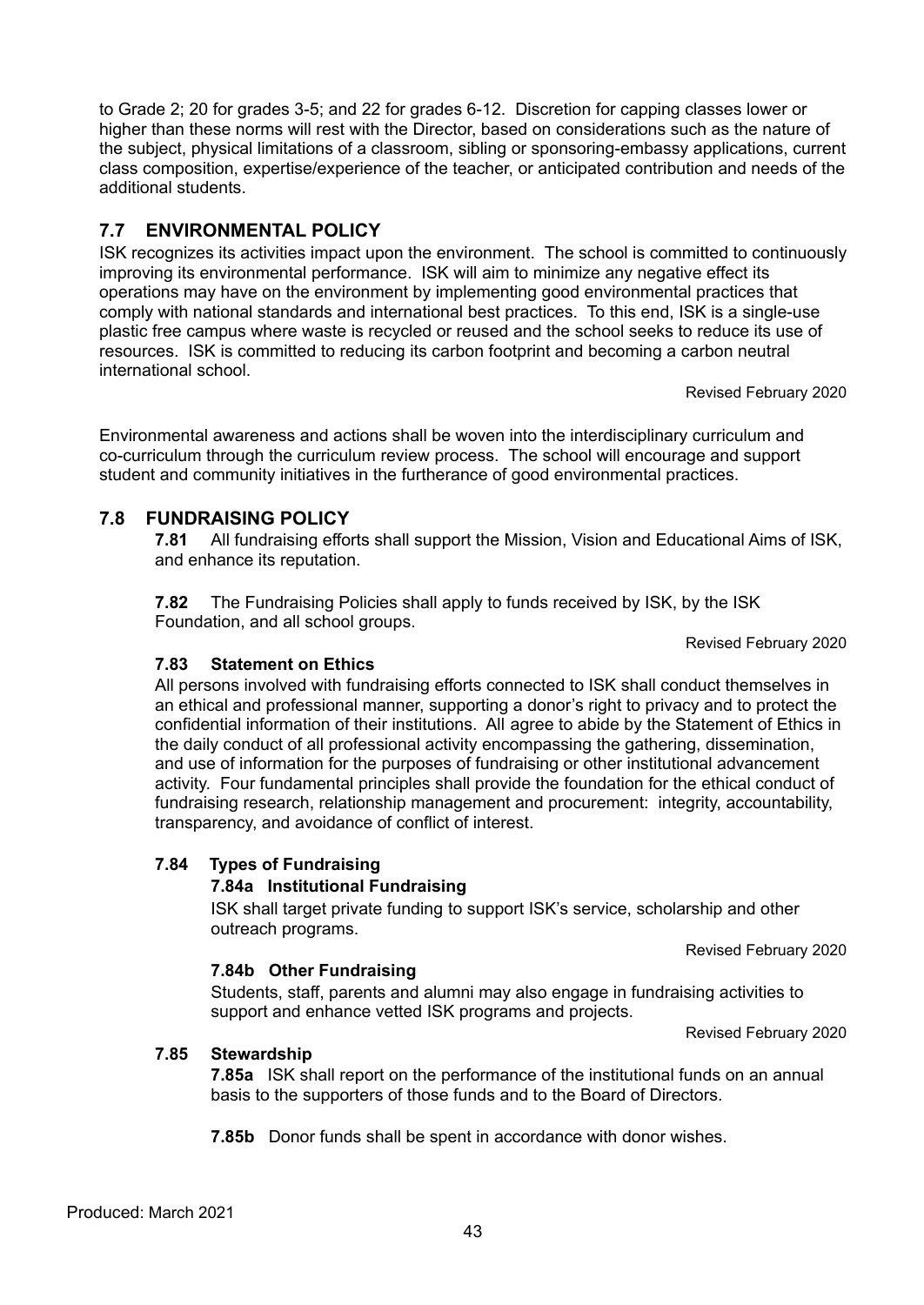#### **7.86 Gift Acceptance Policy**

All fundraising activities involving the solicitation of sponsorship or support from outside organizations shall be approved by the ISK Director or designee prior to those activities being undertaken, to ensure that ISK is strategic with its resources and that large-scale institutional fundraising is not undermined. In the event a potential donor conditions support on something contrary to the school's values and policies, such support will be rejected.

Any gift, whether in cash, negotiable securities, real estate or gift in kind, with an established value of \$5,000 or greater, must be approved by the ISK Director prior to acceptance of the gift. The ISK Director will consult with the Board of Directors as appropriate.

#### **7.87 Naming Policy**

As necessary, ISK may seek to recognize the efforts and contributions of individuals by the naming of buildings, portions of buildings, rooms, fixed furniture, trees, open spaces, fields, streets, and equipment, collectively referred to hereafter as "property." Although it is not possible to establish hard and fast rules to govern every naming situation that may arise, an orderly and transparent approach is desirable. This policy establishes that a uniform and consistent procedure shall be followed to gain school approval and to record the naming of all school property. The procedure will also clarify the understanding of naming as opposed to dedication or other. Approval of the ISK Board of Directors is required before the naming of any school property.

#### **7.9 FOOD POLICY**

ISK promotes and encourages healthy eating patterns for the community to support health and overall wellbeing. The food services program endeavors to ensure that all aspects of food and drink services at ISK promote the health and well being of students, staff and visitors by providing nutritious options and empowering students to make healthy choices. On-site food services will adhere to both local and international standards for kitchen hygiene and food preparation while advocating for healthy, natural, unprocessed, ethically sourced food and beverages.

#### Revised February 2020

Revised February 2020

The school will work closely with the food service provider to ensure allergy awareness and sensitivity to religious and ethnic preferences, and respect for the environment. The food service will be regularly monitored and evaluated for quality, variety, health and safety, value for money and its environmental impact.

Revised February 2020

Revised February 2020

Revised February 2020

44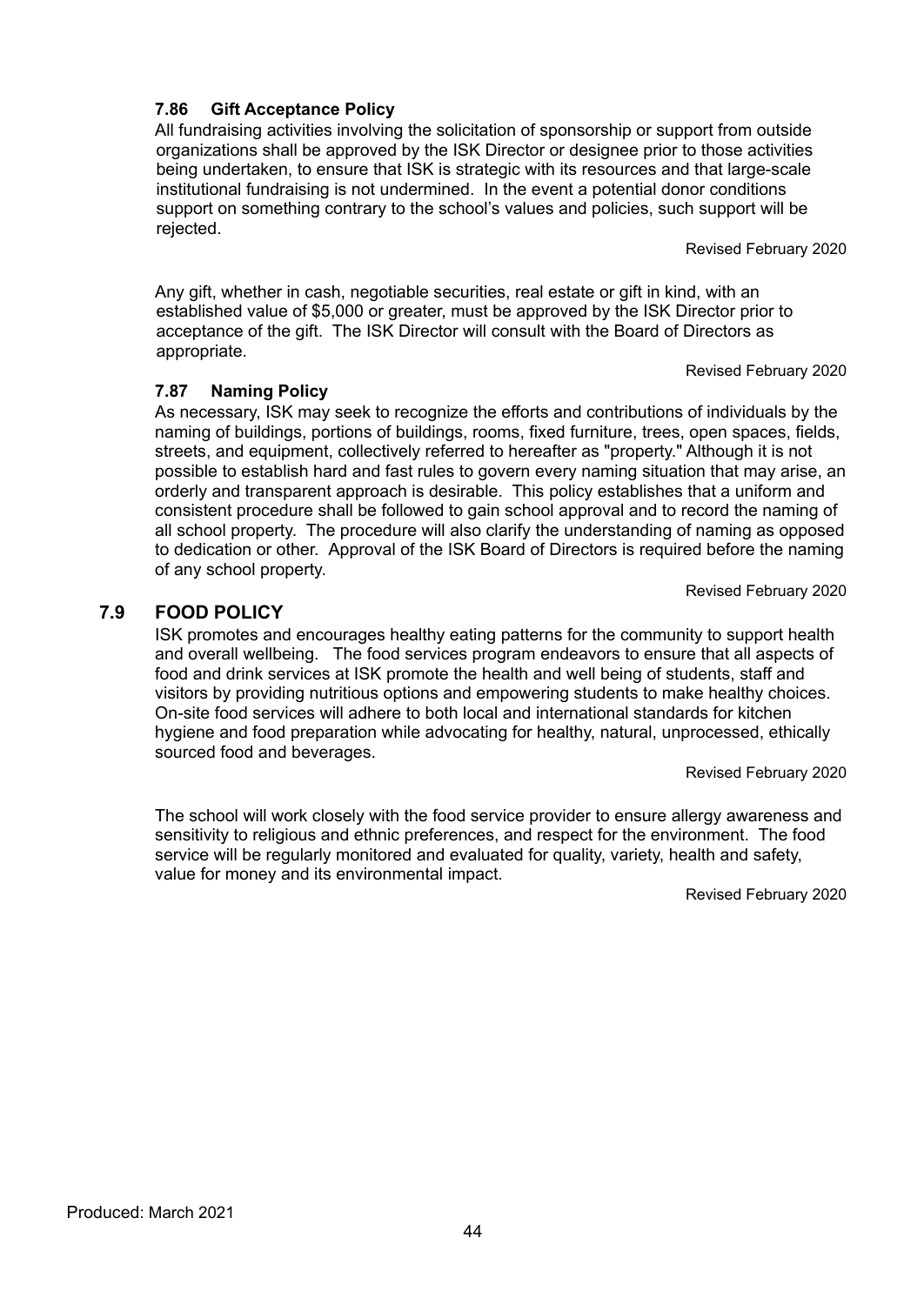# <span id="page-46-0"></span>**SECTION 8: SCHOOL RECORDS**

All Policies in Section 8 reviewed for consistency in March 2019 and reviewed in February 2020, reviewed in May 2018 and originally adopted May 2016

ISK recognizes the importance of having clear guidelines in place for the handling, reporting and archiving of key school documents and information, including, but not limited to, records relating to governance, personnel, students, families and finance. The purpose of these guidelines is to ensure both institutional memory and accountability. Access rights and procedural responsibilities for handling all forms of records shall be documented in relevant handbooks. Overarching agreements and procedures are held in the General Data Protection Manual that includes aspects of the EU's General Data Protection Regulation 2016.

#### **8.1 Governance and Institutional Records**

Official documents that define ISK's ownership and status as a legal entity in Kenya shall be kept as permanent records in both hard and electronic formats, in secure locations. No such documents may be destroyed without prior written consent of the Board of Governors.

Official minutes of Board of Governors' meetings shall be kept as permanent electronic records in a secure location. Official minutes of Board of Directors' meetings shall be kept as electronic records for no less than ten years. Long-term planning documents—such as the Long-Term Financial Plan, Strategic Plan and Facilities Master Plan—shall be kept as electronic records for no less than ten years.

#### **8.2 Student, Family and Personnel Records**

Complete student, family and personnel records, including health-related documents, shall be kept as hard copies for five years after the individual leaves ISK. Electronic copies of selected documents for both student, family and personnel files shall be created at the time of their leaving ISK, and kept as permanent records. The specific documents to be kept in permanent student, family and personnel files shall be defined in relevant handbooks as well as in the General Data Protection Manual.

The school shall have effective protocols for maintaining the confidentiality of student, family and personnel records, with need-to-know guidelines for access documented in the relevant handbooks as well as in th[e General Data Protection Manual](https://docs.google.com/document/d/1Mqa9Pzc2P9hbqZSwaYQx71N7zXUgVQpSVlXD2RdNrvo/edit).

Records of sensitive or complex student or personnel cases, including related evidence, testimonies or consultant's advice, shall be handled with special attention to both protection of individual privacy and protection of the school from litigation.

No third party may access personal data as per EU's General Data Protection Regulation 2016 and held by ISK without having first entered into a data confidentiality agreement, which imposes on the third party obligations no less onerous than those to which ISK is committed, and which gives ISK the right to audit compliance with the agreement.

#### **8.3 Operational Records**

**8.31** Financial records shall be retained in a manner and for a time period consistent with international audit standards and Kenyan law.

**8.32** Security surveillance records from cctv cameras shall be kept for no less than five days.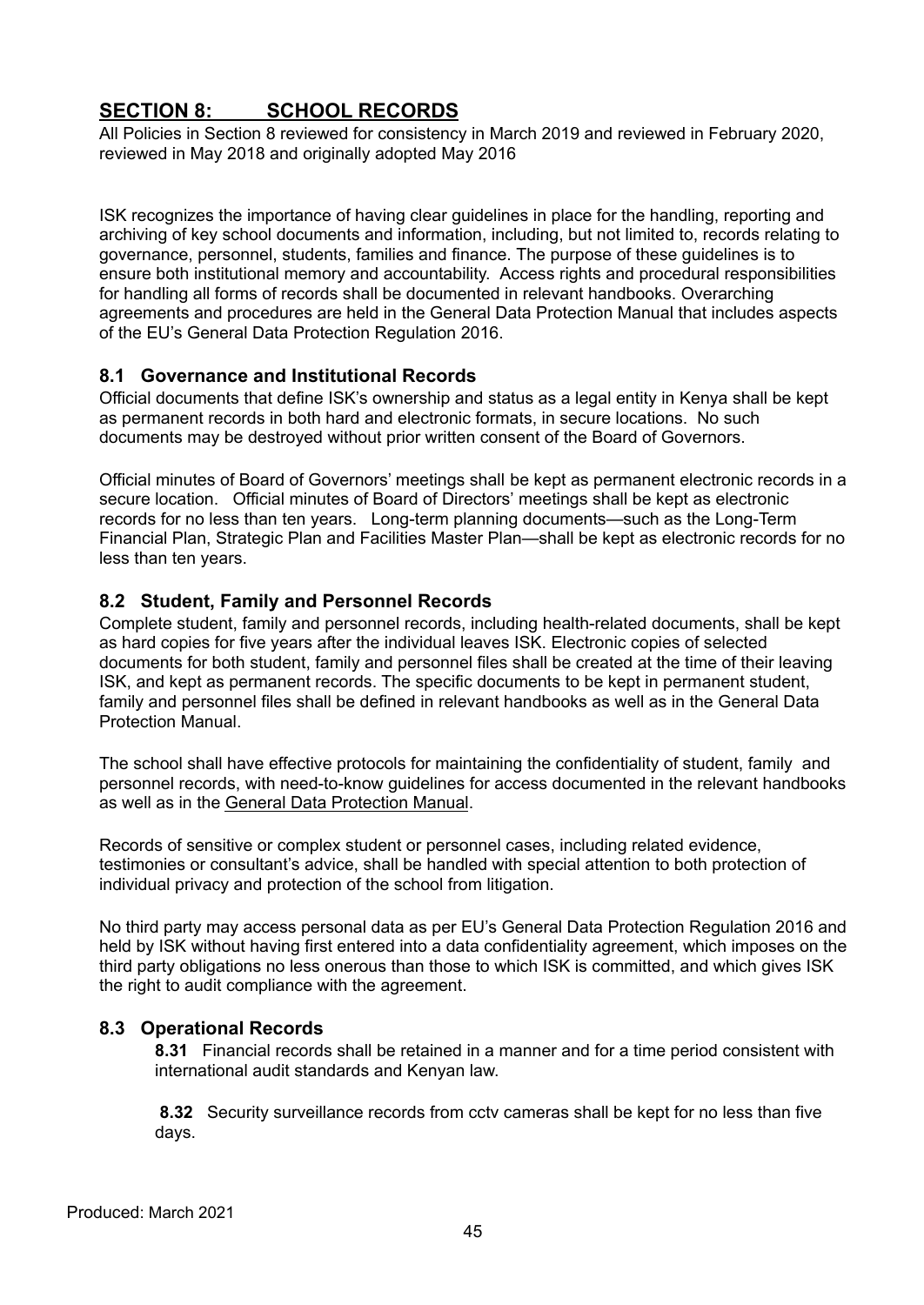# **THE COMPANIES ACT (CHAPTER 486)**

# <span id="page-47-0"></span>**\_\_\_\_\_\_\_\_\_\_\_\_\_\_\_\_\_\_\_\_\_\_\_\_\_\_\_\_\_\_\_\_\_\_\_\_\_\_\_\_\_\_\_\_\_\_\_\_\_\_\_\_\_\_\_\_\_\_\_\_ COMPANY LIMITED BY GUARANTEE AND NOT HAVING A SHARE CAPITAL**

**\_\_\_\_\_\_\_\_\_\_\_\_\_\_\_\_\_\_\_\_\_\_\_\_\_\_\_\_\_\_\_\_\_\_\_\_\_\_\_\_\_\_\_\_\_\_\_\_\_\_\_\_\_\_\_\_\_\_\_\_**

# **ARTICLES OF ASSOCIATION<sup>1</sup> OF THE INTERNATIONAL SCHOOL OF KENYA LIMITED**

# **PRELIMINARY**

**\_\_\_\_\_\_\_\_\_\_\_\_\_\_\_\_\_\_\_\_\_\_\_\_\_\_\_\_\_\_\_\_\_\_\_\_\_\_\_\_\_\_\_\_\_\_\_\_\_\_\_\_\_\_\_\_\_\_\_\_**

- 1. The regulations contained in Table C in the First Schedule to the Act shall not apply to the Corporation.
- 2. The International School of Kenya is owned by, and is operated for, the United States of America Mission to Kenya and Canadian Mission to Kenya. The school's mission is to provide an exemplary education, offering the North American diploma to the children of the diplomatic staff of those missions and to other learners who can be accommodated at the school.
- 3. In these Articles:
	- a) "**Act**" shall mean the Companies Act (Chapter 486 of the Laws of Kenya);
	- b) "**Articles**" shall mean these Articles of Association as now framed or as from time to time altered by special resolution of the Members in General Meeting;
	- c) "**Board of Directors**" shall mean the Board of Directors of the Corporation established under Article 34 or the Directors present at a duly convened meeting of the Directors at which a quorum is present or who may resolve by unanimous circular resolution pursuant to Article 46;
	- d) "**Common Seal**" shall mean the common seal of the Corporation;
	- e) "**Corporation**" shall mean The International School of Kenya Limited;
	- f) "**Director**" shall mean a member for the time being of the Board of Directors;
	- g) "**Financial Year**" means the financial year of the Corporation, currently commencing on 01 July in one year and ending on 30 June in the immediately following year, or such other period as may be determined by the Members in consultation with the Board of Directors;
	- h) "**General Meeting**" shall mean a meeting of the Members in general meeting, meeting in their capacity as members of the Corporation and not as the members of the Governing Board;
	- i) "**Governing Board**" shall mean the Governors for the time being sitting as the Governing Board established under Article 9;
	- j) "**Governor**" shall mean a member of the Governing Board, and who shall also be a Member;
	- k) "**International School**" shall mean The International School of Kenya Limited;
	- l) "**Kenya**" shall mean the Republic of Kenya;
	- m) "**Member**" shall mean a person who is, for the time being, a member of the Corporation under the provisions of Articles numbered 4 to 8 inclusive and also for the purposes of General Meetings of the Corporation, shall also be a member of the Governing Board;
	- n) "**month**" shall mean a calendar month;

<sup>&</sup>lt;sup>1</sup> These Articles were adopted by a special resolution duly passed at a special vote of the Corporation held on 7th of November 2011 in substitution for and to the exclusion of the previous Articles of the Corporation.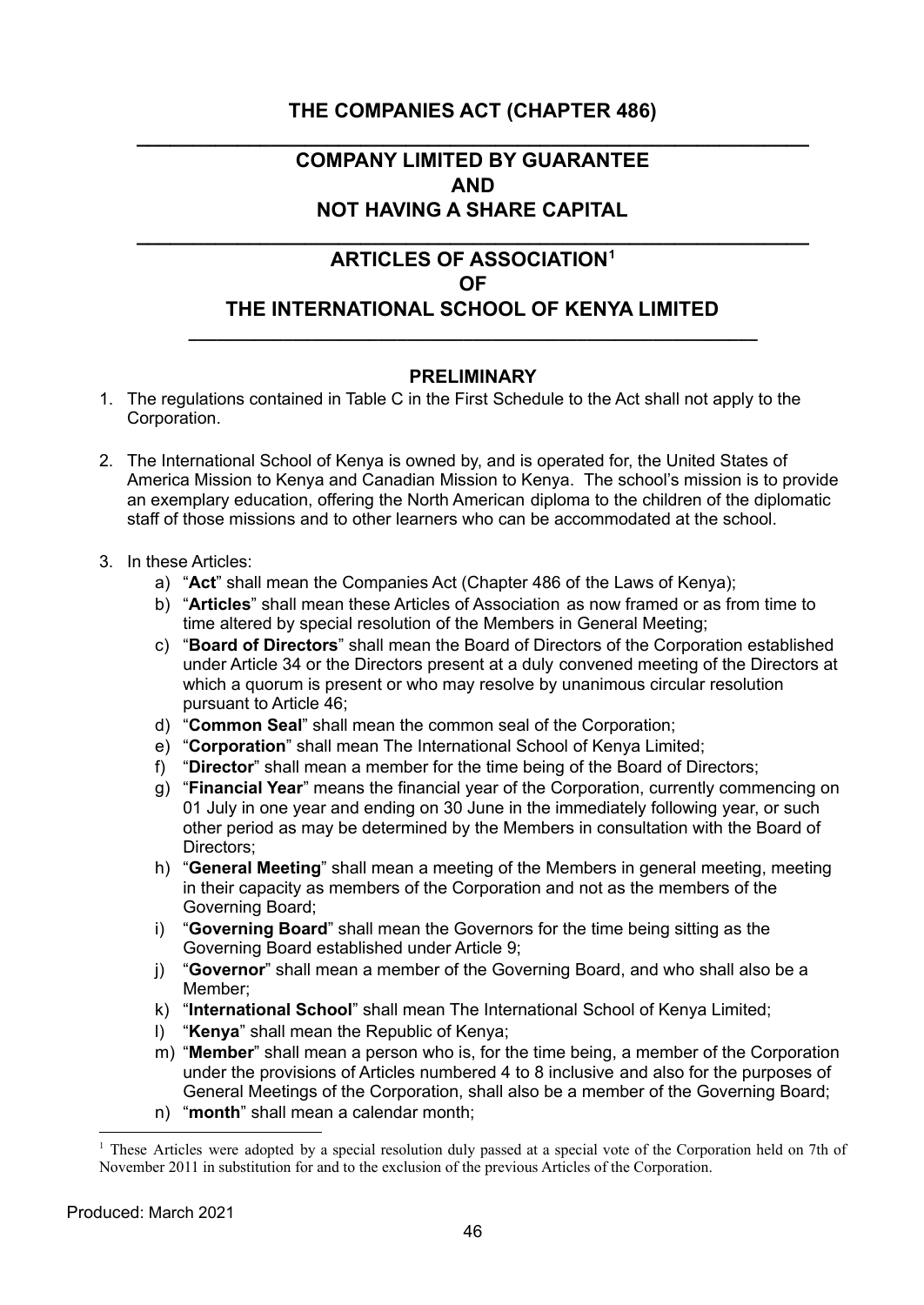- o) "**Parent**" shall mean the father, mother or legal guardian of a current and enrolled student at the International School of Kenya;
- p) "**Shillings**" and "**Shs.**" shall mean Kenya shillings;
- q) the expression "**in writing**" or "**written**" shall include words written, printed, lithographed, email, facsimile, or represented or reproduced in any other mode in visible form;
- r) words signifying the singular number only shall include the plural number and *vice versa*;
- s) words signifying the masculine gender only shall include the feminine gender;
- t) words importing persons shall include corporations;
- u) reference to any provision of the Act shall be construed as a reference to such provision as modified or re-enacted by any act for the time being in force.
- v) any words or expressions defined in the Act shall, if not inconsistent with the subject or context, bear the same meaning in these Articles.

#### **MEMBERS**

- 4. The number of Members of the Corporation is declared to be limited to seven but the Members in General Meeting may resolve to increase the number of Members from time to time in accordance with the Act, following which the Board of Directors shall register such increase.
- 5. Of the Members, four shall be personnel working at the United States of America Mission to Kenya ("**US Mission**") and three shall be personnel working at the Canadian Mission to Kenya ("**CDN Mission**"), all of whom shall hold diplomatic status. The two diplomatic missions shall be at liberty to decide upon the identity of their respective nominees for Membership and shall inform the chairman of the Governing Board in writing of their respective nominations.
- 6. Any Member may withdraw from Membership of the Corporation by giving one month's notice in writing to the Corporation of his intention so to do and upon the expiration of such notice he shall cease to be a Member, but his liability to contribute to the funds of the Corporation in the event of its being wound up shall continue for one year from the expiry of such notice.
- 7. The rights of a Member as such shall be personal and shall not be transferable and shall cease upon his resignation, death or removal from Membership.
- 8. As soon as there is a vacancy in the Membership, the remaining Members shall ratify the nomination of the respective diplomatic missions and appoint a new Member to fill such vacancy but at all times with regard to the rights of the diplomatic missions enshrined in Article 5.

# **GOVERNING BOARD**

- 9. There shall be a Governing Board comprising of all the Members.
- 10. No employee or the spouse or life partner of an employee of the Corporation or a currently enrolled student in the School shall normally be eligible for nomination or election to the Governing Board. All appointments are at the discretion of the respective Ambassador / High Commissioner.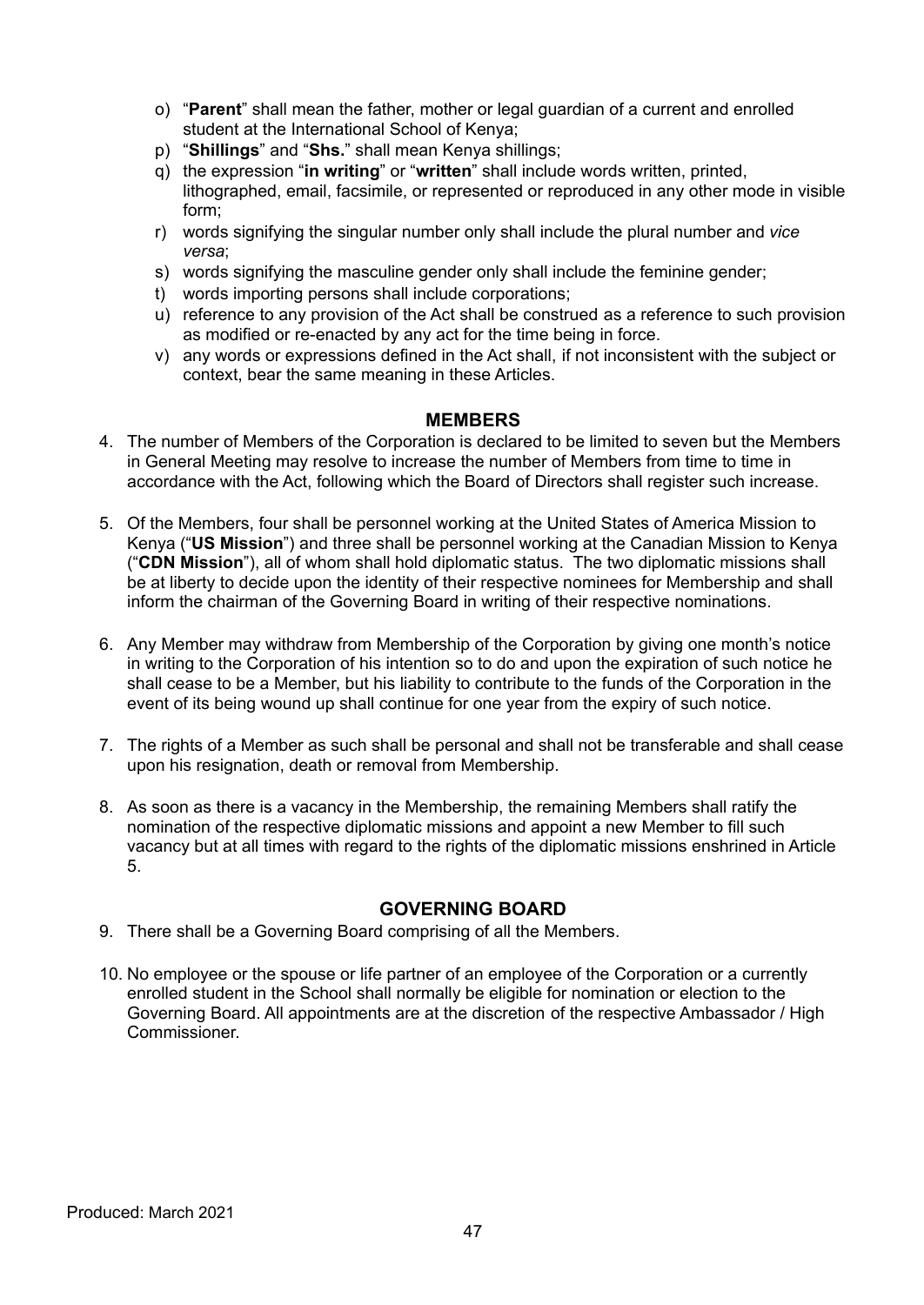- 11. Subject to Article 14, the Governing Board may meet together for the dispatch of business, adjourn and otherwise regulate its meetings as it thinks fit. Each Governor shall have one vote at meetings of the Governing Board. Questions arising at any meeting shall be determined by a majority of votes. In case of an equality of votes, the chairman of the meeting shall have a second or casting vote. The Governing Board shall meet at the request of two or more of their number and the Chairman shall also have the power to summon a meeting. The Governing Board shall elect from amongst their number a Chairman, a Vice-Chairman and a Secretary of the Corporation to serve for the period of one year:
	- a) the duties of the Chairman shall be to call Meetings of the Governing Board and to preside at the same.
	- b) the duties of the Vice-Chairman shall be to assume the responsibilities of the Chairman in his absence.
	- c) the duties of the Secretary shall be to attend and deal with all correspondence of the Governing Board under the general direction and supervision of the Chairman and also to take minutes of all Meetings of Governing Board.
	- d) It is recommended, but not required, that the Chair of the Governing Board alternate from year to year between a Member from the US Mission and a Member from the CDN Mission.
	- e) It is recommended, but not required, that the Chair and the Vice-Chair of the Governing Board consist of a Member from the US Mission and a Member of the CDN Mission.
- 12. A quorum at a meeting of the Governing Board shall be the same as for a General Meeting as set out below.
- 13. At the request of two or more Members the Chairman of the Governing Board shall call a Special General Meeting of the Corporation.

# **EXPENDITURE AND LICENSING**

- 14. The Governing Board shall meet as frequently as it deems necessary and shall consider reports of the Directors on the financial and general progress of the International School.
- 15. The Governing Board shall control and authorize the expenditure of the funds of the Corporation by means of an annual budget to be prepared by the Board of Directors and approved by the Governing Board by the end of April in a Financial Year for the next Financial Year ("**Budget**"). The Budget may include such contingencies as the Board of Directors may request, generally or specifically, and which shall be operative once approved by the Governing Board. The Corporation shall not, in any Financial Year, be permitted to spend any of its funds for that Year until the Budget has received the formal approval of the Governing Board provided that the Corporation shall be at liberty to commit to expenditure (but not actually expend) up to 80% of the current Financial Year's approved Budget. No funds in excess of those approved for a Financial Year shall be spent without the further approval of the Governing Board.
- 16. The Corporation shall not enter into any commercial debt financing without the formal approval of the Governing Board, provided that the Governing Board may from time to time specify types (or identify specific) contracts that may be entered into without the need for its specific approval to be obtained.
- 17. Any licenses, permits or other requirements of the Government of Kenya relating in any way to the International School shall be obtained by the Governing Board who may delegate such power to the Board of Directors, as it wishes.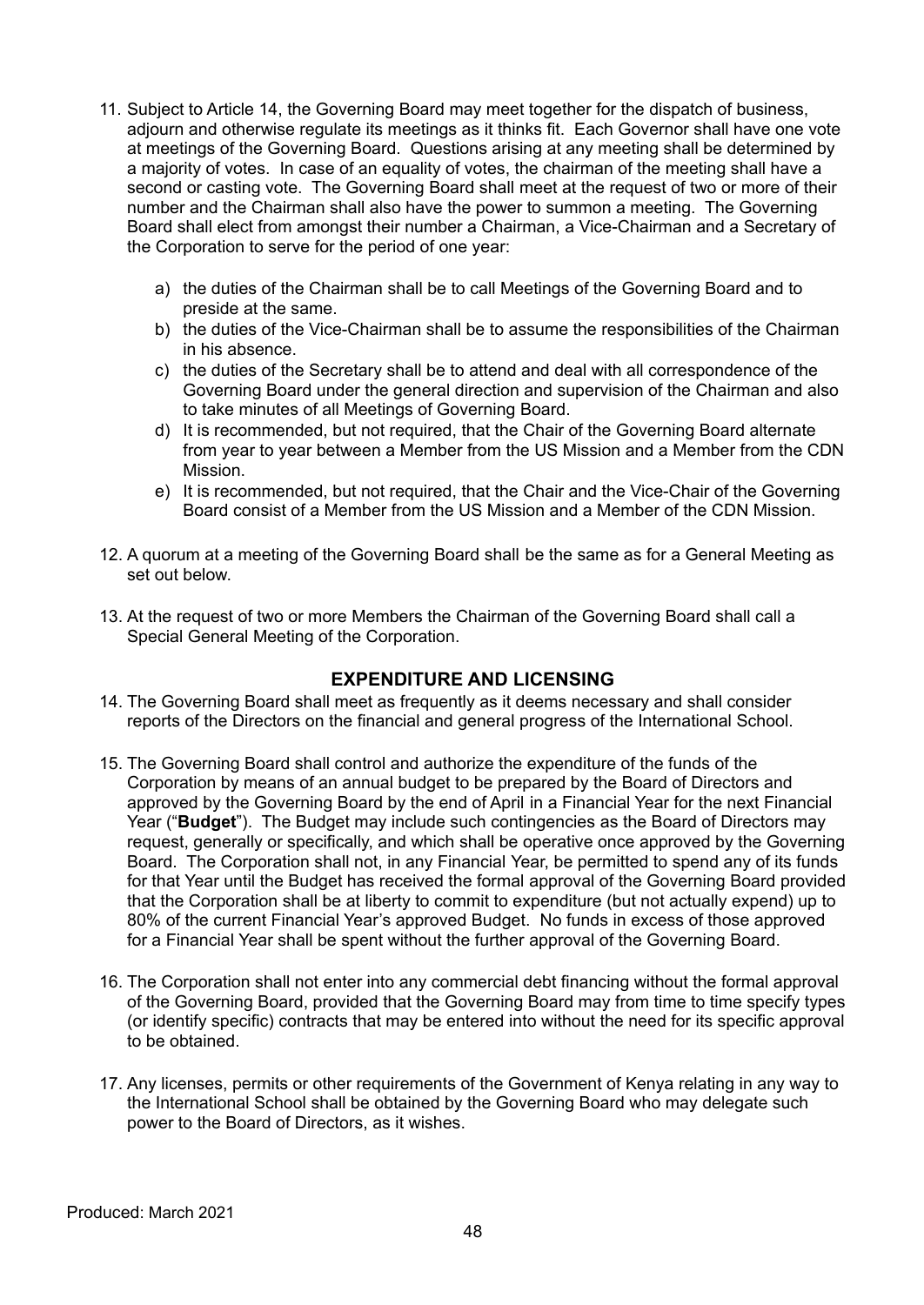# **GENERAL MEETINGS**

- 18. A General Meeting shall be held once in each Financial Year at such date, place and time as may be determined by the Governing Board. Such Meeting shall be called the Annual General Meeting. All other General Meetings shall be called Special General Meetings.
- 19. A Special General Meeting shall be called at any time upon the written requisition of two or more of the Members. The Governing Board may, whenever it thinks fit, convene a Special General Meeting of the Corporation.
- 20. A quorum at a General Meeting shall be four Members, two of whom shall be personnel from the US Mission and two personnel from the CDN Mission present in person or by proxy.
- 21. For a proxy to be valid, it must conform to the following:
	- a) Only a Member can appoint a proxy;
	- b) Only a Member can serve as a proxy;
	- c) The proxy must be in writing.
- 22. The business of an Annual General Meeting shall be:
	- a) To receive and consider the report of the Board of Directors and the accounts and balance sheet of the Corporation and the report of the Auditors for the previous 12 months;
	- b) To appoint Directors to the Board of Directors and Auditors in place of those retiring;
	- c) To determine the remuneration of the Auditors; and
	- d) To transact any other business which under these Articles ought to be transacted at an Annual General Meeting. All other business transacted at an Annual General Meeting and all business transacted at a Special General Meeting shall be deemed special business.
- 23. No special business shall be transacted at any General Meeting except that of which notice is given in the notice convening such Meeting. Ten (10) days' notice at least, specifying the place, day and hour of Meeting and in case of special business the general nature of such business shall be given to the Members of any General Meeting. Such notice shall be sent by post, fax, email, or other appropriate written notification. However, if all the Members entitled to attend and vote at such meeting so agree, a resolution may be proposed and passed at a Meeting of which less than ten (10) days' notice has been given.
- 24. Any Member who desires to bring forward any business or to propose any motion at any General Meeting shall circulate particulars of such business or a copy of such motion to the other Members at least ten (10) days before the date fixed for the General Meeting.

#### **PROCEEDINGS AT GENERAL MEETING**

- 25. No business shall be transacted at any General Meeting unless the quorum specified in Article 20 shall be present. The absence of any Member for whatever reason shall not invalidate any Resolution passed by a quorum at a legitimately convened Meeting.
- 26. If, fifteen minutes after the time appointed for a meeting, a quorum shall not be present, the General Meeting, if convened upon a requisition of Members as aforesaid, shall be dissolved, but, in any other case, it shall stand adjourned to the same day, in the next week at the same time, and place (unless the same be a public holiday when it shall stand adjourned to the next working day after such public holiday at the same time and place) and if at such adjourned meeting a quorum be not present, those Members who are present shall be a quorum and may transact the business for which the Meeting was called.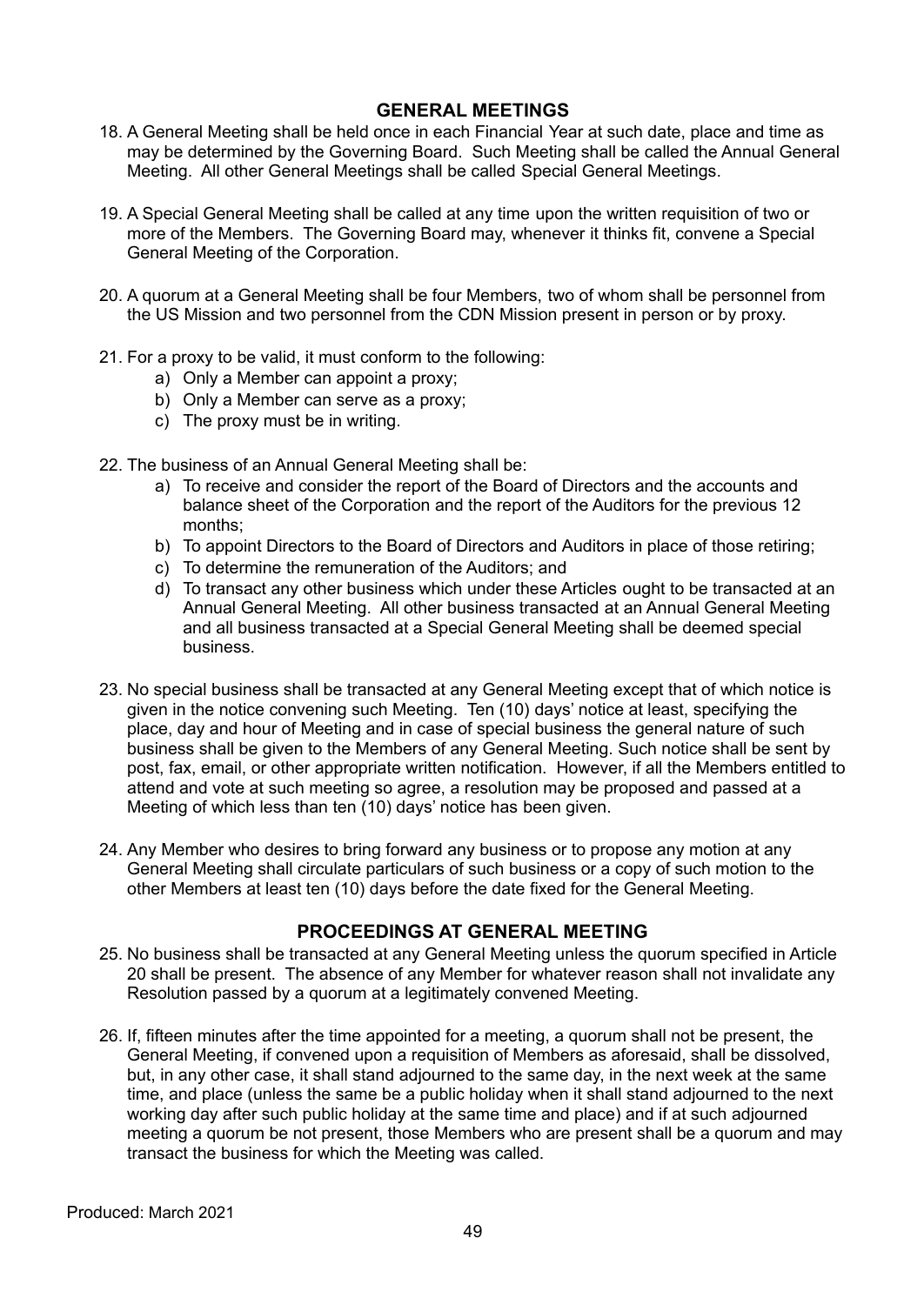- 27. The Chairman of the Governing Board shall be Chairman of any General Meeting.
- 28. Subject to the provisions of the Act, a resolution in writing signed by all the Members for the time being entitled to receive notice of and to attend and vote at General Meetings shall be as valid and effective as if the same had been passed at a General Meeting of the Corporation duly convened and held. Such resolution may be contained in one document or in several documents in like form each signed by one or more of the Members or by their representatives as aforesaid.
- 29. Members (but not their proxies) may participate in any General Meeting by means of conference telephone or other communication facilities as permit all persons participating in the meeting to hear each other simultaneously and such participation shall constitute a presence at that meeting as if those participating were all present in person.

# **VOTES AT GENERAL MEETING**

- 30. Every Member shall have one vote at General Meetings.
- 31. Every question submitted to a General Meeting shall in the first instance be decided by show of hands, but any Member may demand a poll, which shall be taken then or at such subsequent time as the Chairman shall determine and the result of the voting at the poll shall be deemed to be the decision of the Meeting at which the poll was demanded. The demand for a poll may be withdrawn.
- 32. No objection shall be made to the validity of any vote except at the meeting at which such vote shall be tendered, and every vote not disallowed at such meeting by the Chairman shall be deemed valid.

#### **DIRECTORS**

- 33. The business of the Corporation shall be managed by a Board of Directors who may exercise all such powers and do all such acts and things as may be exercised or done by the Corporation and are not hereby or by statute expressly directed or required to be exercised or done by the Corporation in General Meeting or Governing Board, but subject to any regulations from time to time made by the Corporation in General Meeting, provided that no such regulations shall invalidate any prior act of the Board of Directors which would have been valid if such regulation had not been made.
- 34. The Board of Directors shall consist of nine Directors who shall be appointed by the Members.

# **ELECTION OF DIRECTORS**

- 35. The first Directors of the Corporation shall be elected by the Members at the first General Meeting of the Corporation.
	- a) Of the nine Directors, four shall represent the Parents and be selected from the current Parent body ("**Parent Directors**") and two shall represent the community at large and be selected from the general community, including non-parents ("**Board of Directors Appointed Directors**")**.** The Board of Directors shall submit to the Members a list of prospective Parent Directors selected in accordance with any procedure laid down from time to time by the Board of Directors and Article 34 shall nevertheless apply to their actual appointment.
	- b) The Board of Directors shall establish policies and regulations which shall include the procedure for the Parents to select or recall Parent Directors and also for the holding of Parent meetings and formal Parent meetings may only be held in accordance with any such procedures.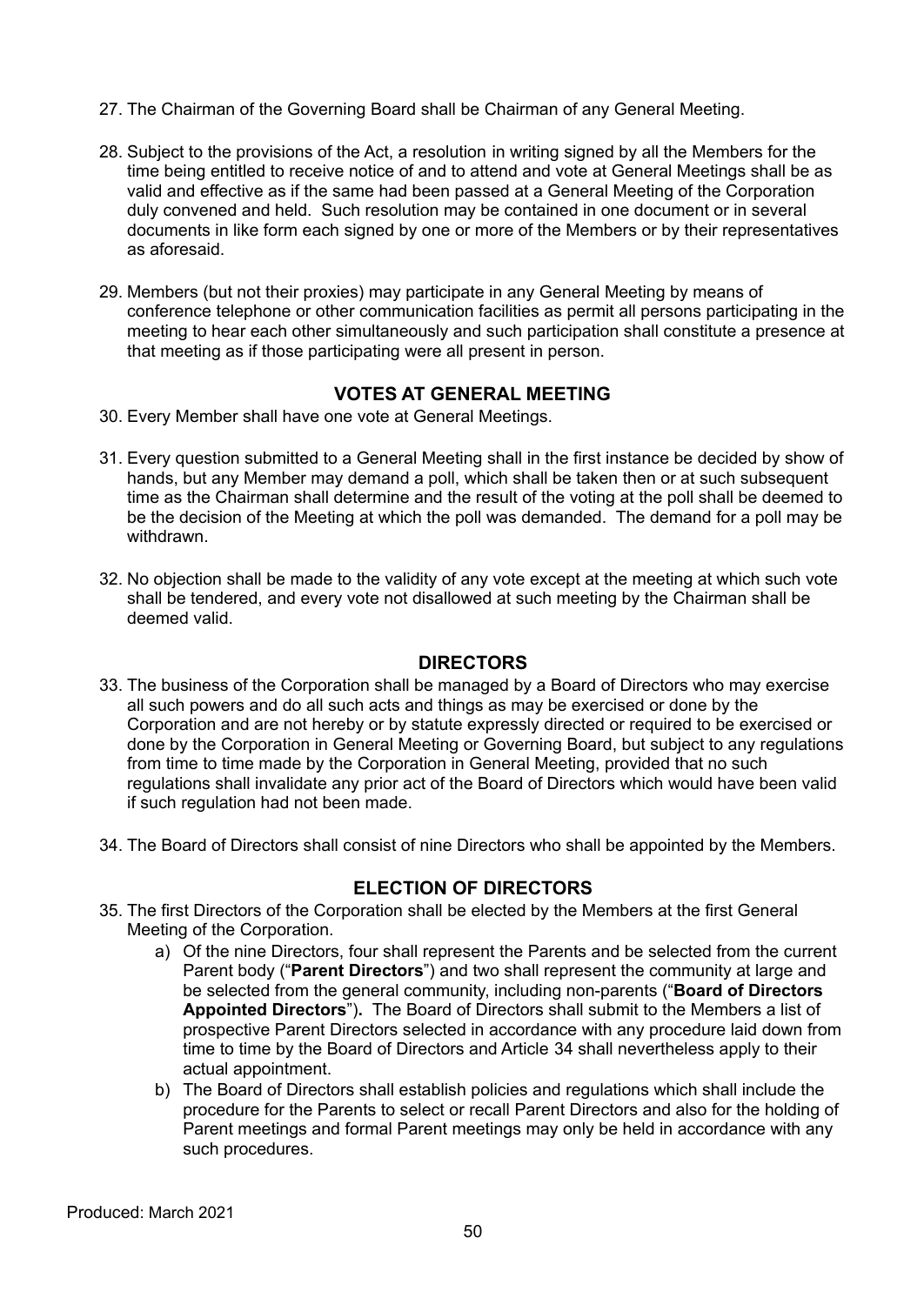- c) The term of office of the Parents Directors selected by the Parents and appointed by the Members under Article 34 shall be two years, although Parent Directors shall be eligible for re-election for further two year periods.
- d) The term of office of Appointed Directors selected by the Board of Directors and appointed by the Members under Article 34 shall be three years, although Appointed Directors shall be eligible for re-appointment for further three year periods.
- e) The remaining three Directors shall be appointed by the Members, one being a person working at the US Mission and two being personnel working at the CDN Mission, all holding diplomatic status, and shall not require any special qualification or nomination other than as stated in these Articles. Such three Directors shall serve on the Board of Directors for an indefinite period.
- f) A Member shall not be eligible to be a Director.
- g) No employee or the spouse or life partner of an employee of the Corporation or a currently enrolled student in the School shall be eligible for nomination or election to the Board of Directors.
- 36. A Director shall vacate his office:
	- a) following the passing of a resolution pursuant to section 185 of the Act removing him from office;
	- b) if a receiving order be made against him or if he becomes bankrupt, or suspends payment of his debts or compounds with his creditors;
	- c) if he becomes of unsound mind;
	- d) if by notice in writing to the Board of Directors he resigns his office;
	- e) if, in the case of a Parent Director only, at a formal Meeting of the Parents requested by the Board of Directors, two-thirds or more of the total Parent body vote in favour of a resolution to remove a Parent Director, provided that such Parent Director shall be given an opportunity of being heard and making representations in the same way as if the removal was under section 185 of the Act;
	- f) is directly or indirectly interested in any contract with the Corporation and fails to declare the nature of his interest in the manner required by section 200 of the Act; or
	- g) The Governing Board may, at its discretion, remove any Director from the Board of Directors, at any time during the tenure of the Director when super majority of at least seventy percent (70%) of the Governors votes in favor of removal. This removal shall have immediate effect.
- 37. Any vacancy occurring on the Board of Directors during a year may be filled by the Board of Directors and the person selected shall remain on the Board of Directors for the unexpired term of the Director whose place he has filled and, in the case of the Parent Director until the next formal Parents meeting held under Article 36(b).

# **PROCEEDINGS OF THE BOARD OF DIRECTORS**

- 38. The Board of Directors shall select from among its number a Chairman, Vice-Chairman, secretary to the Board of Directors and treasurer with each being assigned such functions as may be delegated to them by the Board of Directors. The Chairman of the Board of Directors (to be contrasted from the Chairman of the Governing Board) shall take the Chair at the meetings of the Board of Directors or if at any Meeting the chairman is not present the Vice-Chairman shall take the chair and in the absence of both the Chairman and the Vice-Chairman, Directors present at the Meeting shall choose one of their number to be Chairman of such Meeting.
- 39. The Board of Directors may meet together for the dispatch of business, adjourn and otherwise regulate its meetings as it sees fit and may determine the quorum necessary for the transaction of business and, unless so determined, the quorum shall be five, present in person.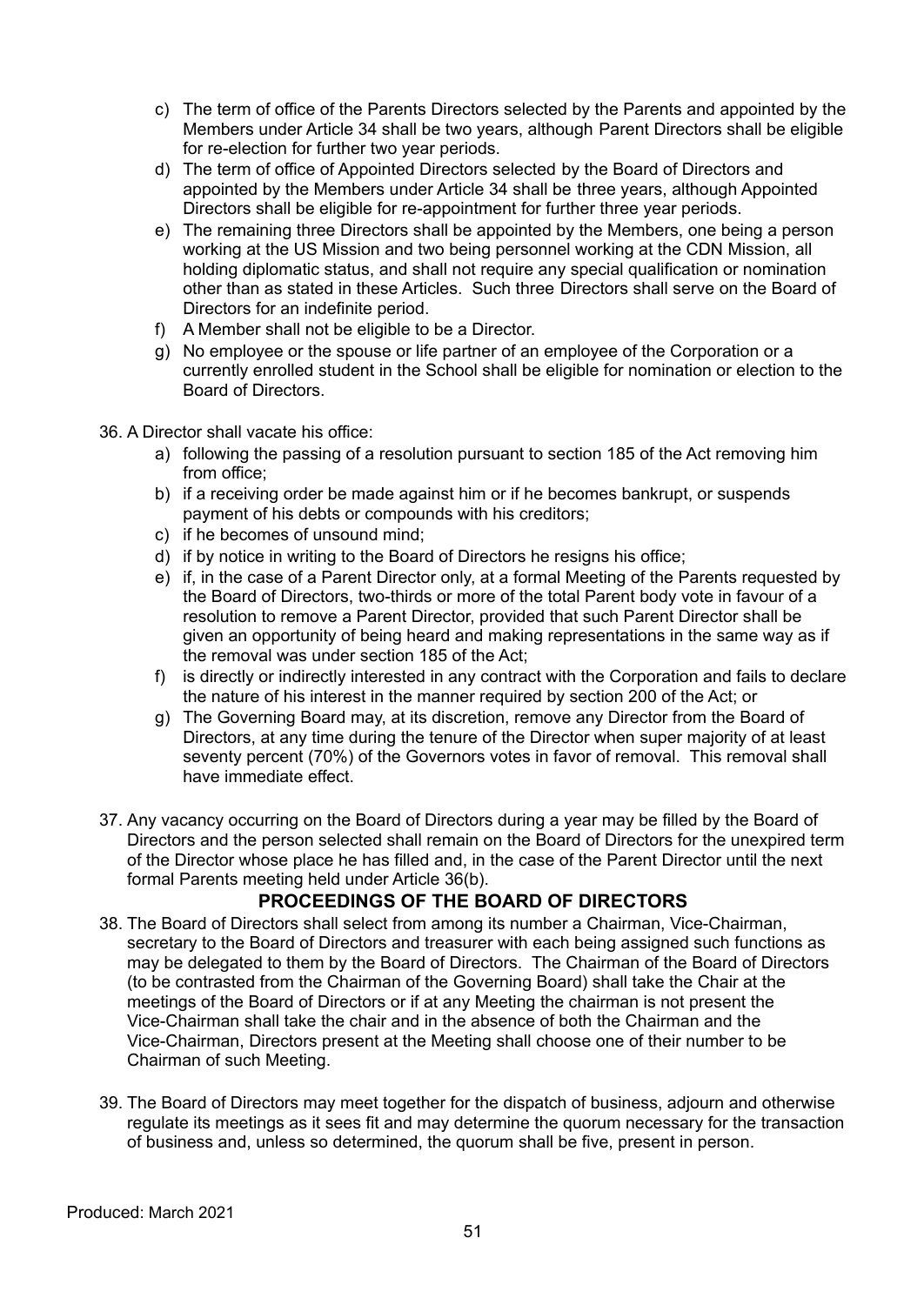- 40. The Chairman may, and upon the request of any three Directors, shall convene a meeting of the Board of Directors and questions arising at any such meeting shall be decided by a show of hands. In the case of an equality of votes the Chairman shall have a second or casting vote.
- 41. The business of the Corporation shall be managed by the Board of Directors which may exercise all such powers of the Corporation as are not by the Act or by these Articles required to be exercised by the Members in General Meeting or in Governing Board and to such regulations, being not inconsistent with such provisions, as may be prescribed by the Company in General Meeting, but no regulation made by the Corporation in General Meeting shall invalidate any prior act of the Board of Directors which would have been valid if such regulation had not been made. The general powers given by this Article shall not be limited or restricted by any special authority or power given to the Board of Directors by any other Article.
- 42. All acts done at any Meeting of the Board of Directors or by any person acting as a member of the Board of Directors shall, notwithstanding that it shall afterwards be discovered that there was some accidental defect in the appointment of any Director or person acting as aforesaid or that he was disqualified, be as valid as if he had been duly appointed and was qualified to be a Director.
- 43. The Board of Directors may delegate any of its powers to an individual or to a Committee consisting of such persons as it thinks fit. Any Committee so formed or any individual shall in the exercise of the powers so delegated conform to any regulations that may from time to time be imposed by the Board of Directors. The members of every Committee (or any individual so empowered) may comprise of Members of the Corporation and/or Directors but otherwise shall be either Parents or members of the staff or current and enrolled students at the International School of Kenya.
- 44. A Director shall not vote in respect of any contract in which he is interested or any matter arising thereout, and if he does vote his vote shall not be counted.
- 45. Subject to the provisions of the Act, a resolution in writing signed by all the Directors for the time being entitled to receive notice of and to attend and vote at meetings of the Board of Directors shall be as valid and effective as if the same had been passed at a Board of Directors Meeting duly convened and held. Such resolution may be contained in one document or in several documents in like form each signed by one or more of the Directors.
- 46. Directors may participate in any Board of Directors Meeting by means of conference telephone or other communication facilities as permit all persons participating in the meeting to hear each other simultaneously and such participation shall constitute a presence at that meeting as if those participating were all present in person.

#### **MINUTES**

47. The Board of Directors shall cause Minutes to be duly entered in books provided for the purpose of all Meetings of the Corporation, the Board of Directors and any Committees and any such Minutes purporting to be signed by the Chairman of such Meeting or by the Chairman of the next succeeding meeting shall be received as prima facie evidence of the matter stated in such minutes.

#### **FINANCE**

- 48. All moneys received by the Corporation shall be immediately paid to its credit at the Corporation's Bankers.
- 49. All cheques, promissory notes, drafts, bills of exchange and other negotiable and transferable instruments and all receipts for moneys paid to the Corporation shall be signed, drawn,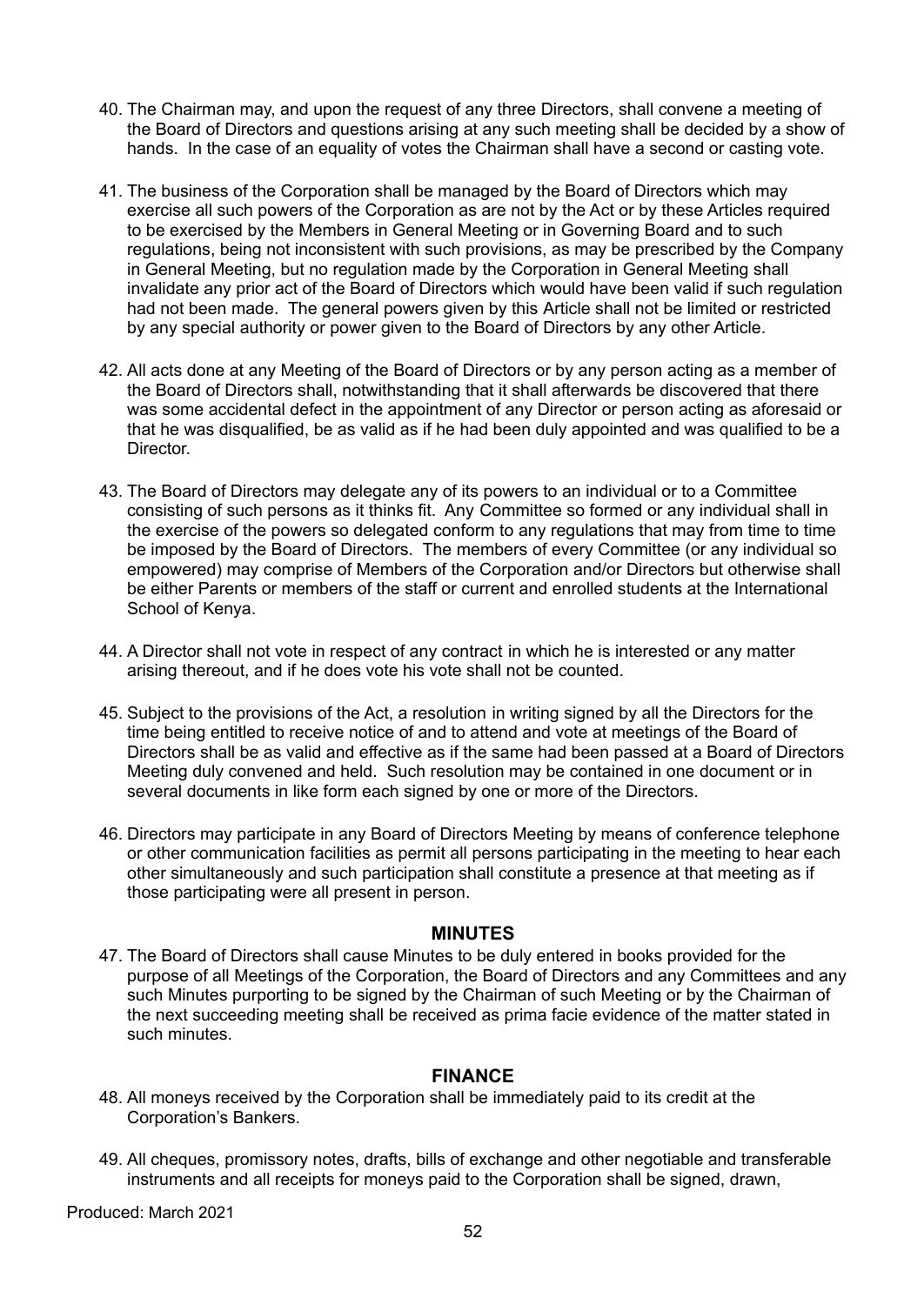accepted, endorsed or otherwise executed as the case may be in such manner as the Board of Directors shall from time to time determine.

#### **ACCOUNTS**

- 50. The Board of Directors shall cause true accounts to be kept of all sums of money received and expended by the Corporation and of all matters in respect of which such receipts and expenditure take place and of all sales and purchases of goods by the Corporation and of the assets and liabilities of the Corporation. The books of accounts shall be kept at the Registered Office of the Corporation or at such other place or places as the Board of Directors may determine.
- 51. At the Annual General Meeting in every year, the Board of Directors shall prepare and lay before the Members present a proper Income and Expenditure Account for the period since the last preceding Account made up to a date not more than three months before such Meeting.
- 52. A proper Balance Sheet as at the date to which the Income and Expenditure Account is made up shall be prepared every year and laid before the Members present at the Annual General Meeting.
- 53. Every such Balance Sheet shall be accompanied by a Report of the Chairman of the Board of Directors, or the Chairman of the Finance Committee and of the Auditors.
- 54. Copies of the Income and Expenditure Account, Balance Sheet and Reports and of any other documents required by law to be annexed or attached thereto or to accompany the same shall not less than Fourteen days before the date of the Annual General Meeting be sent to the Auditors and to all Members and any other persons entitled to receive notices of such Meeting.

#### **AUDITORS**

55. (a) The Corporation shall at each Annual General Meeting appoint an Auditor or Auditors to hold office until the next Annual General Meeting.

(b) A Director or Officer of the Corporation shall not be eligible to be appointed Auditor of the Corporation.

56. (a) Every Auditor of the Corporation shall have a right to see all vouchers of the Corporation and shall be entitled to access at all times to the books and accounts and require from the Board of Directors such information and explanations as may be necessary for the performance of the duties of the Auditors.

(b) The Auditors shall make a report to the Members on the accounts examined by them and on every Balance Sheet laid before the Corporation at its Annual General Meeting and the Report shall state whether or not they have obtained all the information and explanations they have required and whether in their opinion the Balance Sheet referred to in the Report is properly drawn up so as to exhibit a true and correct view of the state of the Corporation's affairs according to the best of their information and the explanations given to them, and as shown by the books of the Corporation.

(c) The Balance Sheet shall be signed on behalf of the Board of Directors by two of the Directors or the Finance Committee and the Auditor's Report shall be attached to the Balance Sheet and the Report shall be read before the Corporation at the Annual General Meeting and shall be open to inspection by any Member of the Corporation.

#### **NOTICES**

57. A notice may be served by the Corporation upon any Member either personally or by sending it through the post to the Member at his last known address or by facsimile or electronic mail to his last known facsimile number or electronic mail address. Where a notice has been sent by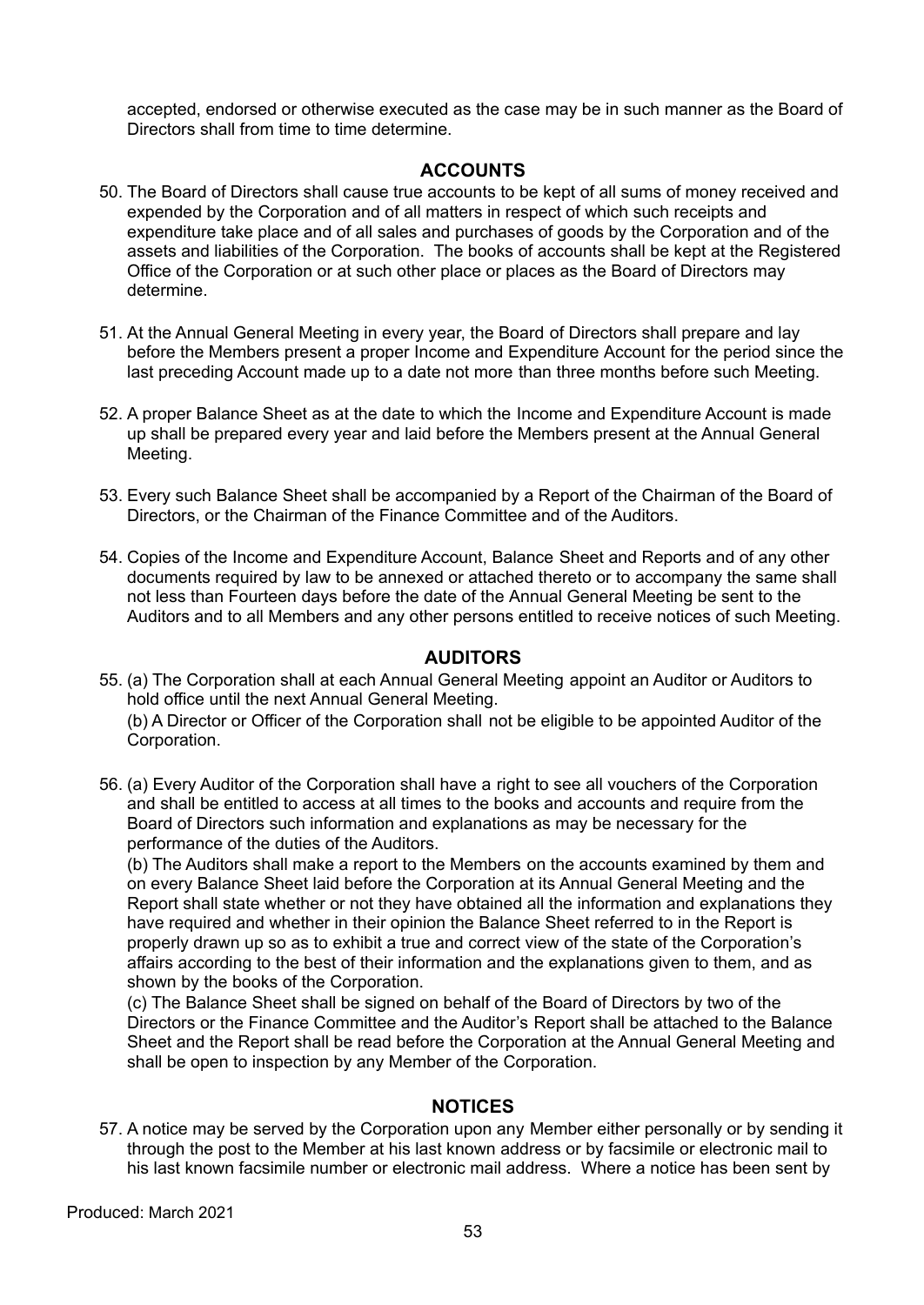way of facsimile, then it is deemed to have been effected upon completion of a successful transmission or if it is sent by electronic mail, when sent in legible form, but only if, following transmission by either facsimile or electronic mail, the Corporation does not receive a non-delivery message.

# **COMMON SEAL**

58. The Board of Directors shall provide a Common Seal for the Corporation and shall have power from time to time to substitute a new Seal in lieu thereof. Such Common Seal shall be kept at the office of the Corporation and be used only under the direction of the Board of Directors in the presence of two Members of the Board of Directors or one Member of the Board of Directors and the Secretary.

# **SECRETARY**

- 59. The Secretary shall be appointed by the Board of Directors for such term, at such remuneration and upon such conditions as it may think fit and the appointment of any Secretary may be terminated by the Board of Directors. The provisions of sections 178 to 180 inclusive of the Act shall be observed.
- 60. It is acknowledged that the office created under the preceding Article shall not be the same office as that of the secretary of the Governing Board appointed under Article 11 or the secretary to the Board of Directors appointed under Article 39 and the secretary appointed under the preceding Article shall be the secretary required to be appointed by the Corporation to comply with its statutory obligations under the Act.

# **BORROWING POWERS**

- 61. The Board of Directors may from time to time at its discretion raise or borrow from any person, firm or Corporation any sum or sums of money for the purposes of the Corporation, as long as such an act is not in conflict with Article 16, or any of the other Articles of the Associations.
- 62. The Board of Directors may secure the repayment of such moneys in such manner and upon such terms and conditions in all respects as it thinks fit and in particular by the issue of debentures or debenture stock or other securities of the Corporation secured upon all or any part of the property of the Corporation (both present and future) including contribution of the Members in the event of its being wound up.

#### **INDEMNITY**

- 63. Subject to the provisions of the Act, every Director, the Secretary and other officer or servant of the Corporation shall be indemnified by the Corporation against all costs, losses and expenses which any such officer or servant may lawfully incur or become liable for by reason of any contract properly entered into or his act or deed as such officer or servant or in any way in the discharge of his duties including traveling expenses and it shall be the duty of the Board of Directors, out of the funds of the Corporation, to pay all such costs losses and expenses.
- 64. Subject to the provisions of the Act, no Director and no officer or servant of the Corporation shall be liable for the acts, receipts, neglect or defaults of any other Director of officer or servant or for joining any receipt or other act for conformity, or for any loss or expense happening to the Corporation through the insufficiency or deficiency of title to any property acquired by order of the Board of Directors for or on behalf of the Corporation or for the insufficiency or deficiency of any security in or upon which any of the moneys of the Corporation shall be invested, or for any loss or damage arising from the bankruptcy, insolvency or tortuous acts of any person with whom any moneys, securities or effects shall have been deposited or for any loss occasioned by any error of judgment or over-sight on his part or for any other loss, damage or misfortune whatsoever, which shall happen in the execution of the duties of his office or in relation thereto.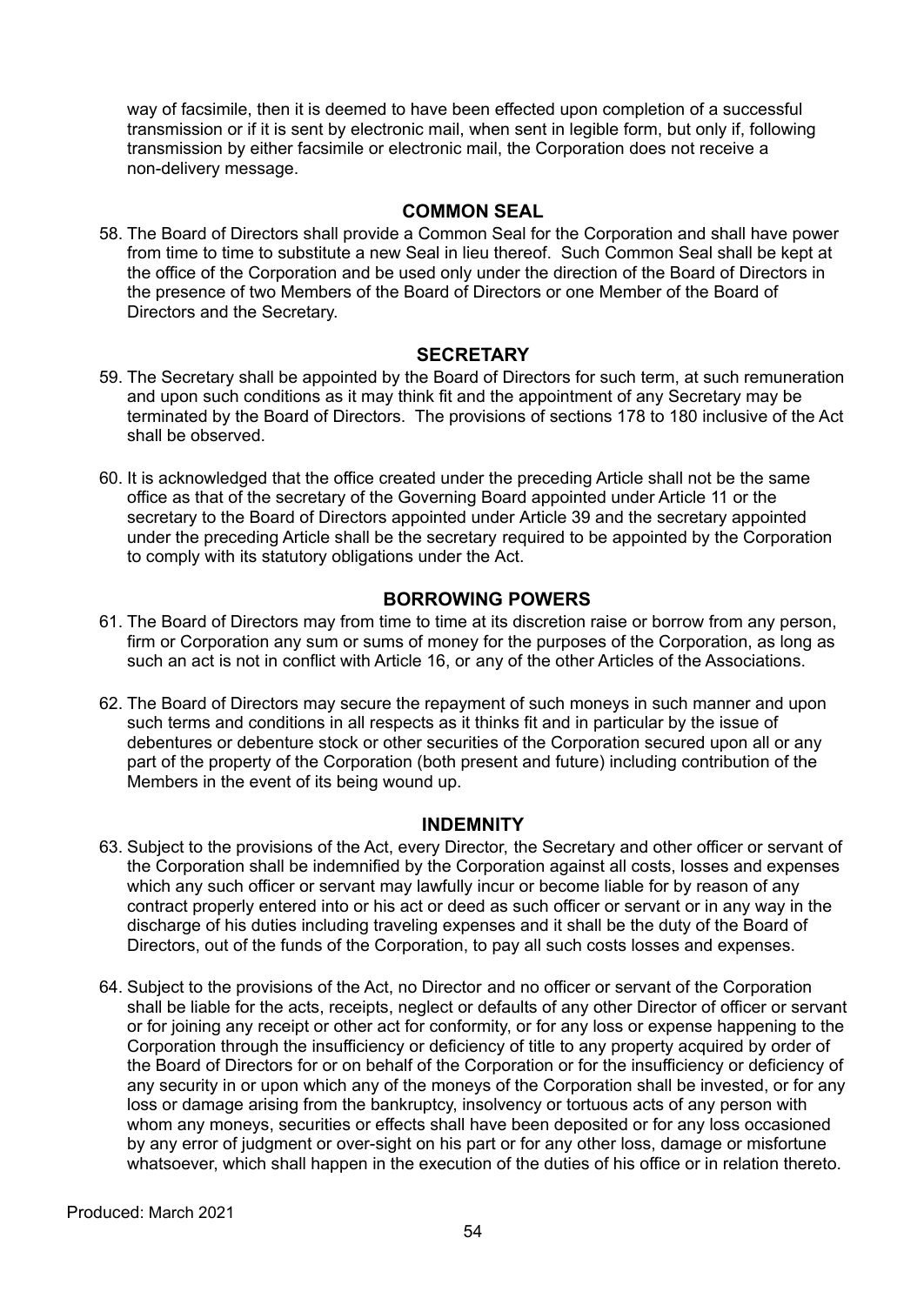# **DISSOLUTION**

65. The Corporation shall be dissolved if a Resolution to that effect is passed at a General Meeting of the Corporation by a majority of two-thirds of those personally present and entitled to vote at the Meeting.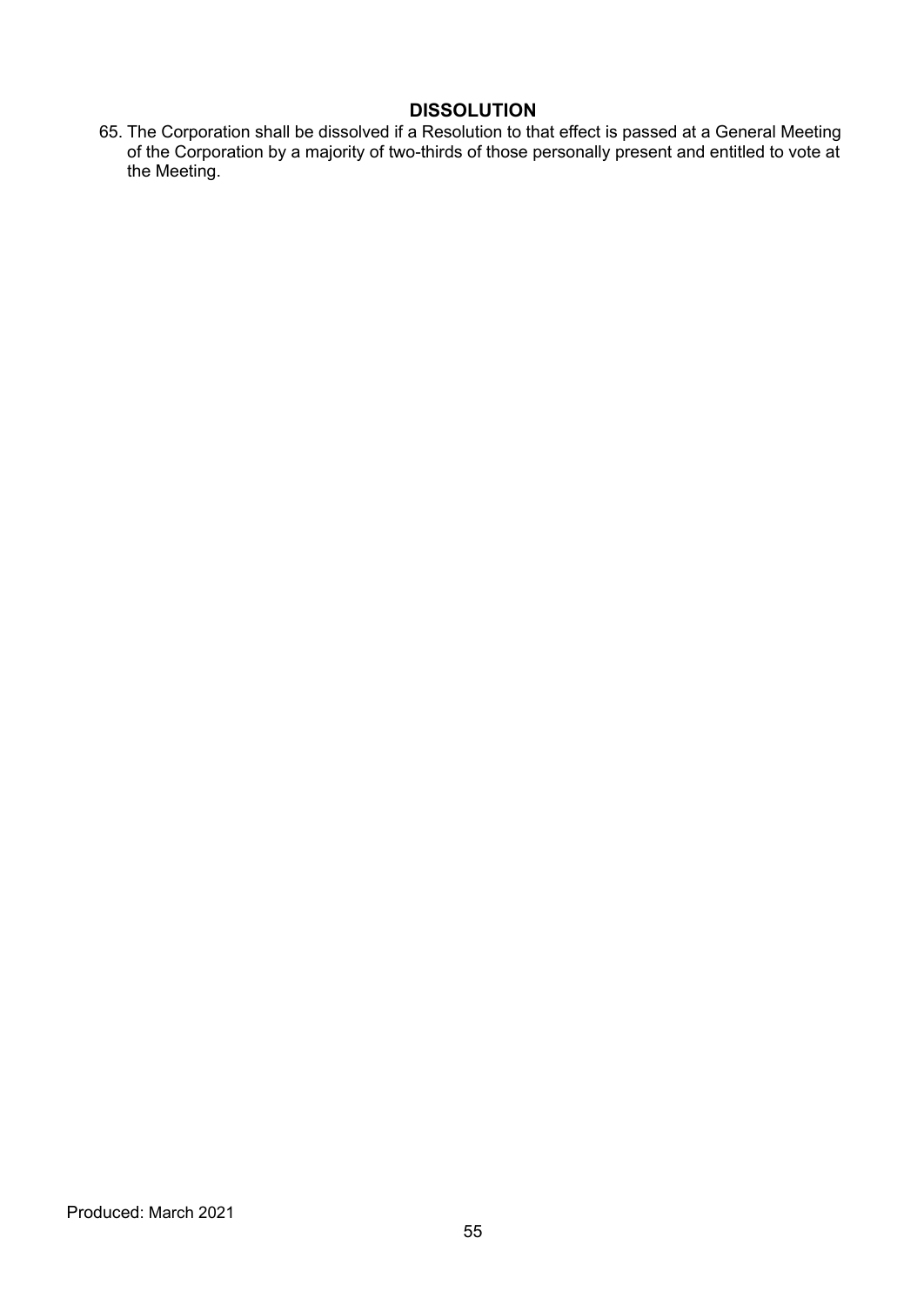# <span id="page-57-0"></span>**POLICY MANUAL ANNEX**

# **Annex 1**

# **NAIS Principles of Good Practice for Independent School Trustees**

The following principles of good practice are set forth to provide a common perspective on the responsibilities of individual members of independent school boards.

- 1. A trustee actively supports and promotes the school's mission, vision, strategic goals, and policy positions.
- 2. A trustee is knowledgeable about the school's mission and goals, including its commitment to equity and justice, and represents them appropriately and accurately within the community.
- 3. A trustee stays fully informed about current operations and issues by attending meetings regularly, coming to meetings well prepared, and participating fully in all matters.
- 4. The board sets policy and focuses on long-range and strategic issues. An individual trustee does not become involved directly in specific management personnel, or curricular issues.
- 5. A trustee takes care to separate the interests of the school from the specific needs of a particular child or constituency.
- 6. A trustee accepts and supports board decisions. Once a decision has been made, the board speaks with one voice.
- 7. A trustee keeps all board deliberations confidential.
- 8. A trustee guards against conflict of interest, whether personal or business related.
- 9. A trustee has the responsibility to support the school and its head and to demonstrate that support within the community.
- 10. Authority is vested in the board as a whole. A trustee who learns of an issue of importance to the school has the obligation to bring it to the head of school, or to the board chair, and must refrain from responding to the situation individually.
- 11. A trustee contributes to the development program of the school, including strategic planning for development financial support, and active involvement in annual and capital giving.
- 12. Each trustee, not just the treasurer and finance committee, has fiduciary responsibility to the school for sound financial management.

*(from: International Trustee Handbook A guide to Effective Governance for Independent School Boards)*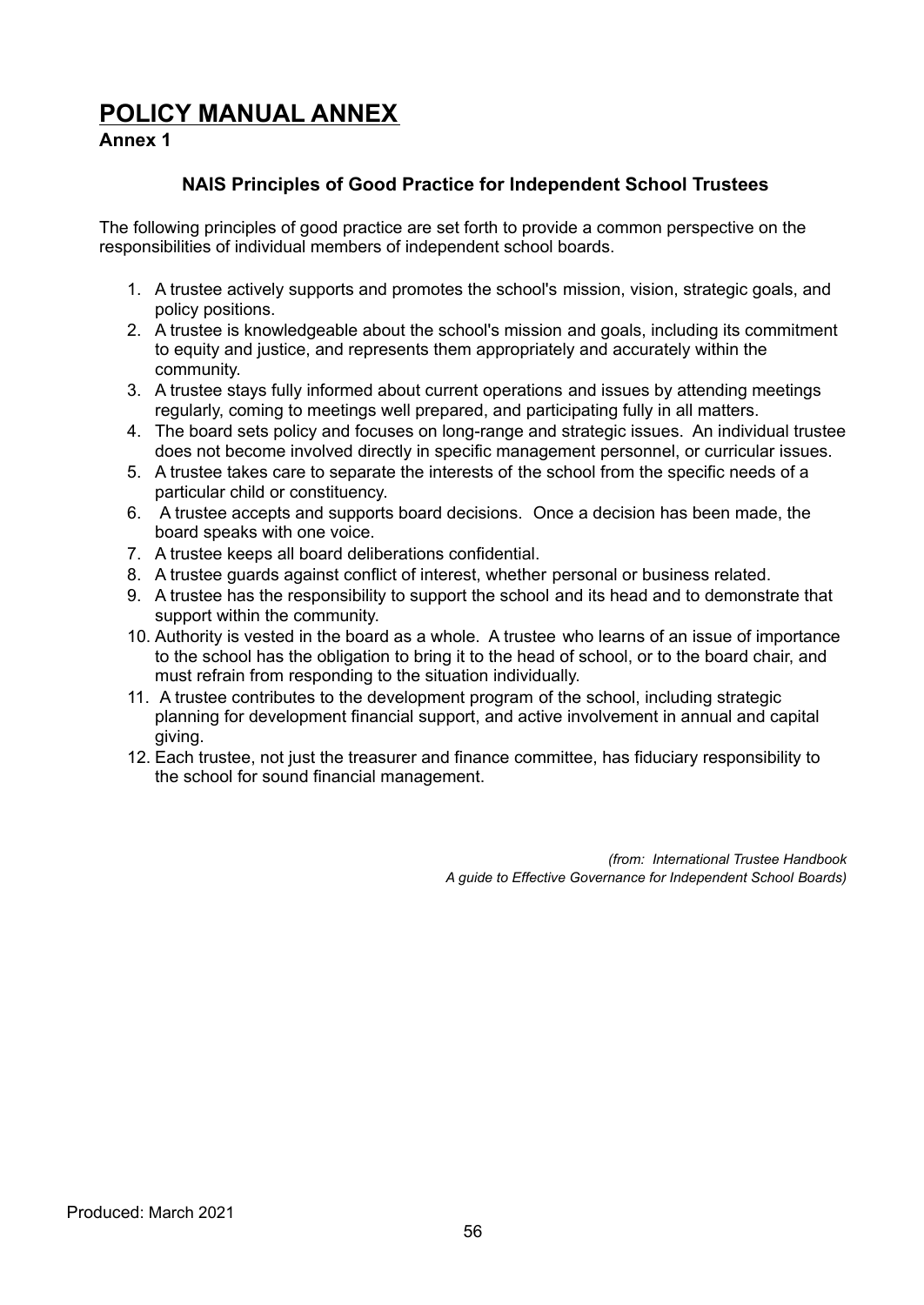# <span id="page-58-0"></span>**Annex 2**

# **Board Members Code of Conduct**

Serving on the ISK Board of Directors requires a commitment by Board members to:

- 1. Embrace ISK Mission, Vision and Aims, keeping student learning as the priority.
- 2. Participate on the Board, in committees, and in annual training.
- 3. Communicate honestly, listen actively, respect all opinions, and remain positive.
- 4. Avoid raising individual matters/concerns, unless broad policy implications are involved.
- 5. Members will remain responsible to the institution as a whole, not a single agenda or constituency.
- 6. Follow ISK board guidelines for addressing concerns from parents, staff, or community members as outlined in the Board Operating Agreements (Annex 3).
- 7. Act as an advocate for the school and support its administration and staff.
- 8. Maintain confidentiality and keep discussions of board business within the context of board meetings or via email copied to all Board members.
- 9. Be disciplined about participation in meetings, as outlined in the Board Operating Agreements (Annex 3).
- 10. Take responsibility for ensuring board protocols are followed by colleagues and Chair.
- 11. Maintain focus on the legitimate roles of the board, which encompasses:
	- Revising and approving school policies
	- Developing the strategic plan
	- Planning and overseeing the implementation of the annual budget and the long-term financial plan in conjunction with the facilities master plan
	- Hiring, developing, motivating, evaluating, and retaining the Director
	- Delegating the implementation of school policies and school management to the Director and the instructional and support staff
- 12. Maintain a mutually trusting, supportive relationship with other board members and the Director.
- 13. Participate actively in board discussions, then support the final decision, even if you voted against the decision.
- 14. Refrain from "surprising" or embarrassing another board member or the Director, regardless of the forum.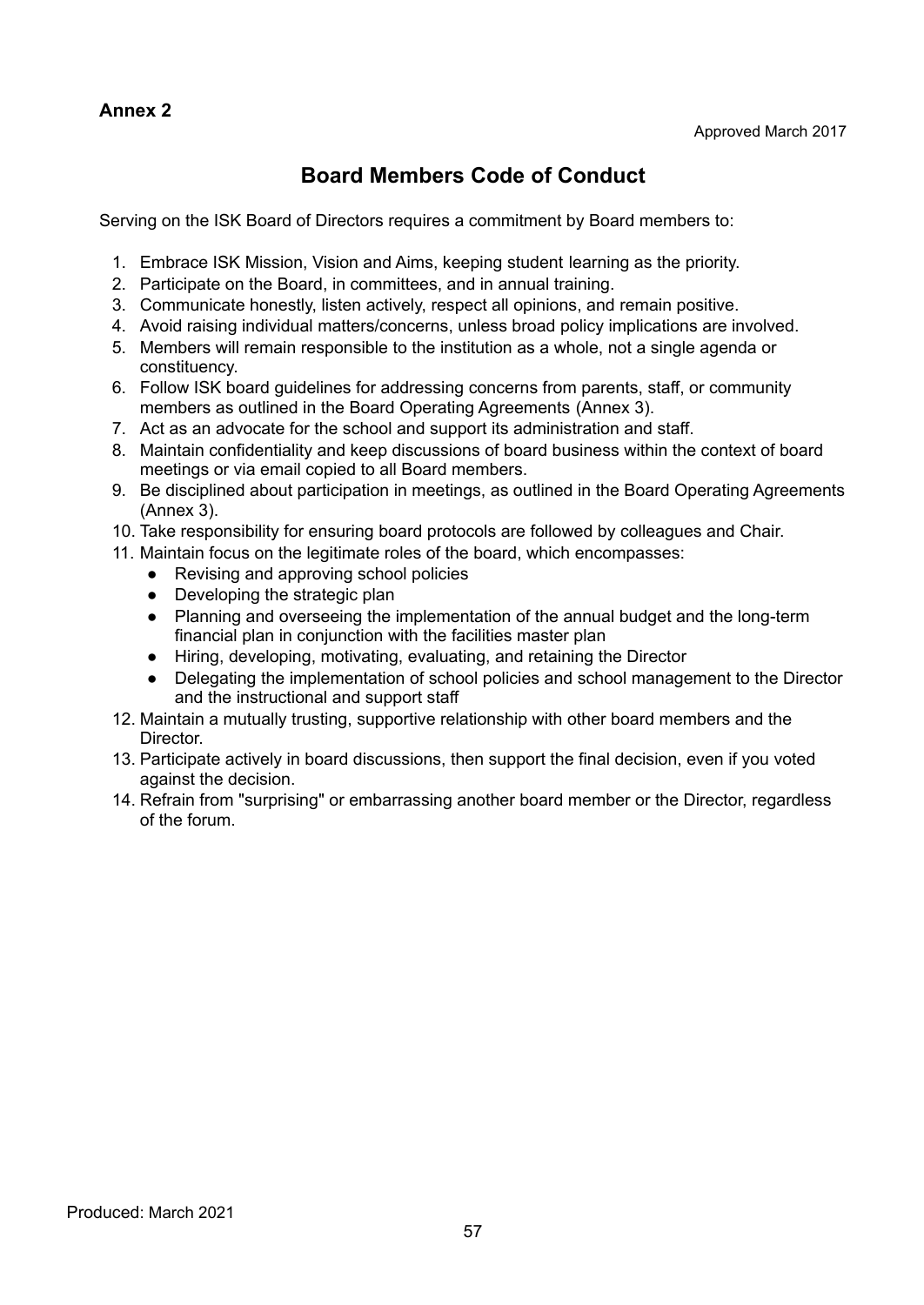# **Board Operating Agreements**

# <span id="page-59-0"></span>**3.1 Communication Between Board, Stakeholders & Director/Admin**

While the Board and Director/Admin strive to promote good communication among all school constituencies, Board members are sometimes approached by parents, staff, and students with questions or concerns about events at the school. The Board members' role is to be responsive to stakeholders but not become involved in solving operational concerns or interpreting policy. The Board and Director/Admin agree upon the following approaches:

- (a) Parents and other stakeholders may seek out Board members to help them address concerns because they do not fully understanding the Board's role. These interactions are an opportunity to educate stakeholders on the Board's role.
- (b) In addition, parents and other stakeholders may not know the appropriate channel for addressing their concerns. Therefore, Board members will direct parents and other stakeholders to the appropriate person, given their concern. This is the person closest to the issue and with the authority to address the issue. For classroom issues, this will be the teacher.
- (c) If an issue comes up repeatedly, or is considered "mission critical," the Board member will take the additional step of alerting the Board Chair and Director because a more systemic solution may be needed. If in doubt of whether a topic reaches this threshold, Board member will go ahead and share the information with the Board Chair. When information is shared with the Director, it will be helpful to provide concrete data (number of people expressing concern) as opposed to generalizations and reactions.
- (d) The Director and Admin will work proactively to ensure the Board has the information needed to respond when events will likely generate questions.
- (e) When the Board needs to communicate strategic decisions, the Board will agree upon how the decision will be communicated to the stakeholders.
- (f) All stakeholders are welcome to attend regular Board meetings. Occasionally, an issue raised by a parent or student may be added to the agenda for discussion at board meetings provided it is of a policy nature and has been submitted through the Board Chair or Director as per procedure.

# **3.2 Board and Committee Meeting Norms and Related Work**

Meeting time is precious. The Board member's interest is to conduct its work both effectively and efficiently while ensuring continuity in informed strategic decision-making. The following approaches were agreed upon by the full Board.

# **3.2.1 Meeting Norms**

- (a) The Board (or Committee) Chair and the Director will prepare the meeting agenda. Once a Board or Committee meeting agenda has been finalized, approximately one week before the meeting, new items will usually not be added to that agenda unless they are of a critical/emergency nature. When a new topic surfaces during the discussion of another topic, the new topic will be scheduled for a later meeting so that appropriate information can be gathered and the Board or Committee is fully prepared for that topic of conversation.
- (b) To help ensure relevant information has been referenced so that Board or Committee members can prepare adequately for meetings, documents and/or policy will be referenced in relationship to agenda items. As part of the agenda setting, time frames for items may be suggested as well as the objective of the agenda item. The Board may opt to assign someone as timekeeper so that the suggested time frames are used.
- (c) Board members are expected to prepare for meetings of the full Board by reading relevant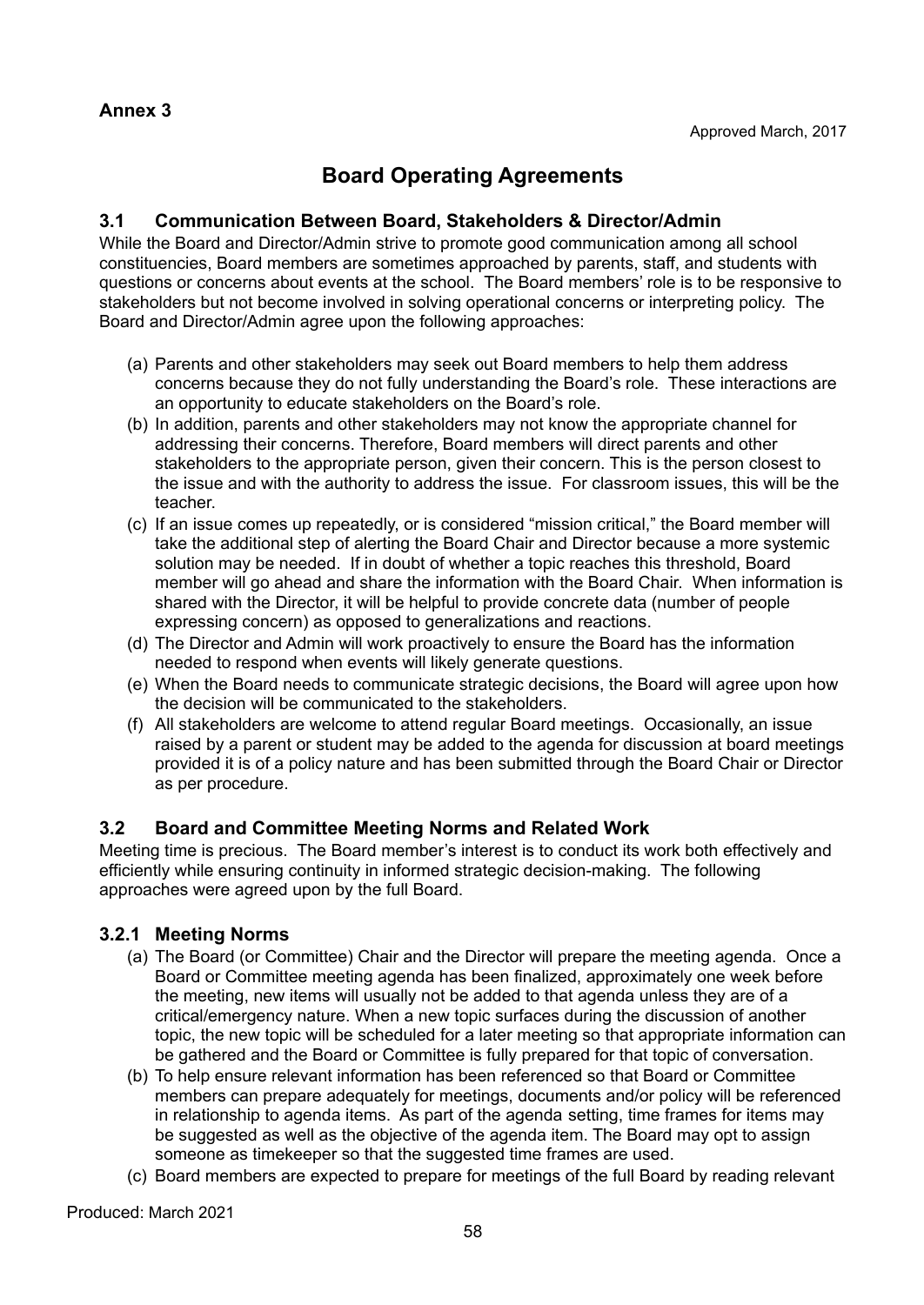material and forwarding important questions to committees. Board members who have not participated in the committee are expected to review background material and if they have questions that would be essential to address before taking the vote on a recommendation, forward those questions to the committee chair several days prior to the scheduled Board meeting. This will allow committee members to be prepared to address those questions during the full Board meeting.

- (d) During the Board meeting, an amount of time may be allocated to discussion of an agenda item before a vote is taken on a recommendation. All Board members agree to hold discussions in an open, mutually supportive and collegial manner while monitoring discussions for extended conversations that do not add value or repeat points that have already been made. After appropriate discussion where all have had the opportunity to voice their opinion, the Chair will call for a vote. The board will strive to make decisions by consensus; nevertheless, all decisions will be taken by a vote of members present. Once decisions are made, all board members will support the decision. Minutes will be kept of Board and Committee meetings.
- (e) Executive sessions, where sensitive topics are considered, are usually scheduled after a regular board meeting and are closed to the public. Discussions in executive sessions are strictly confidential. The board secretary takes meeting minutes for executive sessions. The executive session agenda items will be summarized to preserve confidentiality.
- (f) Under of the direction of the Board Chair, if there are exceptional or emergency circumstances that require discussions between/among Board members about significant Board issues to occur outside of meetings, such discussions may occur via email. Any such discussions should be copied to all members for their information in order to preserve trust and transparency. Decisions should not be taken by email unless, in the reasonable judgment of the Board Chair, the exceptional or emergency circumstances so require. Decisions taken by email should be formally taken at the next board meeting for recording in the board record.

# **3.2.2 Committee Work**

- (a) Committee work is guided by each committee's Board approved parameters. Committee parameters are revised annually and include regular committee work and related approved strategic plan tasks.
- (b) The committee structure is designed to explore topics and develop recommendations to the full Board while working in smaller and more specialized teams. To maximize the effectiveness of committee work, meeting dates and locations for committee work will be shared with all Board members. Those interested in the work of a committee are welcome to join a committee meeting and participate in the committee work.
- (c) As work moves from committee to the full Board, reports and background material will be sent directly to the full Board as part of the Board packet.
- (d) When committee recommendations are on the Board agenda, the committee chair usually presents the recommendation. Committee members are not bound by the committee recommendations to vote in favor.
- (e) It is understood, that on occasion, new information or issues may surface that cause the Board to have a committee review its recommendation in light of new information and bring the recommendation back to the Board subsequently.

# **3.3 Board Chair and Director/Chair Relationship**

In addition to the role of the Board Chair, the Board recognizes the importance of the relationship between the Board Chair and the Director. The Board and Director agree upon the following approaches:

(a) The Board Chair serves as the leader of the Board and spokesperson for the board. At the same time the Chair is the focal point for board members' feedback to the Director and administrative team.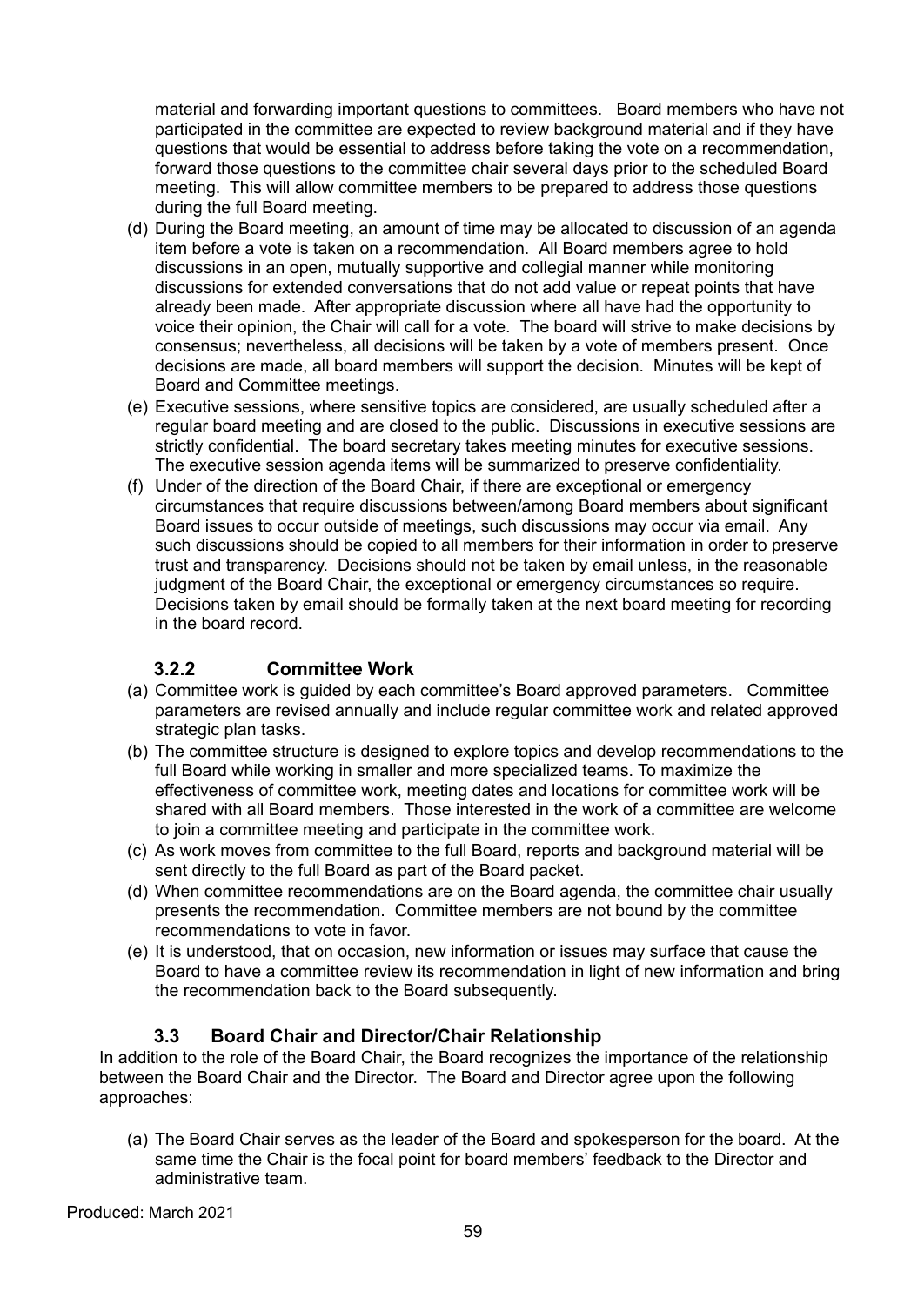- (b) The Board Chair serves as a mentor/partner to the Director, providing advice and counsel to the Director on behalf of the Board.
- (c) The Director and the Board Chair work together to organize the annual training of Board members.
- (d) The Board Chair will conduct meetings according to the agenda and established meeting norms including Robert's Rules of Order. The Board Chair will help board members self monitor their behavior and adherence to roles as needed.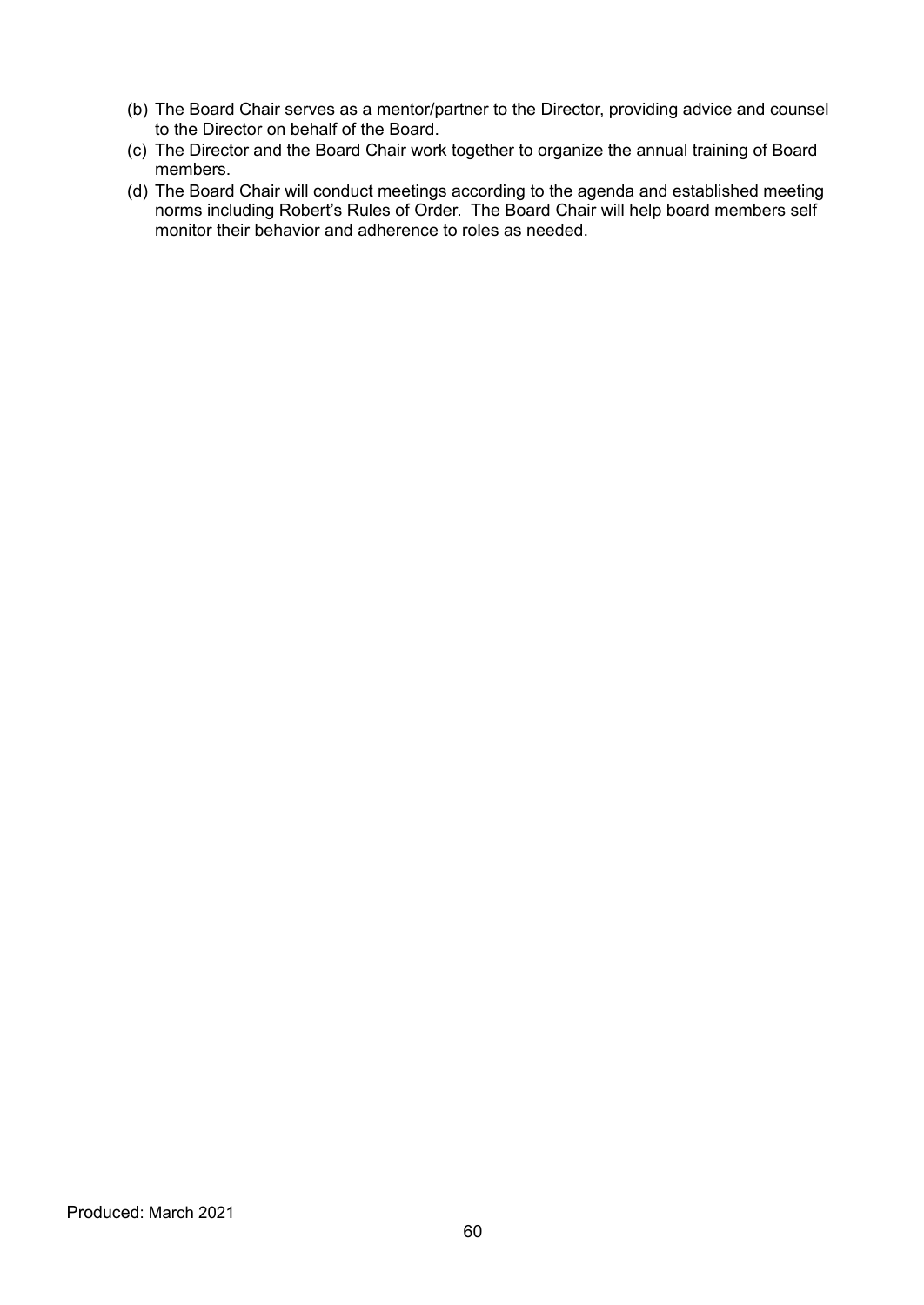#### **ISK Board of Directors Annual Conflict of Interest Disclosure and Agreement**

*Board members are appointed or elected to serve ISK and all its constituencies. The men and women who accept this position are expected to carry out their duties in a manner that inspires and ensures the confidence of the school and the broader community.*

*Board members shall exercise the utmost good faith in all transactions touching upon their duties to the school and its property. They shall not use their positions as Board members, or knowledge gained there from, so that a conflict might arise between the school's interest and that of any individual Board member.*

*A conflict of interest arises in any situation in which a Board member (and/or his/her immediate family) is involved in an activity that could adversely affect his/her objective judgment with respect to the business of the school, or otherwise diminish the interest of the school.*

#### Potential conflicts of interest related to fee decisions:

*This information will not require the Board member to recuse him/herself from fee deliberations, but it is a reminder that each board member has an implicit conflict in such decisions if any fees are paid by the family.*

- My child(ren)'s fees are paid entirely by my family.
- **●** \_\_\_\_\_\_ My child(ren)'s fees are partly paid by an organization, and partly by my family.

*(Please provide details of the breakdown and the name of the organization:*

My child(ren)'s fees are paid in full by an organization: ( \_\_\_\_\_\_\_\_\_\_\_\_\_\_\_\_\_\_\_\_\_

*\_\_\_\_\_\_\_\_\_\_\_\_\_\_\_\_\_\_\_\_\_\_\_\_\_\_\_\_\_\_\_\_\_\_\_\_\_\_\_\_\_\_\_\_\_\_\_\_\_\_\_\_\_\_\_\_\_\_\_\_\_\_\_\_\_\_\_\_\_\_\_\_\_\_\_\_\_\_\_\_\_\_\_\_\_\_)*

#### **Other potential conflicts of interest:**

**Businesses** in which I, or any family members, have an interest or in which I/they work or serve:

\_\_\_\_\_\_\_\_\_\_\_\_\_\_\_\_\_\_\_\_\_\_\_\_\_\_\_\_\_\_\_\_\_\_\_\_\_\_\_\_\_\_\_\_\_\_\_\_\_\_\_\_\_\_\_\_\_\_\_\_\_\_ \_\_\_\_\_\_\_\_\_\_\_\_\_\_\_\_\_\_\_\_\_\_\_\_\_\_\_\_\_\_\_\_\_\_\_\_\_\_\_\_\_\_\_\_\_\_\_\_\_\_\_\_\_\_\_\_\_\_\_\_\_\_

\_\_\_\_\_\_\_\_\_\_\_\_\_\_\_\_\_\_\_\_\_\_\_\_\_\_\_\_\_\_\_\_\_\_\_\_\_\_\_\_\_\_\_\_\_\_\_\_\_\_\_\_\_\_\_\_\_\_\_\_\_\_ \_\_\_\_\_\_\_\_\_\_\_\_\_\_\_\_\_\_\_\_\_\_\_\_\_\_\_\_\_\_\_\_\_\_\_\_\_\_\_\_\_\_\_\_\_\_\_\_\_\_\_\_\_\_\_\_\_\_\_\_\_\_

\_\_\_\_\_\_\_\_\_\_\_\_\_\_\_\_\_\_\_\_\_\_\_\_\_\_\_\_\_\_\_\_\_\_\_\_\_\_\_\_\_\_\_\_\_\_\_\_\_\_\_\_\_\_\_\_\_\_\_\_\_\_ \_\_\_\_\_\_\_\_\_\_\_\_\_\_\_\_\_\_\_\_\_\_\_\_\_\_\_\_\_\_\_\_\_\_\_\_\_\_\_\_\_\_\_\_\_\_\_\_\_\_\_\_\_\_\_\_\_\_\_\_\_\_

- **Non-profit organizations** with which I, or any family members, are involved:
- **Government agencies** with which I, or any family members, interact in the course of our work:

, have read, understood and agree to abide by the above conflict of interest statements. I have fully disclosed any potential conflicts of interest, above, that might affect the objectivity of my judgment, perceived or real, in Board deliberations for the \_\_\_\_\_\_\_\_\_\_\_\_\_\_\_\_\_ school year.\* During the school year I agree to bring to the Board's attention any potential conflicts of interest that might be relevant to a particular deliberation, and will normally recuse myself from that discussion and decision.

#### (signature)

*\* This form is to be completed and signed by Board members at the beginning of each school year, including re-signing by returning board members.*

# **ISK Board Member Covenant**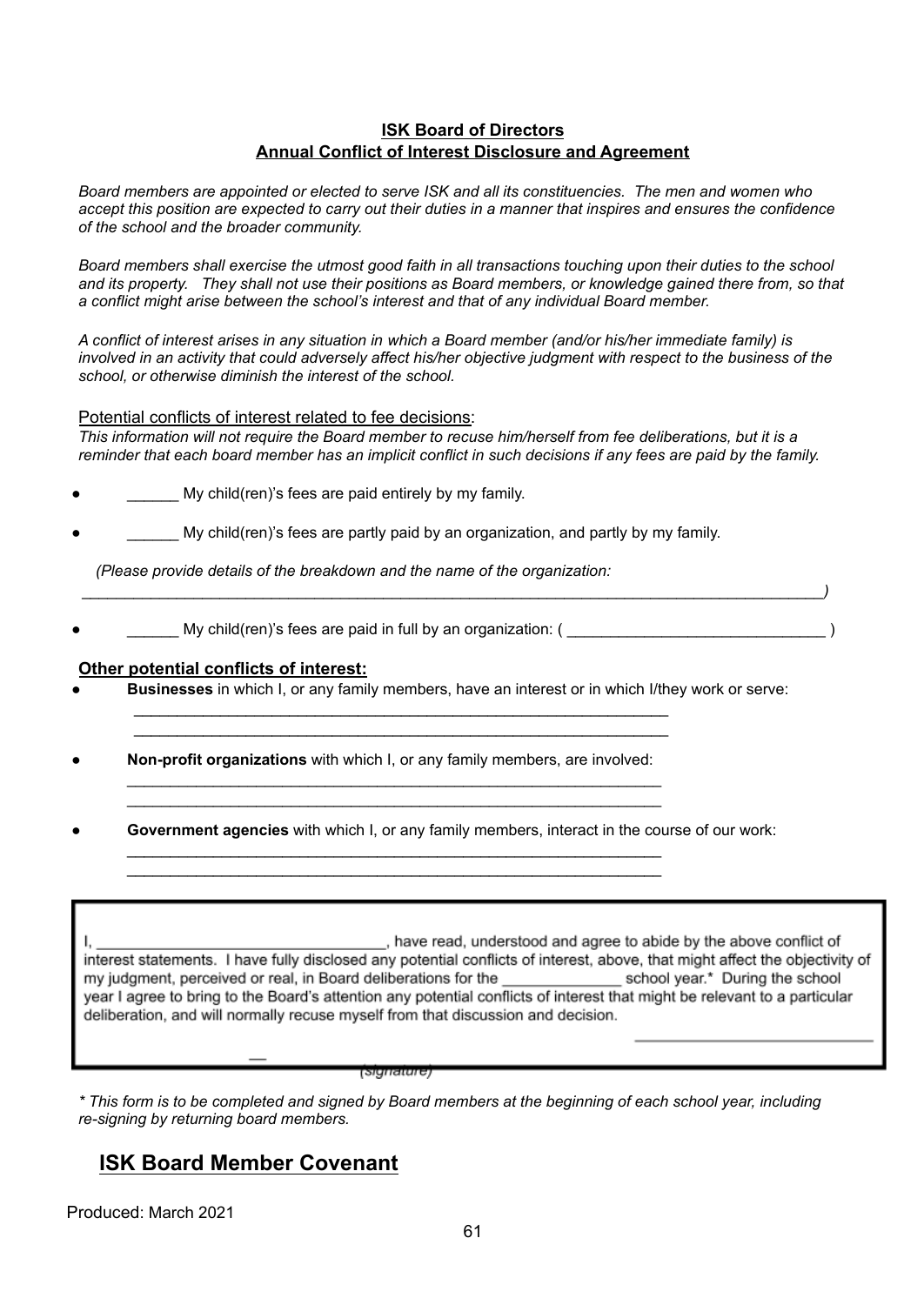I confirm I have read and understand the attached documents, listed below:

- Articles of Association
- Policy Manual
- Annex 1 NAIS Principles of Good Practice for Independent School Trustees
- Annex 2 Board Member Code of Conduct
- Annex 3 Board Operating Agreements and the Conflict of Interest Declaration
- Annex 4 Guidelines for Decision Making in Special Circumstances

I agree to abide by both the spirit and the letter of the attached in order to maintain the integrity and impartiality of the Board and the high standards expected of those elected and nominated to serve on it.

Signed:

Date:  $\Box$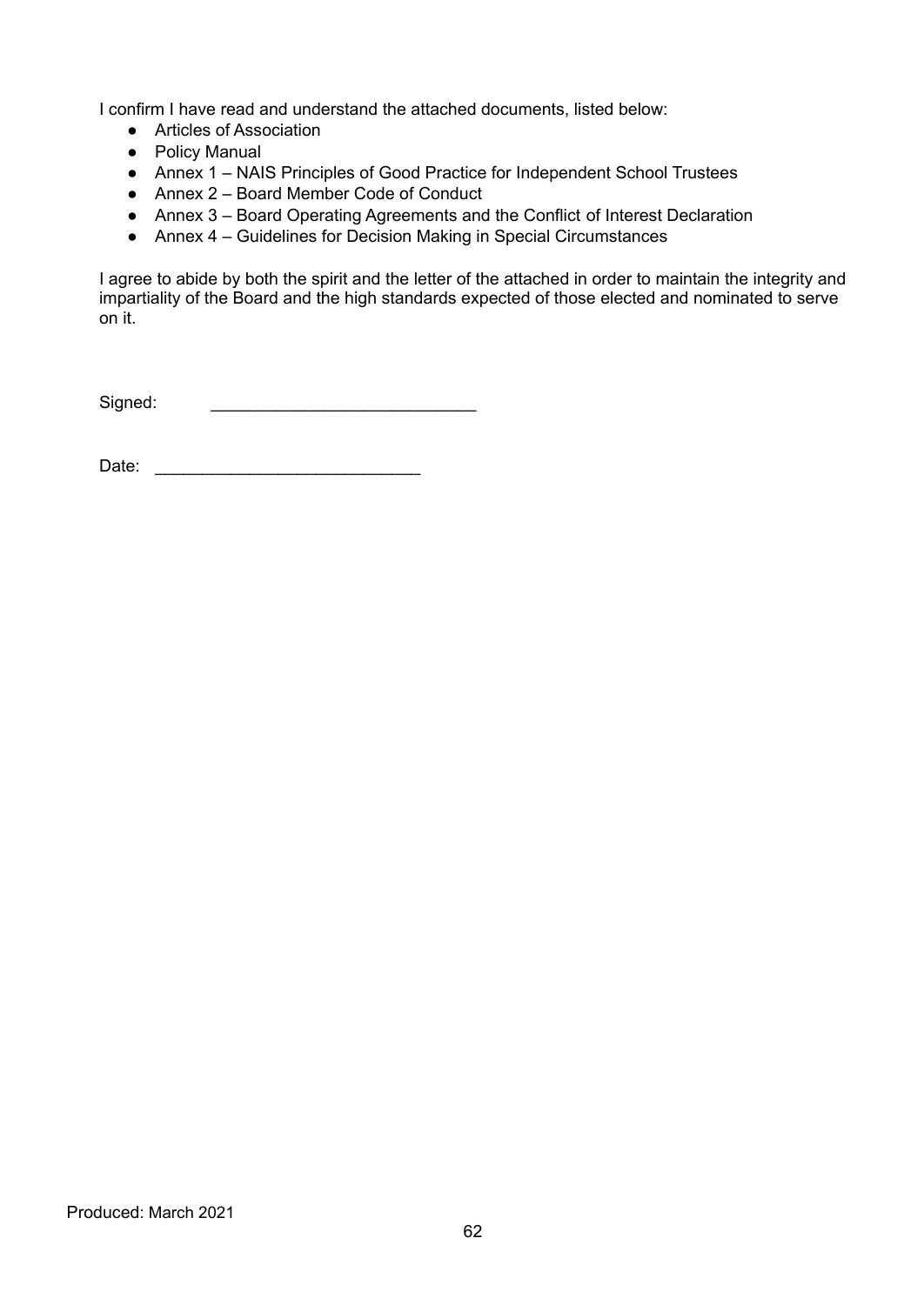# <span id="page-64-0"></span>**Guidelines for Decision-Making in Extraordinary Circumstances**

When the board is operating under extraordinary circumstances, which involve time pressure, a controversial or sensitive situation such as an emergency, security or other issue, the following guidelines will apply. These guidelines do not supersede the Board Policy related to emergency closure of the school.

- (a) If a decision has sensitive implications, e.g. school closure for security reasons, all meetings/briefings with the U.S. Embassy and/or Canadian High Commission should be attended by at least one other board member not affiliated with that embassy. The preferred option is to have the Board Chair and Chair of the Facilities Committee join the Director at such meetings. In the event that both Chairs are affiliated with the sponsoring mission(s), the Board Chair will designate one other non-affiliated board member to attend the meeting.
- (b) The issue should be brought to the Board in the form of an objective written briefing paper, which outlines the issue(s), provides the key facts and presents the possible decision alternatives.
- (c) The board should meet in two separate sessions (even if only a few hours apart) when deliberating over "high stakes" decision: a quorum of at least 6 members should be present at each of these sessions. The justification for having two separate sessions is to allow board members time to digest the available information and to properly think through the decision alternatives before a decision is made.
- (d) The briefing paper should be presented to the board (by the sponsor) at the first session with time made available for questions and discussion for clarification, not decision-making. Decision criteria (weighted and prioritized if appropriate) should be developed and agreed at this first session.
- (e) The second sessions should be convened later that day or the next. The purpose of this session is to make the decision and to develop an appropriate communication piece, e.g. position paper/Q & A, for use in communicating the decision to the school community. Every Board member present (including the Director) should be given ample opportunity to speak; comments should be pertinent to the agreed decision criteria. Once adequate time has been given for comment, the decision should be put to the vote; votes must be properly recorded.
- (f) Once the vote is taken, the Board must take the time to prepare and agree on a communication strategy/plan, along with a written position paper/Q & A.
- (g) The decision and its implications will be communicated as soon as possible to the school community.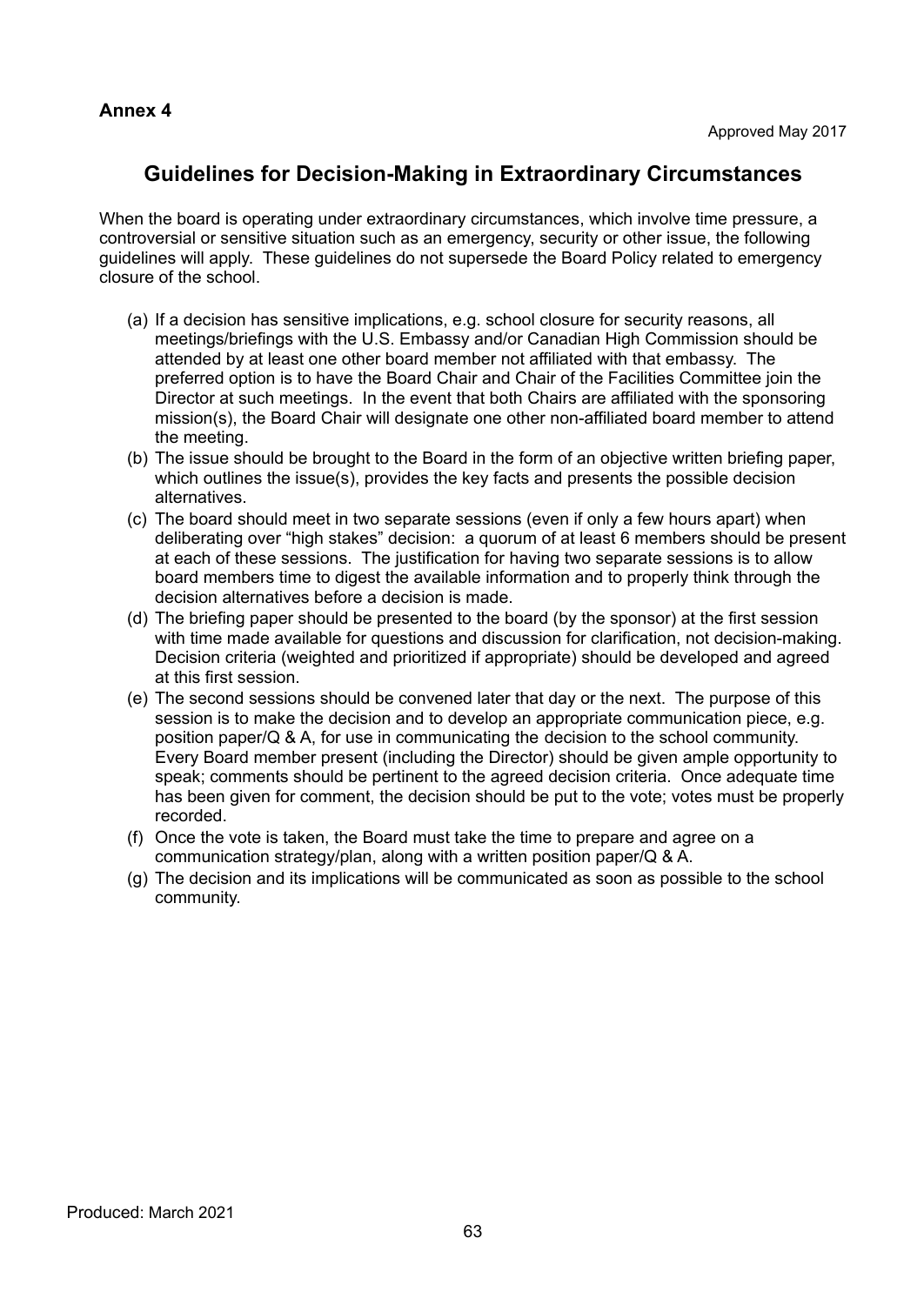# **Appeals to the Board of Directors**

**(Procedure and Timeline)**

<span id="page-65-0"></span>Upon receipt of an appeal, (verbally or in writing)...

# **Chair (within 24 hours) will:**

- Ask complainant whether they have already gone through Principal and Director.
- Clarify that an appeal to the Board would only be considered in relation to due process not being followed.
- Instruct complainant to put the request in writing, including what aspects of process were not followed and what outcome they are seeking
- Notifies the Director, the BoD and the BoG Chair

Upon receipt of a formal written request for appeal…

# **Chair and Vice-Chair will:**

- Decides whether due process was followed or not followed
- If followed, then Chair responds in writing to say that the board will not be addressing the matter
- If not followed, then Chair writes to acknowledge the issue, and explain the process and timeline, actually summary doc outlining the process.
- Share the request and the response with the BoD
- Gather necessary information and documents (correspondence, handbook, statements etc.) and circulate to BoD.
- Consult ISK lawyer if necessary
- If there are multiple parties making a complaint, decide whether to conduct individual hearings, or one group hearing
- Plan format of a the hearing and follow-up process, and communicate details to all parties including administrators who may be called to provide further information or to answer questions (see attached hearing format)
- Convene a hearing (an opportunity for complainant to make a case in person with BoD) as soon as possible, and within a week if feasible
- Decide whether BoD needs to hear from anyone else (eg. Administrators, lawyer, BoG) and arrange those consultations

# **Board as a Whole:**

- Deliberate on all information and make a decision about whether procedures were clear and fair and whether due process was followed
- If process was followed, then communicate to the complainant and all parties that the issue is closed
- If the BoD considers that some aspect of process was flawed, advise the Director to re-visit or re-do some / all of the process. This re-visit process may or may not lead to a different outcome. The Director should keep the Board informed of actions and possible outcomes, prior to communication with parents. (In the event of gross negligence regarding process, the BoD would need to consider next steps, including more active engagement in the process